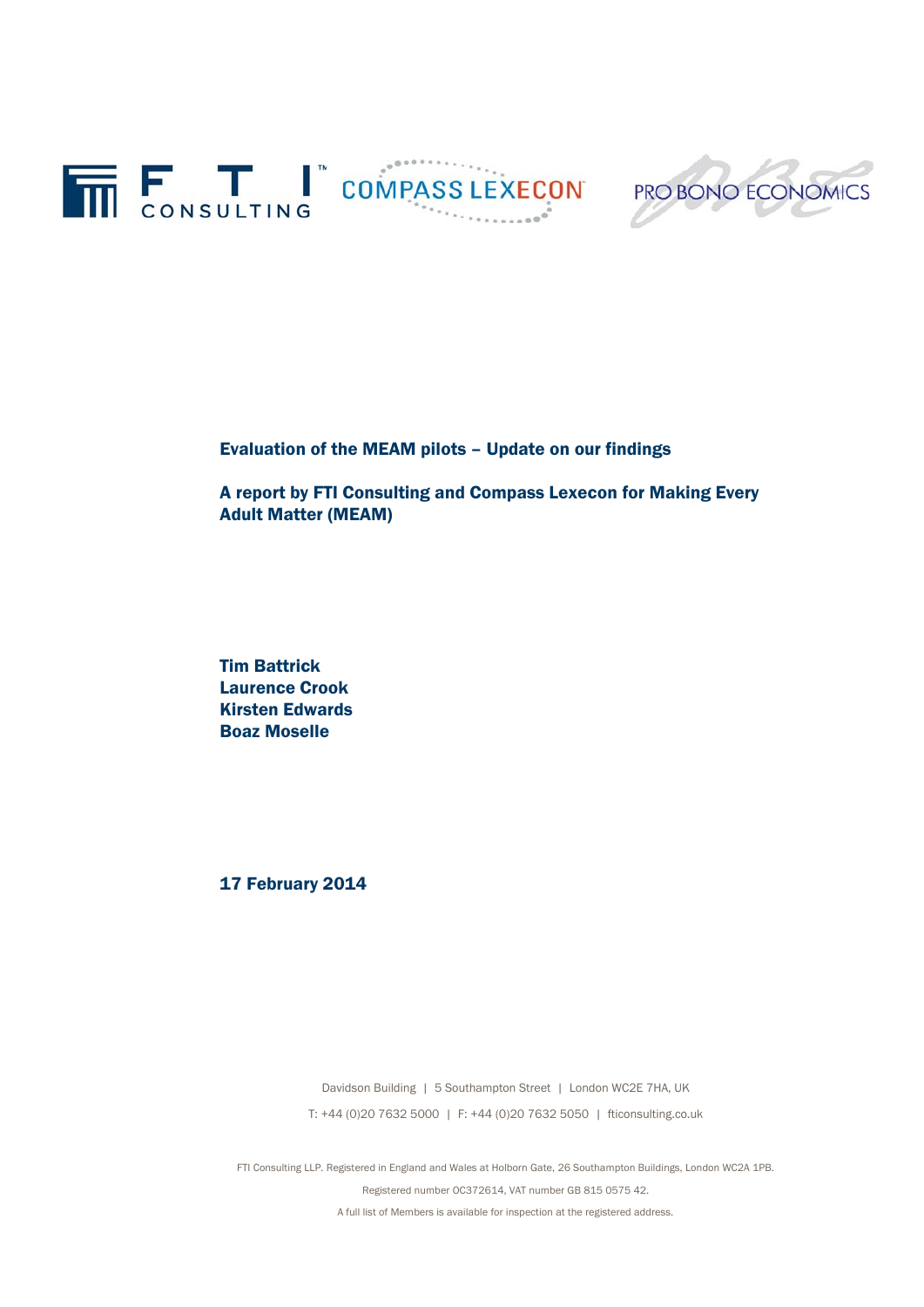# Terms of reference

In 2011 Making Every Adult Matter ("MEAM") asked FTI Consulting LLP ("FTI Consulting") and Compass Lexecon to perform an evaluation of three service pilots in Cambridgeshire, Derby and Somerset. The purpose of the pilots was to coordinate existing local services so as to provide better support to individuals suffering from multiple needs and exclusions — a group that in the past has tended to "fall between the gaps", and suffered accordingly. We were introduced to MEAM by Pro Bono Economics ("PBE").

We produced a report in June 2012 summarising the work performed by the pilots and the results of our evaluation after one year. This report updates our evaluation now that the pilots have been operating for two years.

This report has been peer reviewed by Grant Fitzner, Director of Analytics at the Centre for Workforce Intelligence, and we are grateful for his comments, advice and insights.

# **Disclaimer**

This report has been prepared solely for the benefit of MEAM and PBE in connection with an evaluation of a pilot programme. No other party is entitled to rely on it for any purpose whatsoever.

FTI Consulting and Compass Lexecon accept no liability or duty of care to any person (except to MEAM and PBE under the relevant terms of the Contract) for the content of this report. Accordingly, FTI Consulting and Compass Lexecon disclaim all responsibility for the consequences of any person (other than MEAM on the above basis) acting or refraining to act in reliance on the report or for any decisions made or not made which are based upon such report.

This report contains information obtained or derived from a variety of sources. The authors have not sought to establish the reliability of those sources or verified the information so provided. Accordingly no representation or warranty of any kind (whether express or implied) is given by FTI Consulting or Compass Lexecon to any person (except to MEAM and PBE under the relevant terms of the Contract) as to the accuracy or completeness of the report.

This report is based on information available to the authors at the time of writing and does not take into account any new information that becomes known to us after the date of publication. We accept no responsibility for updating the report or informing any recipient of the report of any such new information.

All copyright and other proprietary rights in the report remain the property of FTI Consulting and all rights are reserved.

UK Copyright Notice.

© 2014 FTI Consulting LLP. All rights reserved.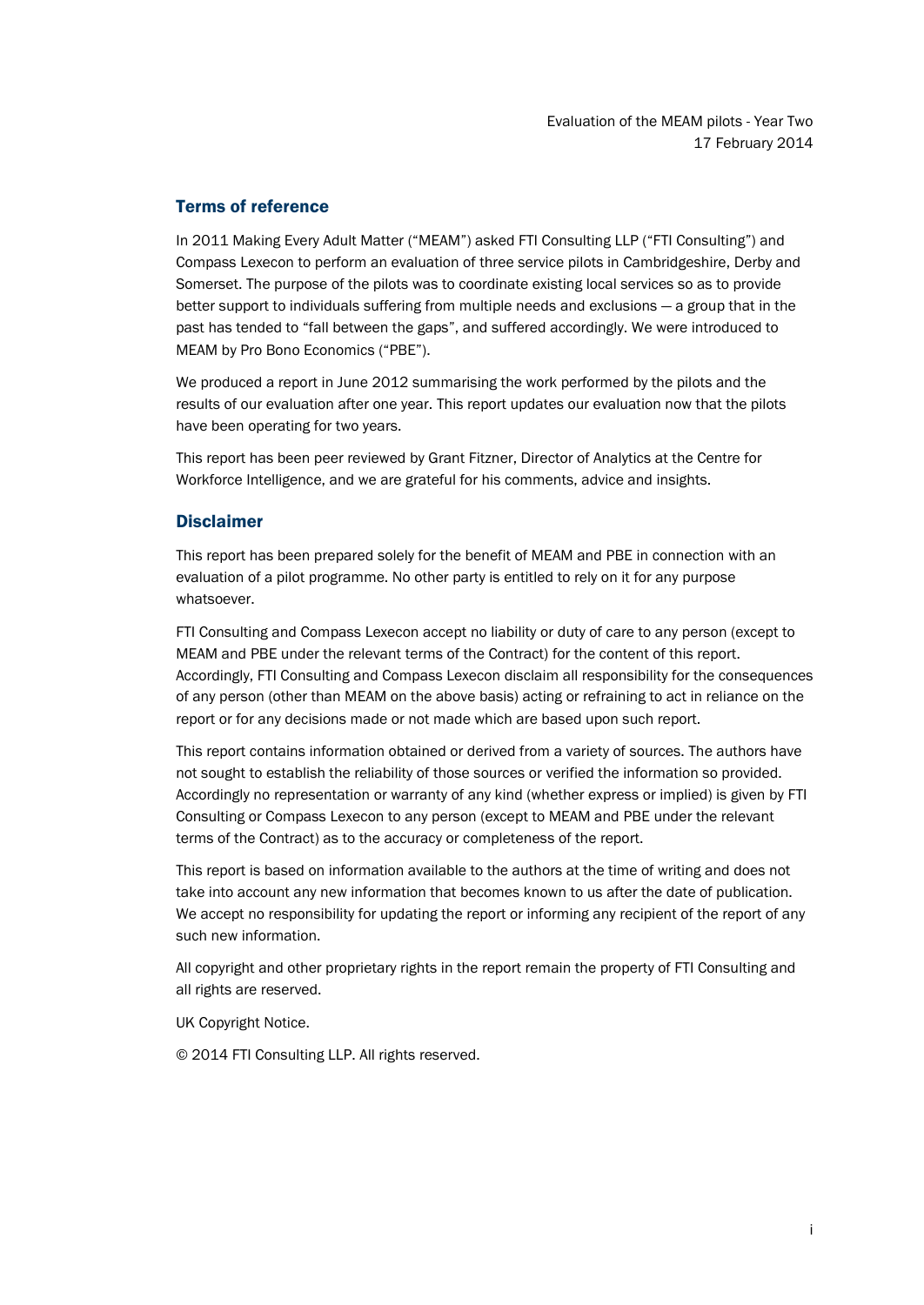# **Contents**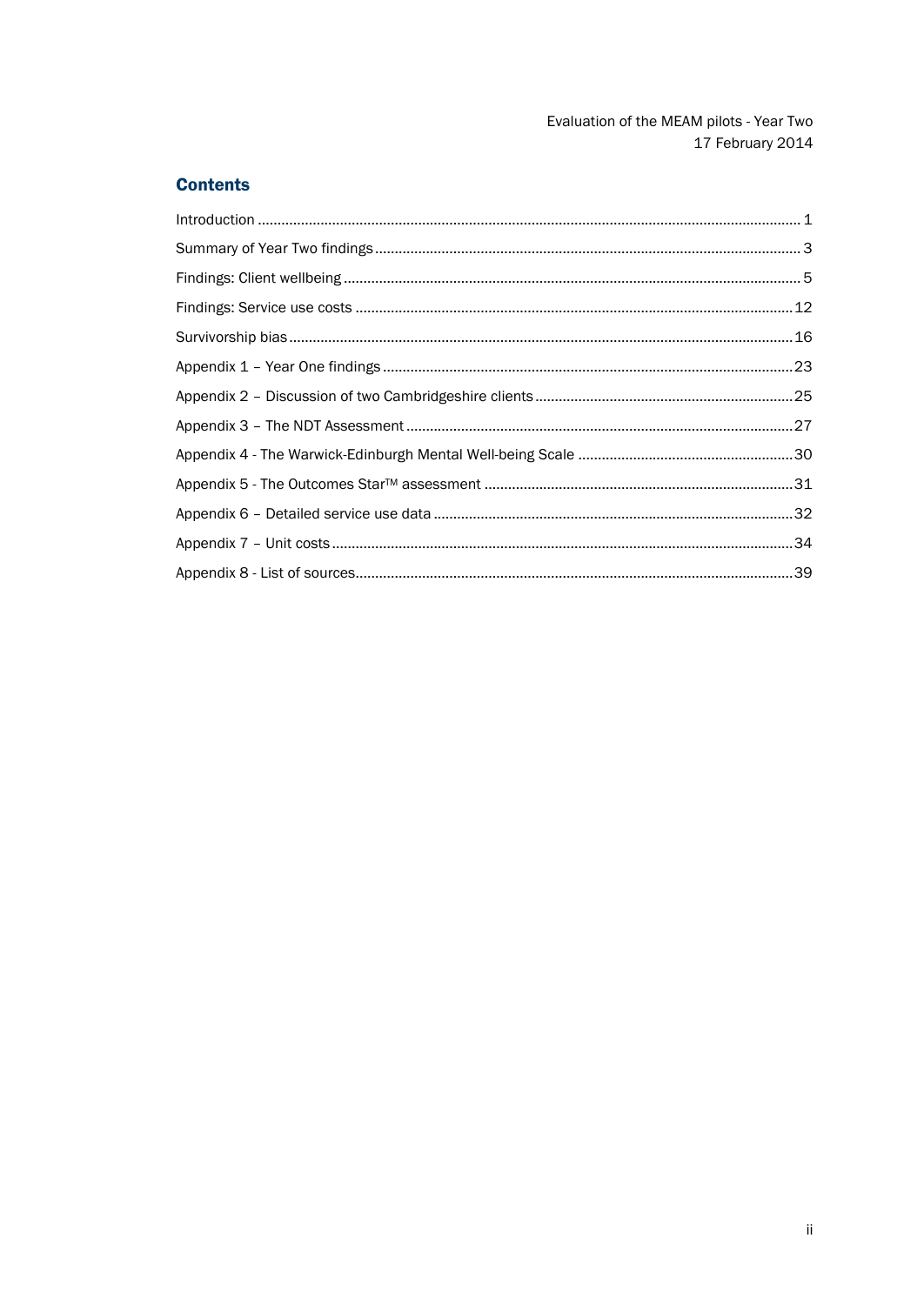# <span id="page-3-0"></span>Introduction

### Context to our work

Previous publications have suggeste[d t](#page-3-1)hat in England there are approximately 60,000 people facing multiple needs and exclusions.<sup>1</sup> These individuals experience a combination of problems such as homelessness, substance misuse, mental health problems and offending. Their multiple needs mean that they also face ineffective contact with services, which are often designed to deal with one problem at a time and to support people with a single, severe condition rather than multiple problems, some of which may fall below service thresholds. These individuals live chaotic lives [at](#page-3-2) the margins of our communities, resulting in significant costs for them and for wider society.<sup>2</sup>

In 2010, MEAM began to support three pilot programmes to improve the coordination of existing local services for this group. The pilots operated in Cambridgeshire, Derby and Somerset (Mendip and Sedgemoor). Each pilot area employed a coordinator to engage with clients and ensure the best possible route through existing services, for example by helping clients to gain access to housing, treatment for substance misuse, or mental health assessments. The MEAM website includes detailed case studies and videos explaining how coordinators help clients.

The pilot areas started to work with clients in late 2010 and early 2011. Each area established a caseload of up to 15 clients and in total the pilots worked with 69 people in the first 12 months. The pilot areas collected data on client wellbeing and service use, which they provided to us. In June 2012, we produced a report that analysed the impact of the pilots on the wellbeing and service use of clients in the first year of the programme (which we shall refer to as "Year One").<sup>[3](#page-3-3)</sup> In that report, we compared the wellbeing and service use of 39 clients after participating in the pilot with their wellbeing and service use before enrolling. We also described the organisation of each pilot area and provided advice for other local areas seeking to set up a similar service.

We found that nearly all clients showed significant improvements in wellbeing across three quantitative measures. We also recorded changes in the use and cost of local services. Some costs decreased in Year One, for example, criminal justice costs in the Cambridgeshire and Somerset pilot areas. Other costs increased as people accessed the help they needed. In Cambridgeshire, the reduction in crime costs was large enough to lead to an overall cost reduction. The total cost of service use in Year One increased in the other two areas.

<span id="page-3-1"></span><sup>1</sup> Making Every Adult Matter (MEAM) (2009).

<span id="page-3-2"></span><sup>2</sup> Page, A. and Hilbery, O.J. (2011).

<span id="page-3-3"></span>Battrick, Edwards, Moselle and Watts (2012).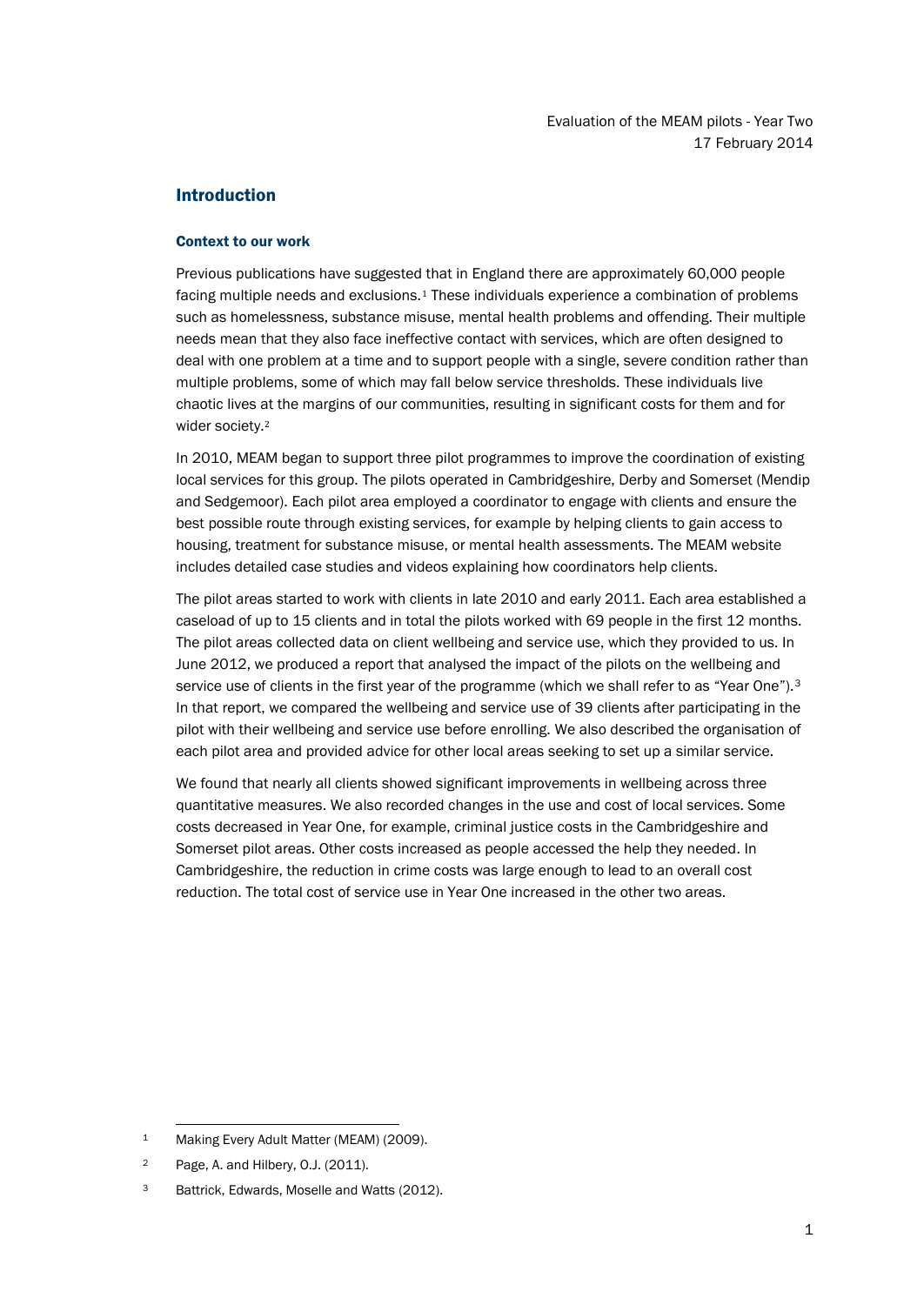## Continuation after the pilot period

At the end of the first year the formal pilot period ended. However, MEAM worked with the pilot areas to ensure that all services were able to continue. All three services operated for at least a further year, expanding their caseloads and supporting existing and new clients to tackle their multiple needs. In Cambridgeshire, the service recruited a second member of staff, doubled its caseload and confirmed a package of joint-funding from statutory agencies. In Derby, the service strengthened its strategic engagement and was supported financially by a grant from the public sector. In Somerset, the service was funded by the district council and operational responsibility was given to the Elim Connect Day Centre.

We shall refer to this period of activity as "Year Two". We agreed with the pilot areas that we would continue to collect and analyse Year Two data for clients who had been part of the caseload in Year One.

### Data collected during Year Two

We requested the same set of data from the pilot areas for Year Two as collected during Year One. In some cases this data was not available:

- (1) The Somerset pilot did not provide data for the Year Two analysis.
- (2) There are some clients in the Cambridgeshire and Derby pilot areas for whom we have also not been able to collect data during Year Two, for example because he or she has moved to another area or cannot be contacted.
- (3) There are some clients for whom we have only 11 months of data for Year Two because local services did not have access to the most recent data at the time of our analysis. We have extrapolated this data to the full 12 months.

In order to make like-for-like comparisons, we present our results in this report only for those clients for whom we have data for both Year One and Year Two. We summarise and update the Year One results for all clients in Appendix 1.

Excluding clients who have not provided data for Year Two may result in a phenomenon known as 'survivorship bias', as we explain in the next section. We discuss later in this report the extent to which survivorship bias may have affected our analysis.

## The future of tackling multiple needs

MEAM is pleased that all three pilot services are continuing to operate as successful coordinated interventions in their localities, and it is now working to expand the implementation of coordinated interventions across the country. It has developed the "MEAM Approach" to support local areas interested in designing a coordinated response for people with multiple needs. Further information is available at [www.theMEAMapproach.org.uk.](http://www.themeamapproach.org.uk/)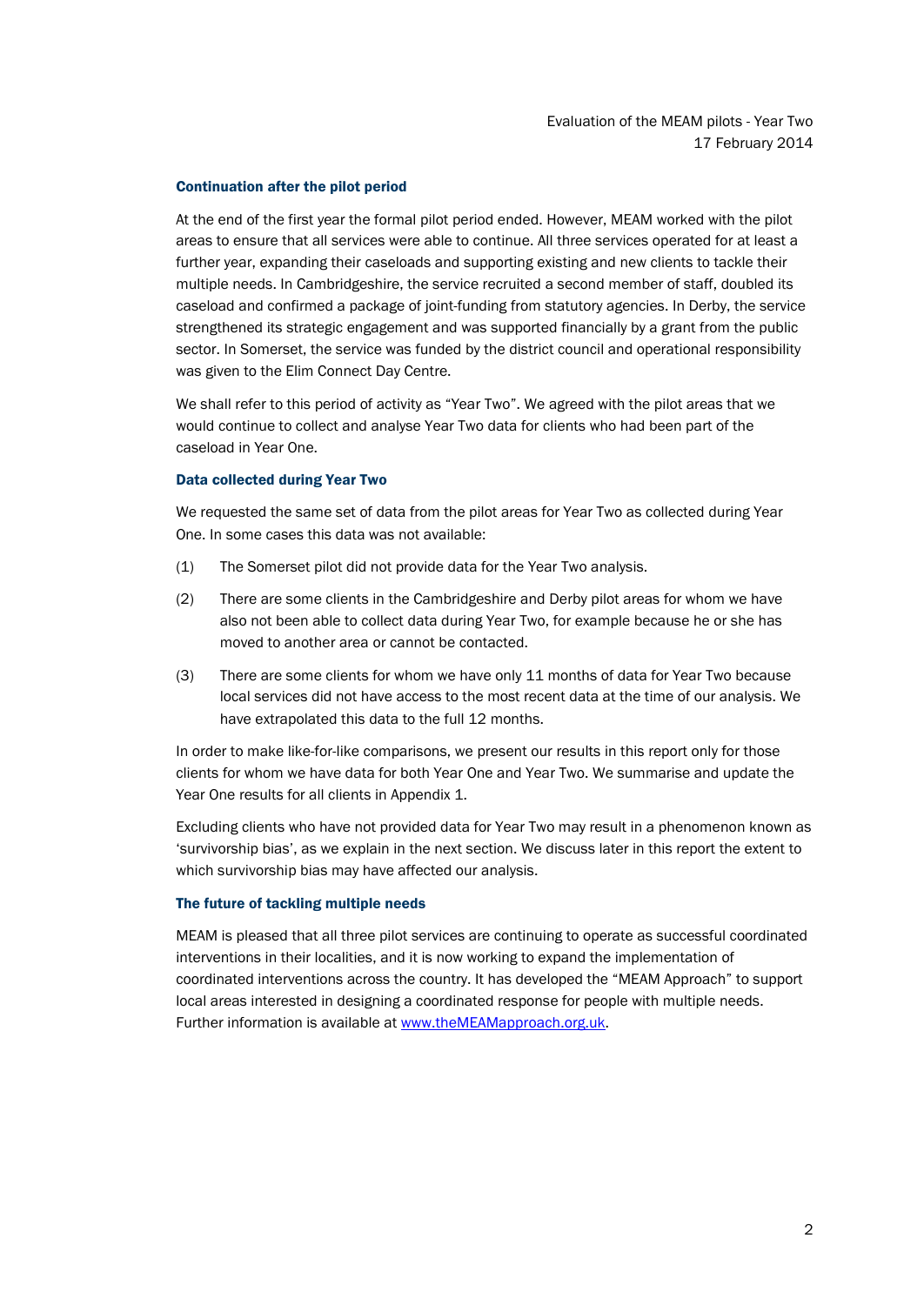# <span id="page-5-0"></span>Summary of Year Two findings

## Client wellbeing

In both Cambridgeshire and Derby, client wellbeing for nearly all clients improved by a statistically significant amount between the date on which clients enrolled in the pilots and the most recent wellbeing assessments. In Cambridgeshire, improvements tended to take place in the first year of the pilot and wellbeing scores have since remained broadly flat. In Derby, wellbeing scores improved substantially in both Year One and Year Two.

## Service use

The total cost of client service use during Year Two was lower than during the pre-enrolment ("baseline") period in both areas. In Cambridgeshire, the total cost of client service use fell slightly in the first year of the pilot and then more significantly in the second year. In Derby, the cost of client service use increased significantly in the first year of the pilot, and then fell back below the baseline in the second year. Both areas showed a significant reduction in crime costs. The overall service use cost reduction in Year Two compared to the baseline was 26.4% (£958 per client per month) in Cambridgeshire, and 15.8% in Derby (£484 per client per month).

### Survivorship bias

We explain the issue of survivorship bias and present our full analysis of this issue later in this report. In brief, survivorship bias would arise if those participants for whom we could not collect data had different characteristics from those for whom data was collected. That would lead to a bias in the observed results, with the programme appearing more or less successful than it actually was. We have undertaken a series of tests to explore the possibility of survivorship bias in the results of this evaluation. In summary, we were able to collect Year Two data for the majority of Cambridgeshire clients, and we have found no evidence of survivorship bias in the results for Cambridgeshire. In Derby, the number of clients for whom we have not been able to collect Year Two data is significantly higher and may have resulted in a survivorship bias.

The table below summarises our findings.

|                | Wellbeing                                                               | Service use                       |
|----------------|-------------------------------------------------------------------------|-----------------------------------|
| Cambridgeshire | Year One improvement maintained in Year One cost reduction increased in |                                   |
|                | Year Two                                                                | Year Two to 26.4% against the     |
|                | No evidence of survivorship bias                                        | baseline.                         |
|                |                                                                         | No evidence of survivorship bias  |
| Derby          | Wellbeing improved in Year One and                                      | Costs increased in Year One then  |
|                | again in Year Two                                                       | decreased against the baseline by |
|                | Possible survivorship bias                                              | 15.8% in Year Two                 |
|                |                                                                         | Possible survivorship bias        |

#### Table 1: Summary of findings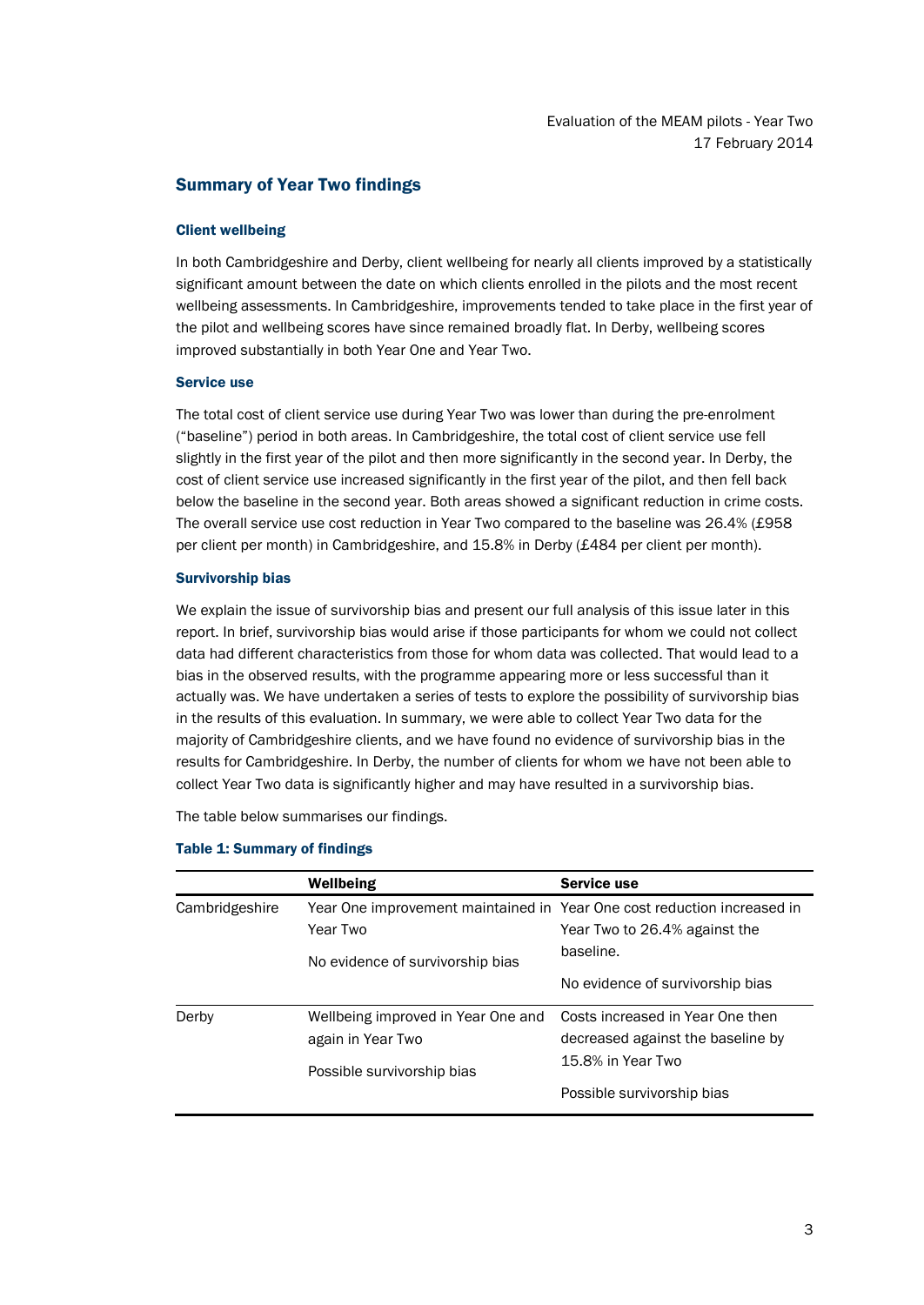### Limitations due to small samples sizes

The main constraint on our Year Two analysis is that Year Two data was not available for any of the clients in the Somerset pilot area, and was available for only a small sample of clients in the Derby area. We therefore place more reliance upon the data provided by the Cambridgeshire pilot.

In Year One, we reached similar conclusions on wellbeing for all three pilot areas. However, our findings relating to service use differed by area; Cambridgeshire was the only area in Year One in which the overall costs of service use decreased. Our Year Two service use results for Cambridgeshire may therefore not be representative of clients in the Derby and Somerset areas.

There are two individuals included in our analysis whose service use and wellbeing may have been affected by factors other than the programme. We present our analysis including these two clients but explain in Appendix 2 the effect if they are instead excluded.

Given the relatively small samples of individuals for whom we have data, it will be interesting to see the results of future evaluations of services working with adults with multiple needs that are able to work with a greater number of people, for example, the work being undertaken as part of the Big Lottery's Fulfilling Lives programme.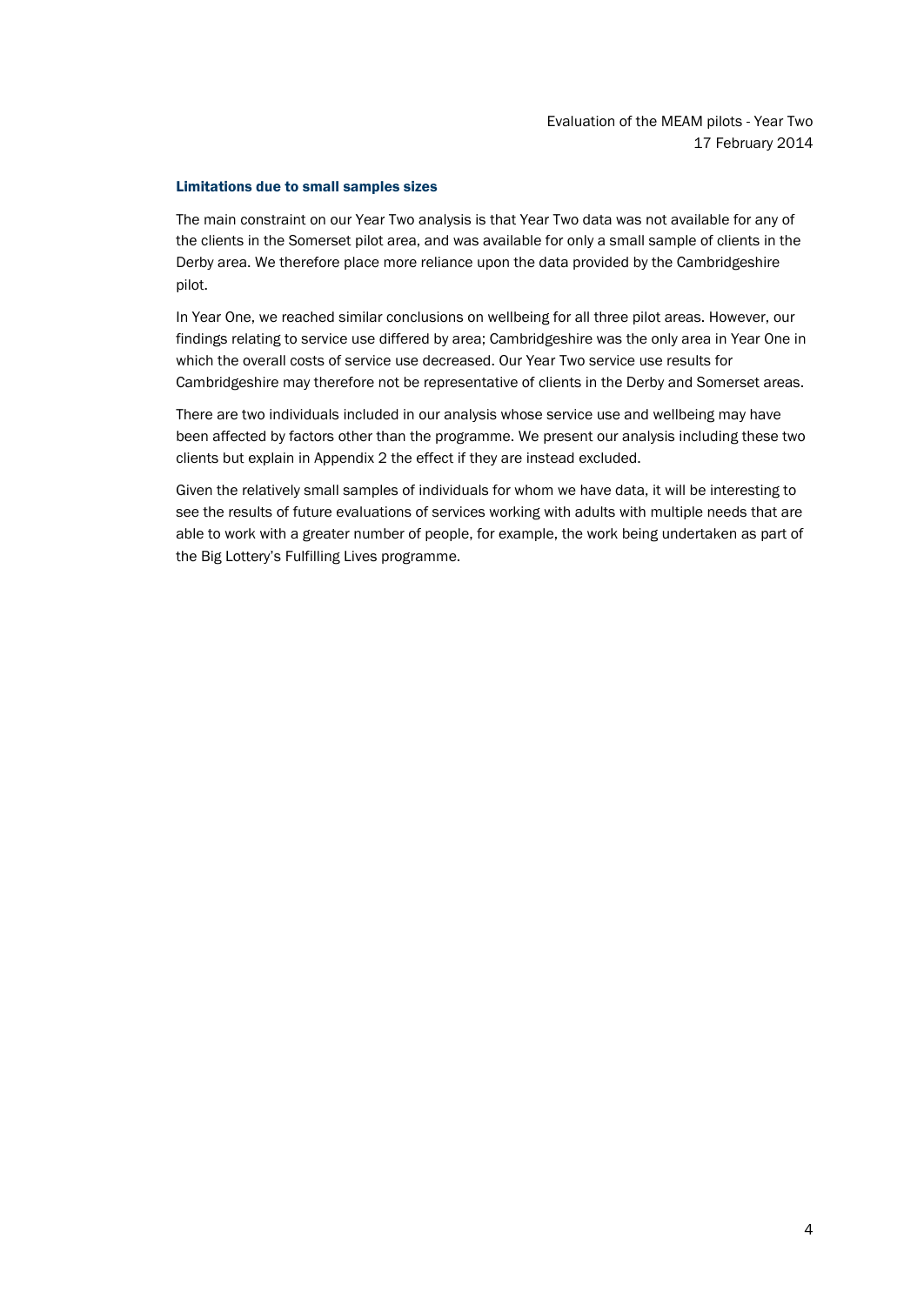# <span id="page-7-0"></span>Findings: Client wellbeing

## Introduction

We evaluated the ongoing impact of the pilot programmes on client wellbeing by comparing wellbeing before each client entered the pilot, at the end of Year One and at the end of Year Two.

As in Year One, wellbeing was assessed using three measures:

- The NDT Assessment:<sup>[4](#page-7-1)</sup> This assessment is completed by the service coordinator and scores the client's behaviour across ten areas. This includes the level of engagement with frontline services, the risk of self harm and the extent of alcohol and drug abuse.
- The Warwick-Edinburgh Mental Well-Being Scale© ("WEMWBS"):[5](#page-7-2) The WEMWBS questionnaire is completed by the client and measures fourteen aspects of their mental wellbeing.
- The Outcomes Star<sup>TM</sup>:<sup>[6](#page-7-3)</sup> The service coordinator and client completed the Outcomes Star<sup>™</sup> homelessness questionnaire together to measure the client's progress towards goals such as maximising their independence.

The questionnaires for each measure are included at Appendices 3, 4 and 5.

## Cambridgeshire results

In Year One, we tracked the wellbeing of 14 clients. Of these, nine or ten provided wellbeing data in Year Two, depending upon the measure. The chart below shows the change in average wellbeing measures over time. Higher scores indicate improved wellbeing.

<span id="page-7-1"></span> <sup>4</sup> The NDT Assessment framework was developed by South West London and St George's Mental Health Trust and its partners as part of the Merton Adults Facing Chronic Exclusion pilot and uses a set of behavioural indicators to define individuals facing multiple needs and exclusions. Any area using the NDT Assessment framework in full or in part must acknowledge copyright to the South West London and St George's Mental Health Trust.

<span id="page-7-2"></span><sup>5</sup> The Warwick-Edinburgh Mental Well-Being Scale was funded by the Scottish Executive National Programme for improving mental health and well-being, commissioned by NHS Health Scotland, developed by the University of Warwick and the University of Edinburgh, and is jointly owned by NHS Health Scotland, the University of Warwick and the University of Edinburgh.

<span id="page-7-3"></span><sup>6</sup> The Outcomes Star™ is a suite of tools for supporting and measuring change when working with vulnerable people. There are 14 versions of the tool, including the homelessness star used in MEAM pilots. The Outcomes Star™ was developed by Triangle Consulting Social Enterprise Limited. Further information is available at http://www.outcomesstar.org.uk.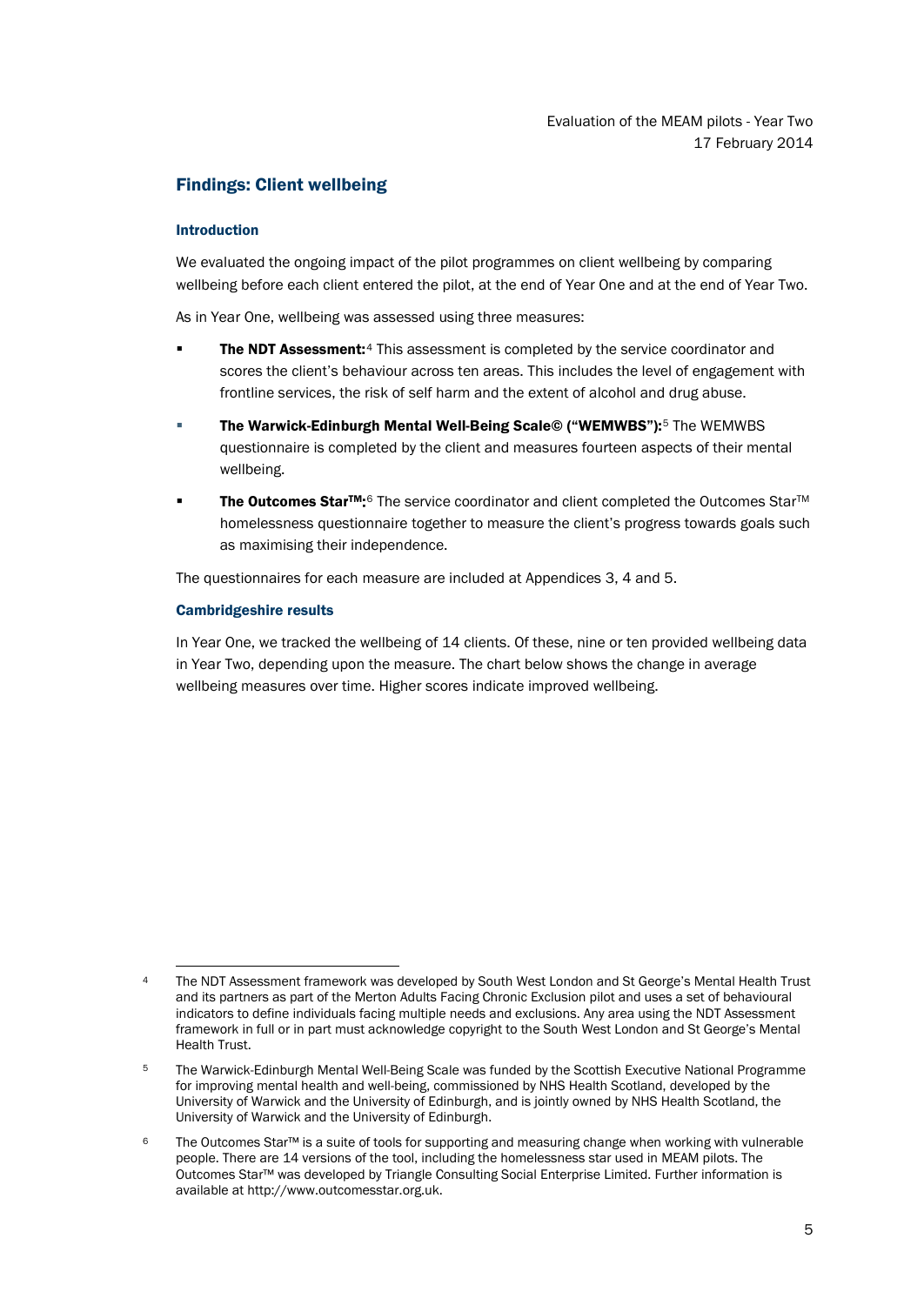

Figure 1: Average Cambridgeshire wellbeing measures over time

*Note: The NDT scale has been inverted, so that an increase in the size of the bar represents an increase in wellbeing.*

At the end of Year Two, most clients' wellbeing scores remained similar to those at the end of Year One, with no statistically significant differences between the years. This suggests that improvements made in Year One were maintained in Year Two (and that where the average score has deteriorated slightly during Year Two, this is most likely due to random variation).

The final Outcomes Star™ and NDT scores show a substantial and statistically significant improvement compared to the baseline scores, indicating a very high level of confidence that they represent real changes and not random variation.<sup>[7](#page-8-0)</sup> The improvement in WEMWBS scores over the same period was not statistically significant. The less significant improvement in WEMWBS scores may be because people actually measure their wellbeing in relative terms. That is, individuals may acclimatise to an improvement in their current situation.

The charts below show the average performance against each measure. The results for particular measures vary by indicator.

<span id="page-8-0"></span>This improvement is statistically significant at the 1% level in the case of NDT and Outcomes Star™ scores.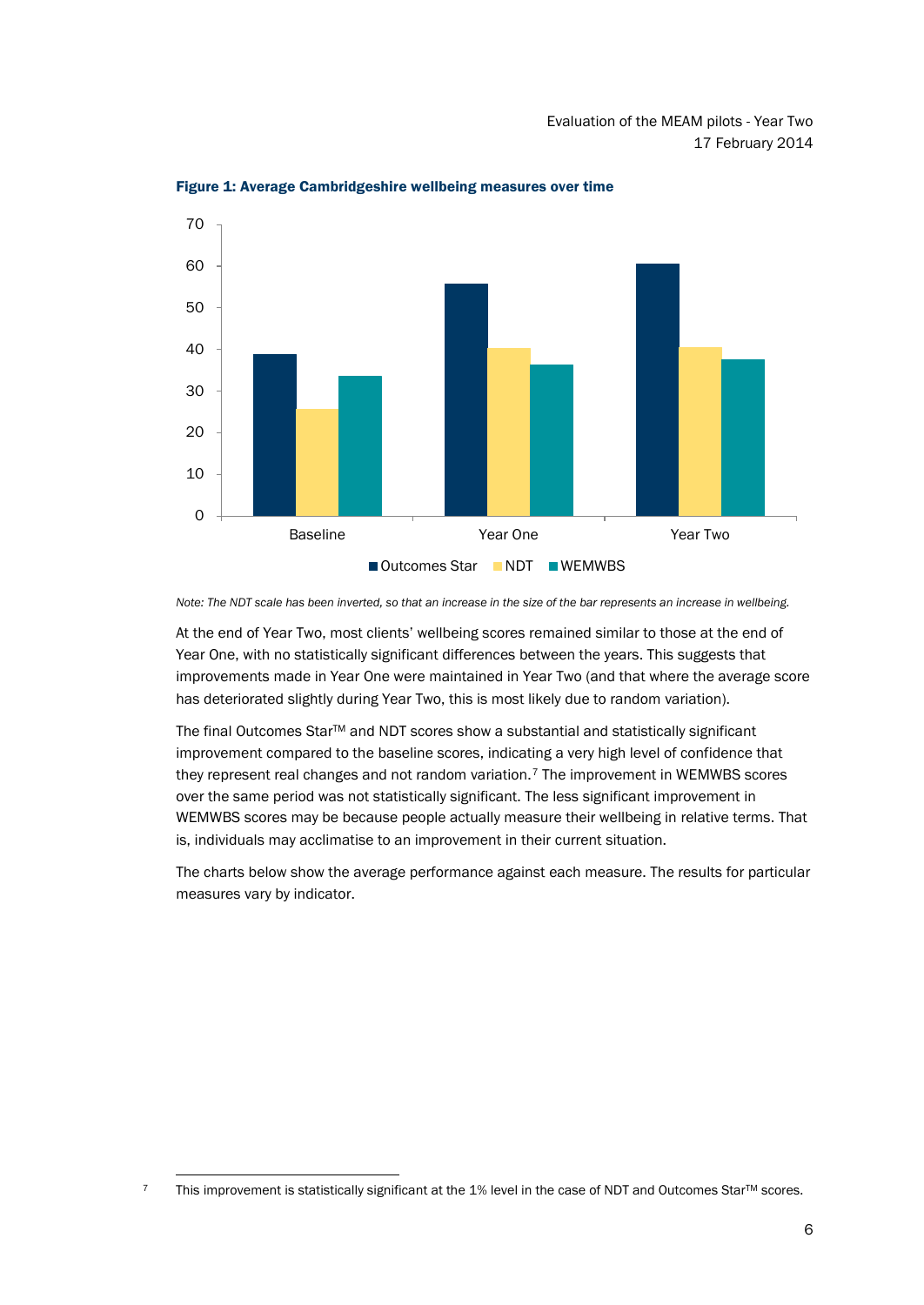

## Figure 2: Cambridgeshire Outcomes Star<sup>TM</sup> results ( $n = 10$ )

Figure 3: Cambridgeshire NDT results (n = 10)

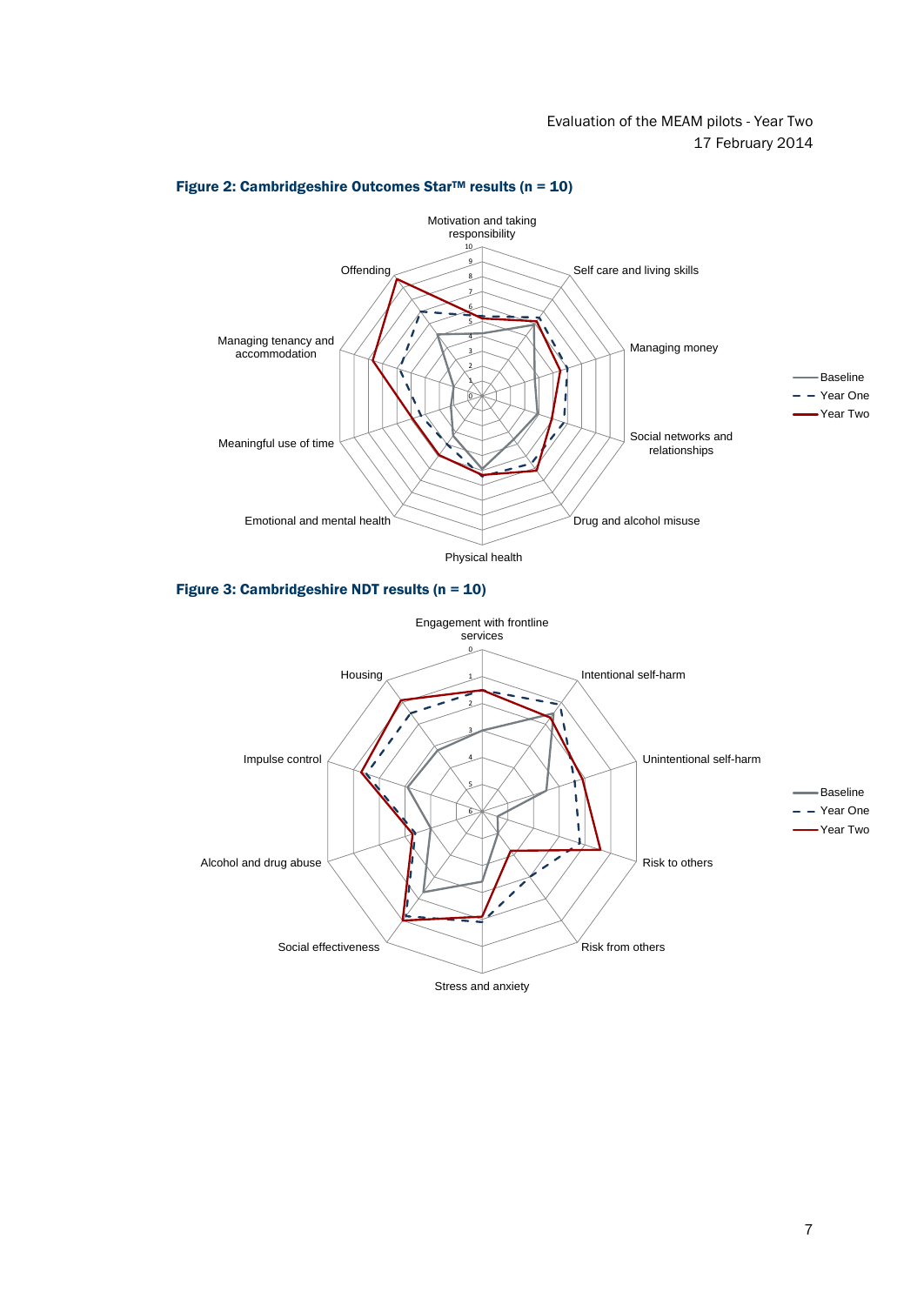

## Figure 4: Cambridgeshire WEMWBS results (n = 9)

## Derby results

In Year One, we tracked the wellbeing of 12 clients. Of these, four to six provided wellbeing data in Year Two, depending upon the measure. Due to the small number of clients for whom we have Year Two data, our findings for Derby are likely to be sensitive to extreme results of any one client, to random variation and to survivorship bias (which we discuss further below). The patterns in the data that we present here may therefore not be a reliable indicator of the success of the Derby pilot.

The Derby clients for whom we have data have shown a significant improvement in wellbeing during Year Two in the NDT and WEMWBS measures. All indicators are now above the level at the start of the pilot and at the end of Year One. Given the small sample size (only 4-6 individuals provided Year Two data), it is difficult to perform any tests of statistical significance. However, in performing our survivorship bias analysis, we identify one approach to increase our sample size which enables us to show a statistically significant improvement in wellbeing (see below).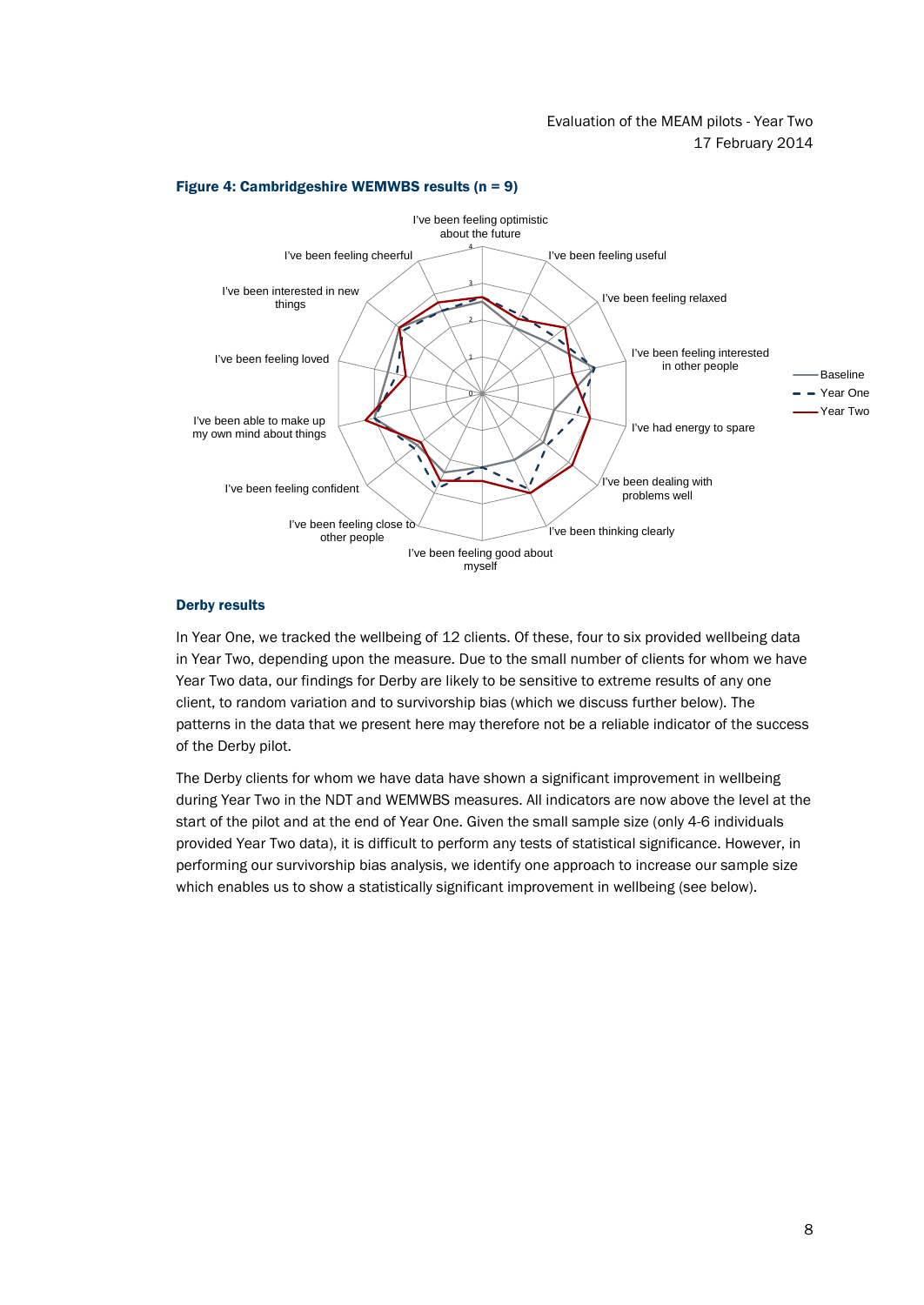The chart below shows the change in average wellbeing measure over time for those clients who provided Year Two data. Higher scores again indicate improved wellbeing.



Figure 5: Average Derby wellbeing measures over time

*Note: The NDT scale has been inverted, so that an increase in the size of the bar represents an increase in wellbeing.*

The results for particular measures vary by indicator. For example, in the Outcomes Star, on average, clients showed a large improvement in the areas of "Self care and living skills", "Drug and alcohol misuse" and "Meaningful use of time" during Year Two, but "Offending" deteriorated.

The charts below show the average performance on each measure.

## Figure 6: Derby Outcomes Star<sup>TM</sup> results ( $n = 4$ )

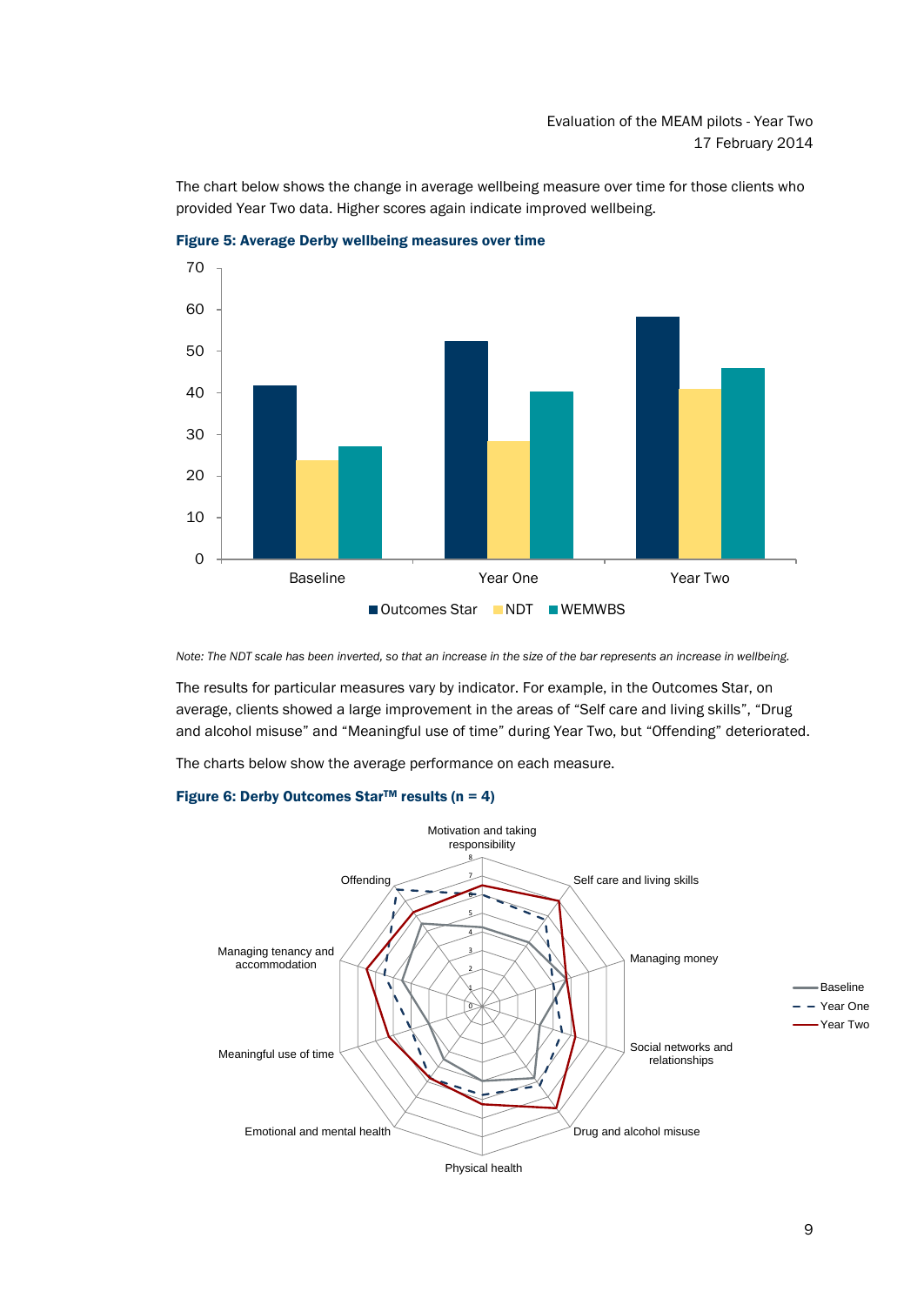

#### Figure 7: Derby NDT results  $(n = 6)$

Figure 8: Derby WEMWBS results (n = 4)



### Wellbeing survivorship bias

Four of the Cambridgeshire clients for whom we collected data in Year One (29%) did not provide wellbeing data for Year Two. Six to eight of the Derby clients for whom we collected data in Year One (50% to 66%) did not provide data for Year Two. We therefore tested for survivorship bias in both areas.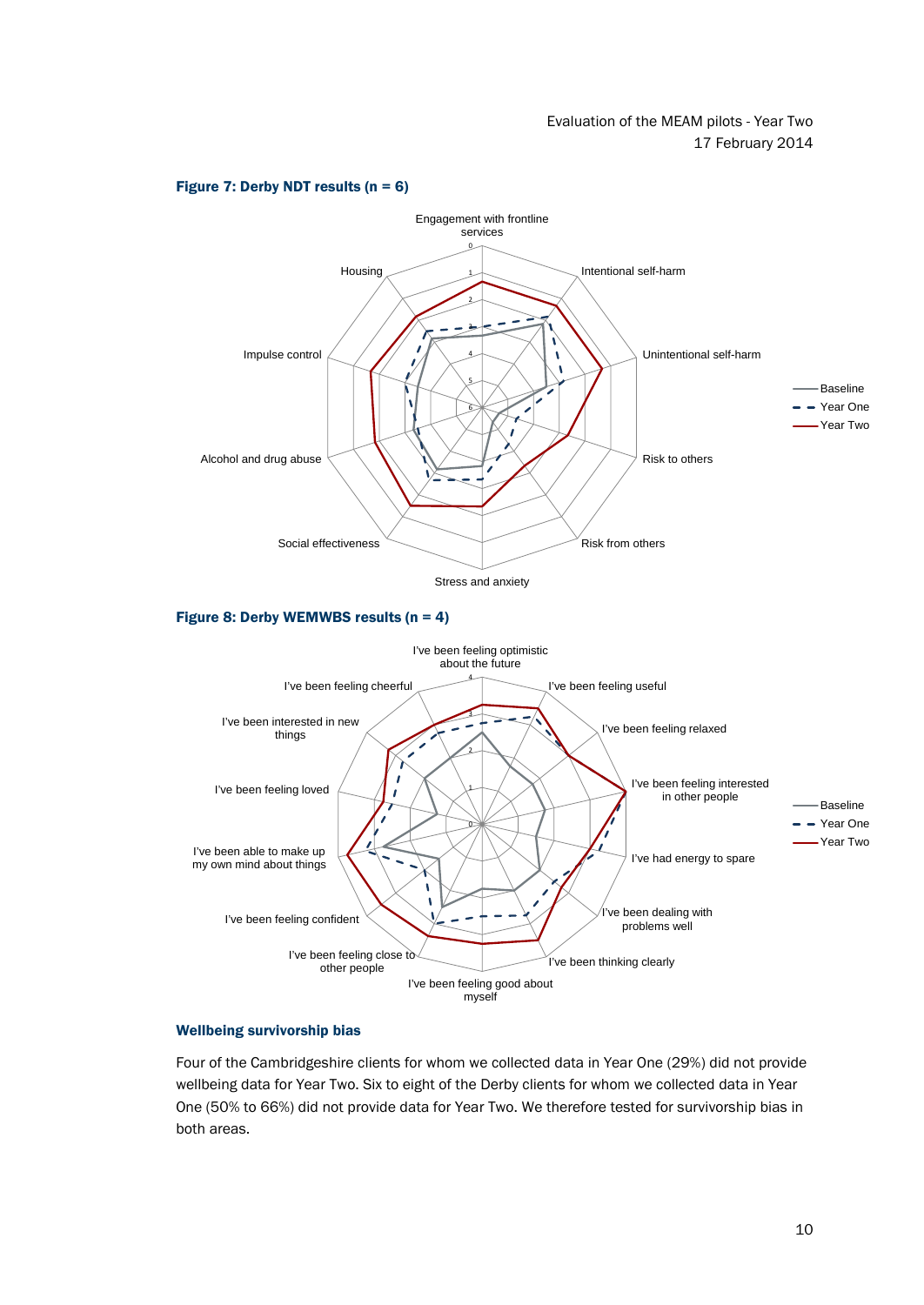The section on survivorship bias sets out our analysis to assess the likely impact of any such bias. We conclude that there is no evidence of survivorship bias in the Cambridgeshire wellbeing results, and a possible bias in the Derby results. Such a bias may have increased the observed improvement in wellbeing in Derby. As we explain in that section, one approach to exploring this survivorship bias is to assume that clients who did not provide data in Year Two would have performed identically to their Year One results. While this reduces the size of the improvement in recorded wellbeing, this approach increases our sample size and allows us to perform statistical tests. We calculate that the improvements in all three wellbeing measures under this assumption are significant.[8](#page-13-0)

<span id="page-13-0"></span><sup>8</sup> This improvement is statistically significant at the 1% level in the case of NDT and WEMWBS scores and at the 10% level in the case of Outcomes Star™ scores.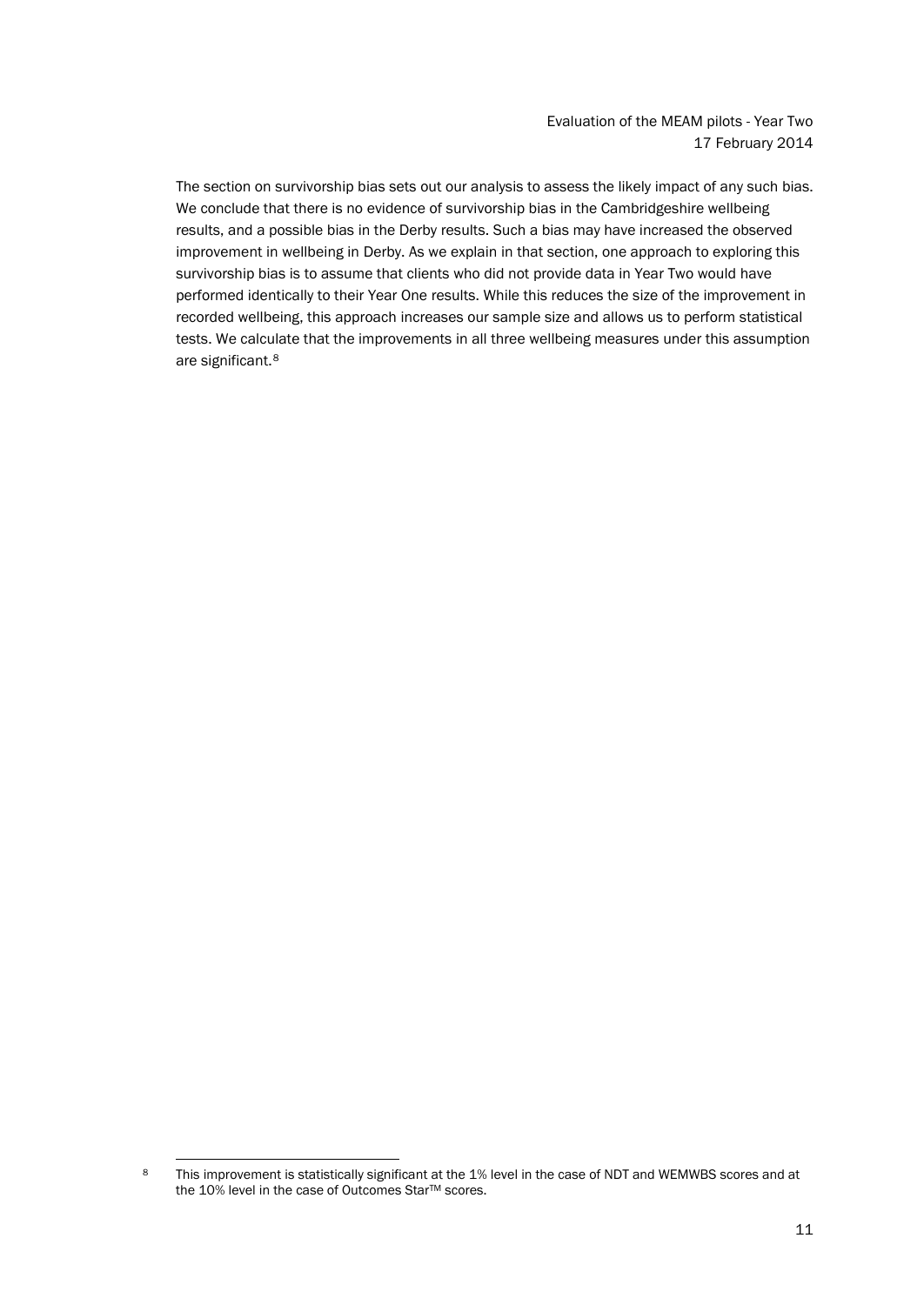# <span id="page-14-0"></span>Findings: Service use costs

## Introduction

As in Year One, we collected monthly data directly from local services, including each client's:

- involvement with the criminal justice system (such as arrests);
- use of health and mental health services (such as A&E attendances);
- use of drug and alcohol services (such as treatment programmes); and
- **•** housing situation (such as the use of hostels).

We use the same data for the year prior to enrolment as a 'baseline' to estimate clients' service use had they not participated in the pilot.

The approach we have taken to measure and analyse client service use is similar to that used in Year One. We have again assessed the cost of service provision using published unit cost data. Since our first report, we have updated these costs to rely upon more recently published data that reflect costs at 2012 levels. We have also amended an error in the housing costs used in our previous report. This error does not change our conclusions that service use costs decreased in Year One in Cambridgeshire, and increased in Derby and Somerset, but does mean that figures are different from the previous report. The effects of the programme in Year One were slightly more positive than we had previously reported in Cambridgeshire and Somerset, and less positive in Derby. We provide details of the error and the revised figures in Appendix 1.

Appendix 6 sets out the detailed service use data that we summarise in this section. We set out the updated unit costs at Appendix 7.

### Cambridgeshire results

In Year One, we tracked the service use of 15 clients. Of these, 13 provided consent to collect service use data during Year Two. We exclude from our analysis two clients who did not provide consent. One client died in February 2013 after the end of Year Two. We include this client in our analysis.

The table below shows the average monthly cost of service use of the 13 clients in Cambridgeshire during the baseline period, Year One and Year Two:

## Table 2: Monthly cost of service use in Cambridgeshire ( $n = 13$ )

|                                        | <b>Baseline</b> | <b>Year One</b> | <b>Year Two</b> |
|----------------------------------------|-----------------|-----------------|-----------------|
| Crime                                  | £2.103          | £1.501          | £1,231          |
| Drug and alcohol                       | £137            | £189            | £145            |
| Health                                 | £168            | £153            | £164            |
| Mental health                          | £614            | £1,059          | £519            |
| Housing                                | £604            | £438            | £610            |
| <b>Total</b>                           | £3,625          | £3.342          | £2,668          |
| Percentage change compared to baseline |                 | (7.8)%          | (26.4)%         |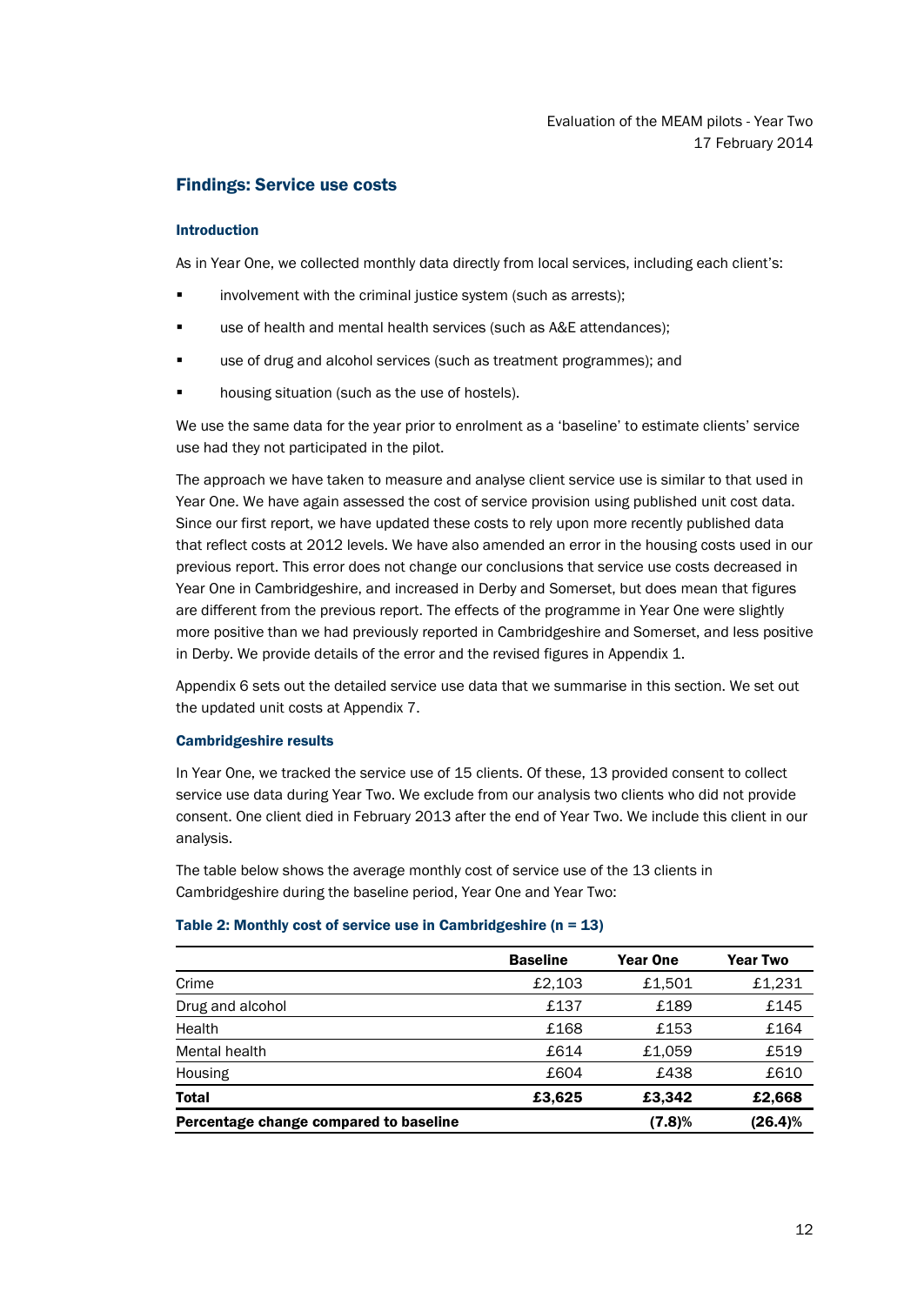The table above shows that there has been a significant fall in crime and mental health costs, with other costs remaining broadly constant.

The fall in crime costs can be attributed to a significant fall in the number of times participants were arrested. Arrests fell from an average of 0.7 times per month in the baseline period (£1,463) to an average of 0.2 times in Year Two (£423). This was partly offset by an increase in prison costs from £194 to £397 per month over the same period. Other crime-related service use has not changed significantly.

Mental health costs are mainly the costs of nights spent in mental health hospitals. The cost of mental health hospitals was £514/month before the programme, rising to £946 /month in Year One, largely due to one client being supported to spend the entire year in a mental health hospital. In Year Two, these costs fell to £439/month, largely driven by this client being discharged from hospital half way through Year Two.

Housing costs decreased in Year One because some clients moved from second stage supported accommodation into their own social tenancies. This trend towards social tenancies continued during Year Two. Overall, housing costs in Year Two were broadly similar to the baseline period due to some use of more expensive temporary accommodation. The chart below shows the housing used by clients in the last month of each period.



## Figure 9: Housing use in Cambridgeshire at the end of each period

#### Derby results

In Year One, we tracked the service use of 13 clients. Of these, seven provided consent to collect service use data in Year Two. The others were not contactable to provide consent. Due to the small number of clients for whom we have been able to collect Year Two data, our findings for Derby are likely to be sensitive to extreme results of any one client, to random variation and to survivorship bias (which we discuss further below). The patterns in the data that we present here may therefore not be a reliable indicator of the success of the Derby pilot.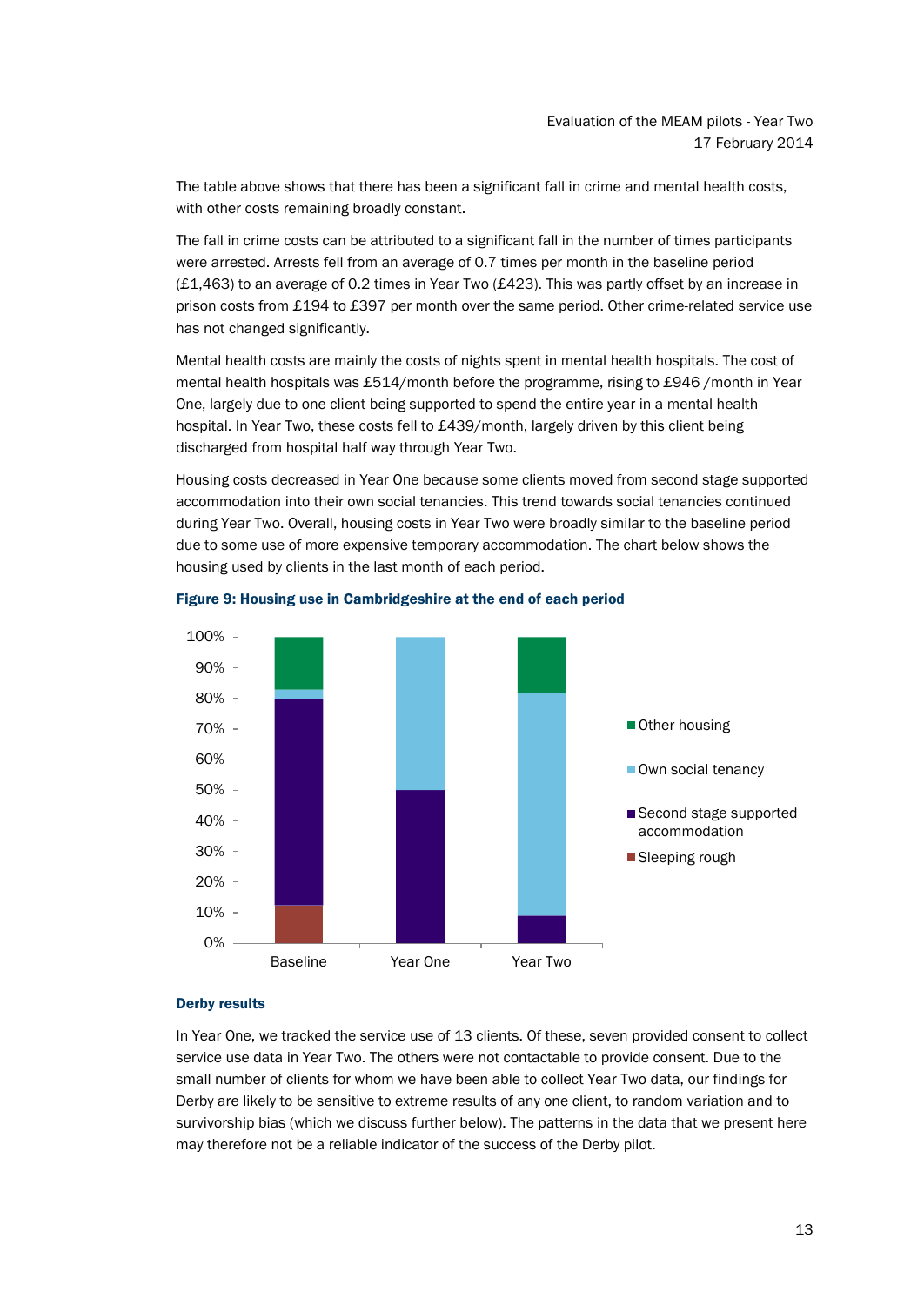The Derby clients for whom we have data showed a significant increase in the costs of service use during Year One. Our analysis shows that their service use costs have fallen significantly in Year Two, taking service use below the level it was before the programme started.

|                                        | <b>Baseline</b> | <b>Year One</b> | <b>Year Two</b> |
|----------------------------------------|-----------------|-----------------|-----------------|
| Crime                                  | £1.145          | £1.971          | £913            |
| Drug and alcohol                       | £191            | £182            | £75             |
| Health                                 | £304            | £617            | £245            |
| Mental Health                          | £200            | £512            | £561            |
| Housing                                | £1,217          | £1.031          | £781            |
| <b>Total</b>                           | £3,058          | £4,313          | £2.574          |
| Percentage change compared to baseline |                 | $+41.0%$        | $(15.8)\%$      |

## Table 3: Monthly cost of service use in Derby ( $n = 7$ )

The table above shows that there has been a significant fall in crime, drug and alcohol, health and housing costs relative to the baseline and Year One.

The decrease in crime costs can be attributed to a significant fall in the number of times participants were arrested and the number of nights spent in prison. On average, clients were arrested 0.4 times per month before enrolling in the pilot (at a cost of £761), increasing to 0.6 times (£1,276) during Year One, then falling to 0.2 times (£358) during Year Two. Prison costs were £159/month before the program, rose to £428/month in Year One, then fell to £159/month in Year Two. The large variation in costs over time is likely to be a result of the small sample.

The decrease in drug and alcohol costs can be attributed to a reduction in the number of one-toone drug or alcohol therapy sessions, and a decrease in the use of substitute prescriptions. The cost of one-to-one sessions fell from £105/month in Year One to £45/month in Year Two, while the cost of substitute prescriptions fell from £74/month in Year One to £30/month in Year Two.

In Year One, A&E costs were an average of £131/month, and the cost of nights in hospital £410/month. In Year Two, these costs reduced to zero because none of the participants spent any nights in hospital or visited A&E. These reductions in health costs were partially offset by an increase in outpatient appointment costs, which increased from £76/month to £245/month.

Housing costs decreased in Year One as clients reduced their use of direct access hostels and other similar housing and increased their use of cheaper second stage supported accommodation and took up their own social tenancies. This trend continued into Year Two with fewer clients sleeping in direct access hostels. Overall housing costs decreased significantly from the baseline period.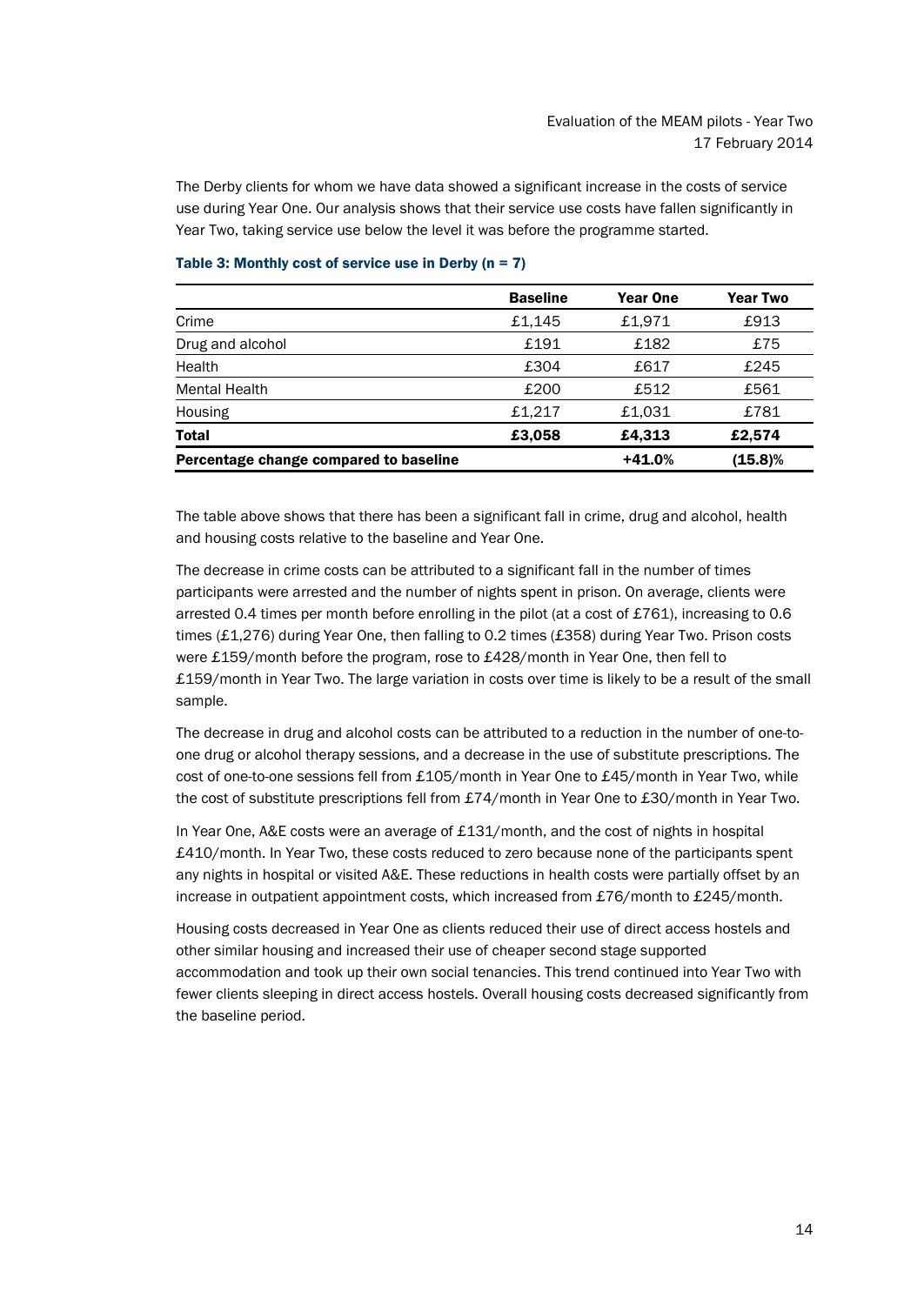The chart below sets out the forms of housing used by clients at the end of each period. It is noticeable from this chart that the clients in Derby made significant use of 'other housing', which includes staying with friends and forms of emergency accommodation such as direct access hostels. The chart shows an increase in the use of second stage supported accommodation and own social tenancies between the baseline and Year Two. While this chart shows a decrease in social tenancies in Year One, this is because the data shows a 'snapshot' at the year end, at a time when social tenancies were particularly low. Our analysis shows that there was a general trend of increased social tenancies during both Years One and Two, even though this is not evident from the final month of Year One.





#### Service use survivorship bias

Two of the Cambridgeshire clients for whom we collected data in Year One (13%) did not provide data for Year Two. Six of the Derby clients for whom we collected data in Year One (46%) did not provide data for Year Two. Survivorship bias may therefore have a significant effect on our results for Derby, but is likely to have had only a limited impact for Cambridgeshire.

We have therefore only performed survivorship bias analysis for Derby. The following section sets out this analysis. We conclude that there may be an element of survivorship bias in the Year Two service use results for Derby.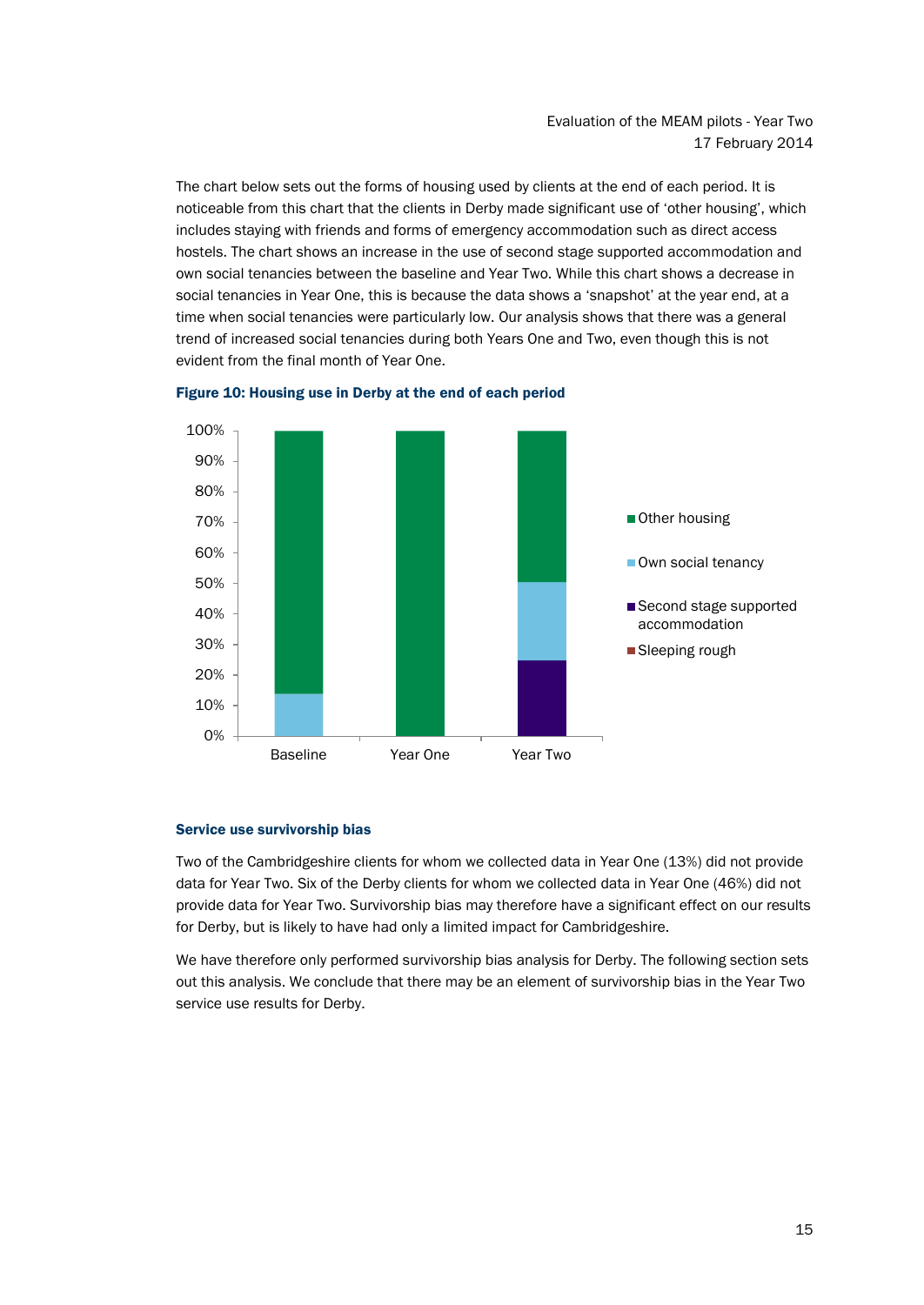# <span id="page-18-0"></span>Survivorship bias

## What is survivorship bias?

Survivorship bias occurs when those participants for whom we could not collect data have different characteristics to those for whom data was collected, leading to a bias in the observed results. For example, if participants for whom we have no data experienced a lesser benefit from the programme, then looking at those who remain in the programme in Year Two may lead to conclusions that are positively biased.

Survivorship bias may result in programmes appearing either more or less successful than they actually are. Consider, for example, a treatment programme for individuals who suffer from substance misuse. If we consider only the successes of those who have continued to attend treatment for a set period, and ignore the experiences of those who started to attend but then stopped attending, we are likely to conclude that the programme is more successful than it really is. Consider also a training programme designed to help individuals to find employment. If we consider the experiences of those that continue to attend the programme after one year, and exclude from our analysis the individuals who stopped attending when they found employment, we are likely to conclude that the programme is less successful than it really is.

The diagrams below illustrate how survivorship bias can affect an evaluation. The vertical bars indicate the spectrum of possible outcomes for each client, ranging from highly negative at the lower end to highly positive at the top end. The crosses indicate where individual participants might sit on this scale. (These results are purely illustrative and do not reflect our evaluation.) A programme is successful where crosses tend to be in the top half of the bar. Bar A shows the outcome of a successful study. Bar B shows the outcome of a less successful study.



#### Figure 11: Possible outcomes of two studies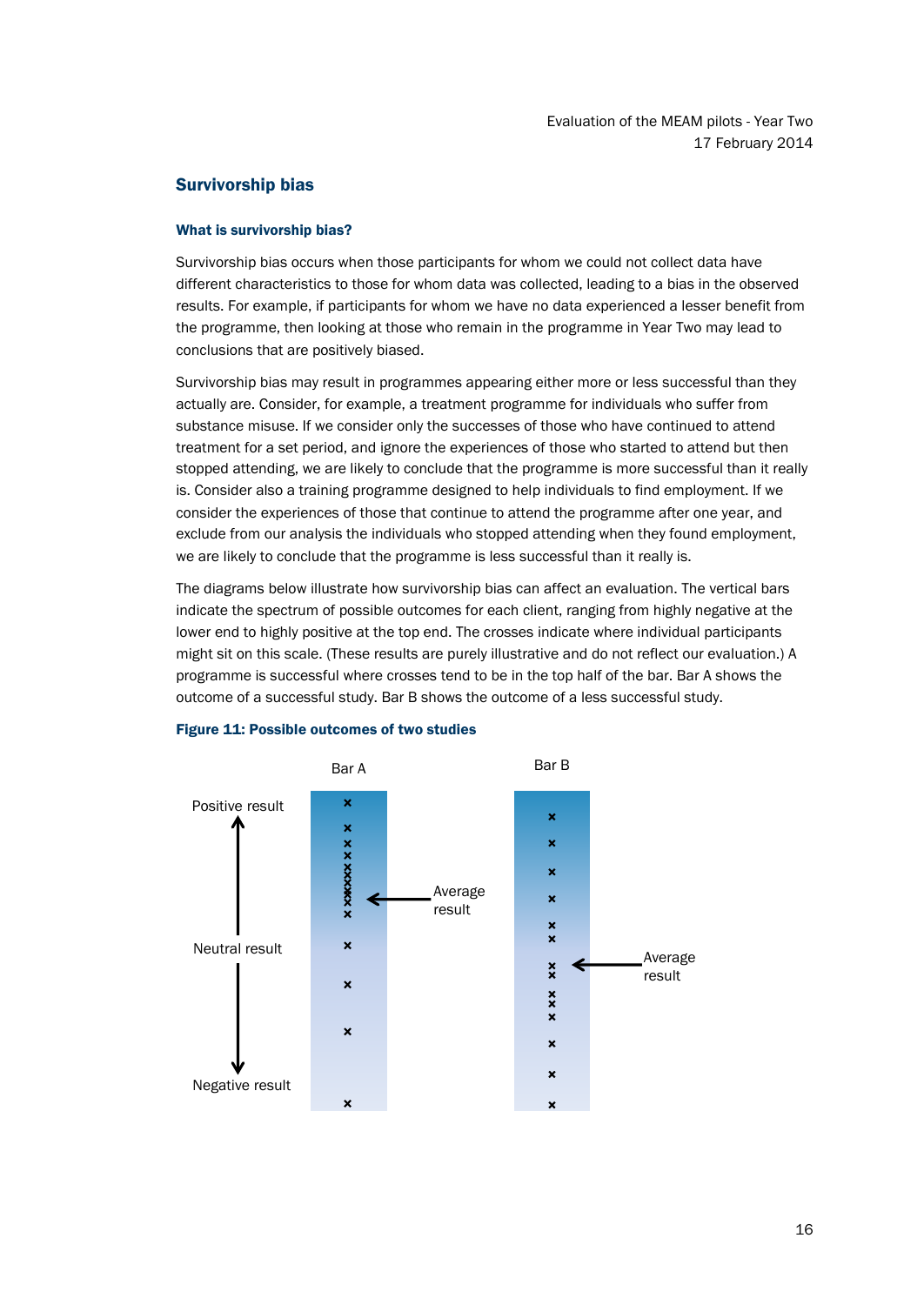The diagrams above illustrate the situation where all participants in the study provide data. In practice, this may not be the case (and was not the case in our evaluation). Bar C below includes the same data as Bar B, except that some of the crosses are now in red, indicating that these individuals took part in the programme, but data was not available for them.





If an evaluator considered only the data available in Bar C, they would conclude that the programme was successful, because the clients for whom data is available all performed well. However, had the evaluator known about the performance of all participants, the evaluation would have been less positive, because in this explanatory example there was a clear bias in terms of the clients who did and did not provide data.

#### Our approaches to assessing survivorship bias

We considered three approaches to identifying potential survivorship bias in the evaluation of the MEAM pilots. We explain these three approaches below and then summarise our findings with respect to wellbeing and service use.

## First approach: Coordinator expectations

Our analysis of coordinator expectations consisted of three steps:

- (1) At the end of Year One, we asked service coordinators to provide *ex ante* information on the expected improvements in wellbeing and service use of each client before the start of Year Two. Each coordinator divided their clients into three groups: those they expected to show the most significant progress, those they expected to show the smallest amount of progress and a third, middle group.
- (2) At the end of Year Two, we checked how accurate these expectations were for those clients who provided data during Year Two. If the expectations were not accurate, we were unable to use this approach to assess survivorship bias.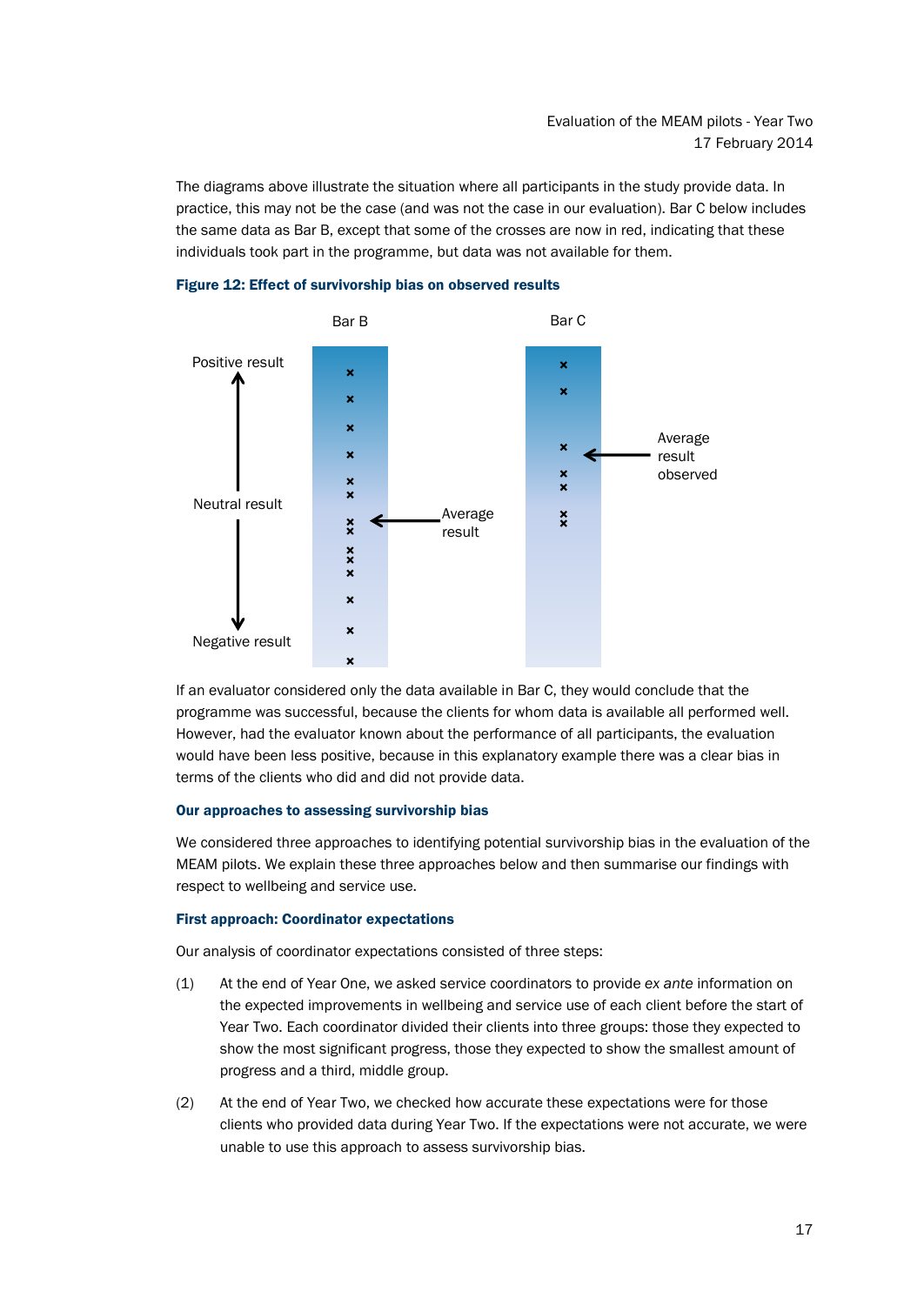(3) If the coordinator's expectations were accurate for those clients who provided Year Two data, we assessed whether those clients who did not provide data were evenly spread across the three groups. If they were, then this suggests that survivorship bias did not significantly affect our findings. If, however, they were clustered in one or more of the groups, then our analysis might be affected by survivorship bias.

The diagram below illustrates this approach.

### Figure 13: Using coordinator expectations to assess survivorship bias



#### Second approach: Performance during Year One

As an alternative approach, we looked at the Year One 'track record' of clients to determine whether the programme had previously been more or less successful for those clients providing data during Year Two than for those who did not provide this data. If clients providing Year Two data demonstrated similar progress during Year One compared to clients not providing Year Two data, then this suggests that survivorship bias does not significantly affect our results. However, if the two groups showed markedly different performance during Year One, then our analysis might be affected by survivorship bias.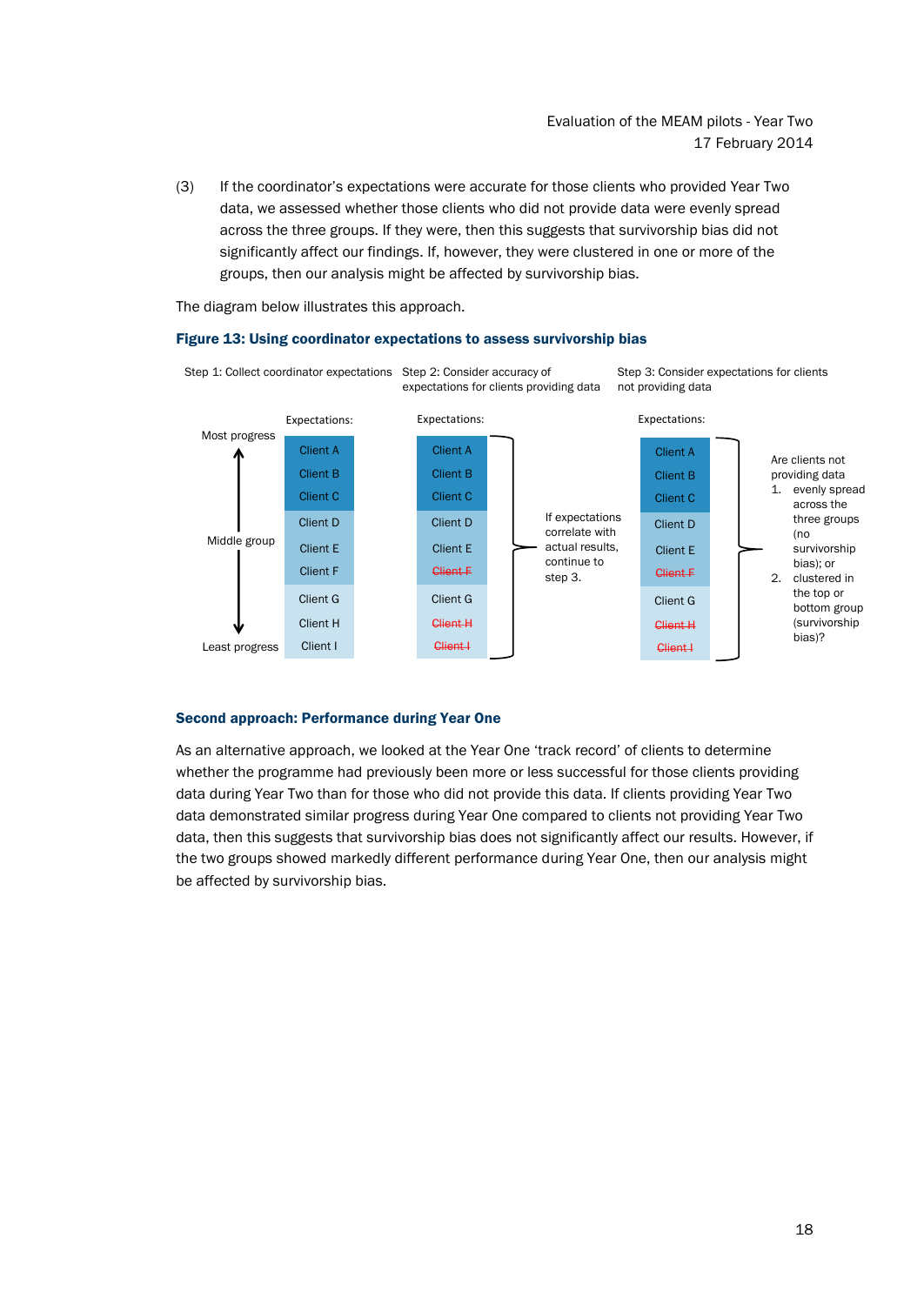The diagram below illustrates this approach.





#### Third approach: Coordinator views

We discussed the situations of each client for whom we do not have Year Two data with the relevant service coordinator to determine whether, in their view, there is a reason to think that the pilot had a different effect on the wellbeing and service use of clients who did provide Year Two data compared to its effect on those who did not.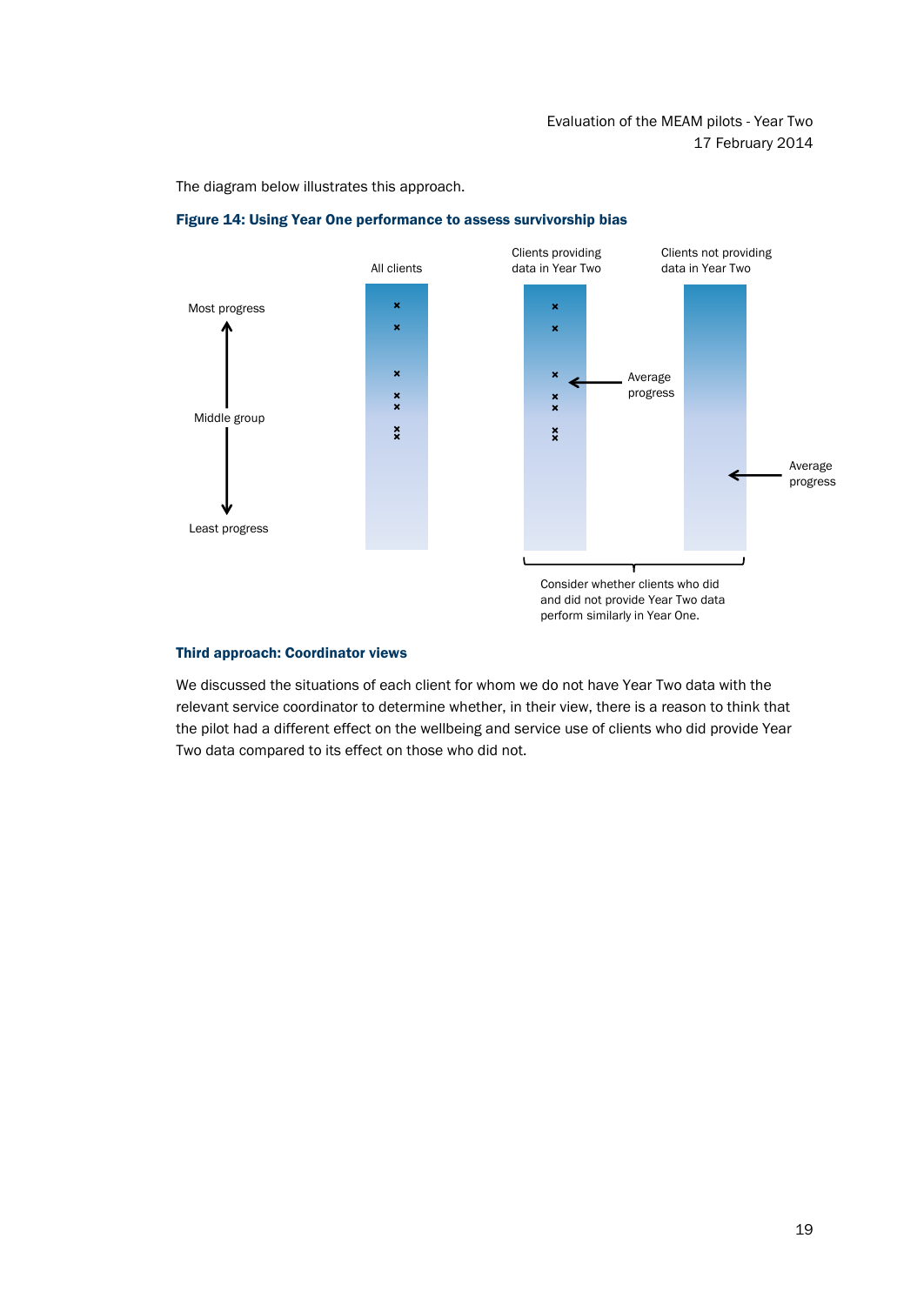## Analysis of survivorship bias: Wellbeing

The results of the three survivorship bias tests described above are set out in the table below.

Table 4: Analysis of survivorship bias in wellbeing results

| Test               | Cambridgeshire                         | <b>Derby</b>                         |
|--------------------|----------------------------------------|--------------------------------------|
| Coordinator        | <b>Inconclusive:</b> The coordinator's | No evidence of bias: For those       |
| expectations       | expectations of clients' progress      | clients providing data, coordinator  |
|                    | in Year Two did not correlate with     | expectations of the change in        |
|                    | actual outcomes. We could              | wellbeing during Year Two            |
|                    | therefore not rely upon this           | correlated reasonably well with the  |
|                    | approach.                              | actual change in wellbeing. The ex   |
|                    |                                        | ante expectations showed that, on    |
|                    |                                        | average, those clients who           |
|                    |                                        | ultimately did not provide data were |
|                    |                                        | not expected to perform differently  |
|                    |                                        | to those who did.                    |
| Performance during | No evidence of bias: Clients who       | Possible bias: Clients who provided  |
| Year One           | did and did not provide data for       | data for Year Two showed smaller     |
|                    | Year Two showed similar                | wellbeing improvements during        |
|                    | wellbeing improvements during          | Year One than those who did not      |
|                    | Year One (although baseline            | provide data for Year Two.           |
|                    | levels differed).                      |                                      |
| Coordinator views  | No evidence of bias: The               | No evidence of bias: The Derby       |
|                    | Cambridgeshire coordinator             | coordinator confirmed that the       |
|                    | confirmed that the reasons for         | reasons for the lack of data for     |
|                    | the lack of data for some clients      | some clients were not, in her view,  |
|                    | were not, in his view, linked to       | linked to these clients making       |
|                    | these clients making limited           | limited progress during Year Two.    |
|                    | progress during Year Two.              |                                      |
| Overall conclusion | No evidence of bias                    | <b>Possible bias</b>                 |

One additional approach to analysing the potential scale of any survivorship bias is to assume that clients who did not provide data in Year Two would have performed identically to their Year One results. In Cambridgeshire, this assumption has a relatively small effect on our results because there were relatively few clients for whom we have not been able to collect wellbeing data. In Derby, this assumption leads to a slightly smaller improvement in wellbeing measures between the baseline and Year Two. As mentioned earlier in the report, the increased sample size also allows us to undertake tests to explore the statistical significance of these wellbeing changes.

## Analysis of survivorship bias: Service use

We have Year Two service use data for almost all Cambridgeshire clients for whom we have this data in Year One. Survivorship bias is therefore unlikely to have a significant effect on our analysis of the Cambridgeshire pilot and so we have only tested for survivorship bias in our Derby service use analysis.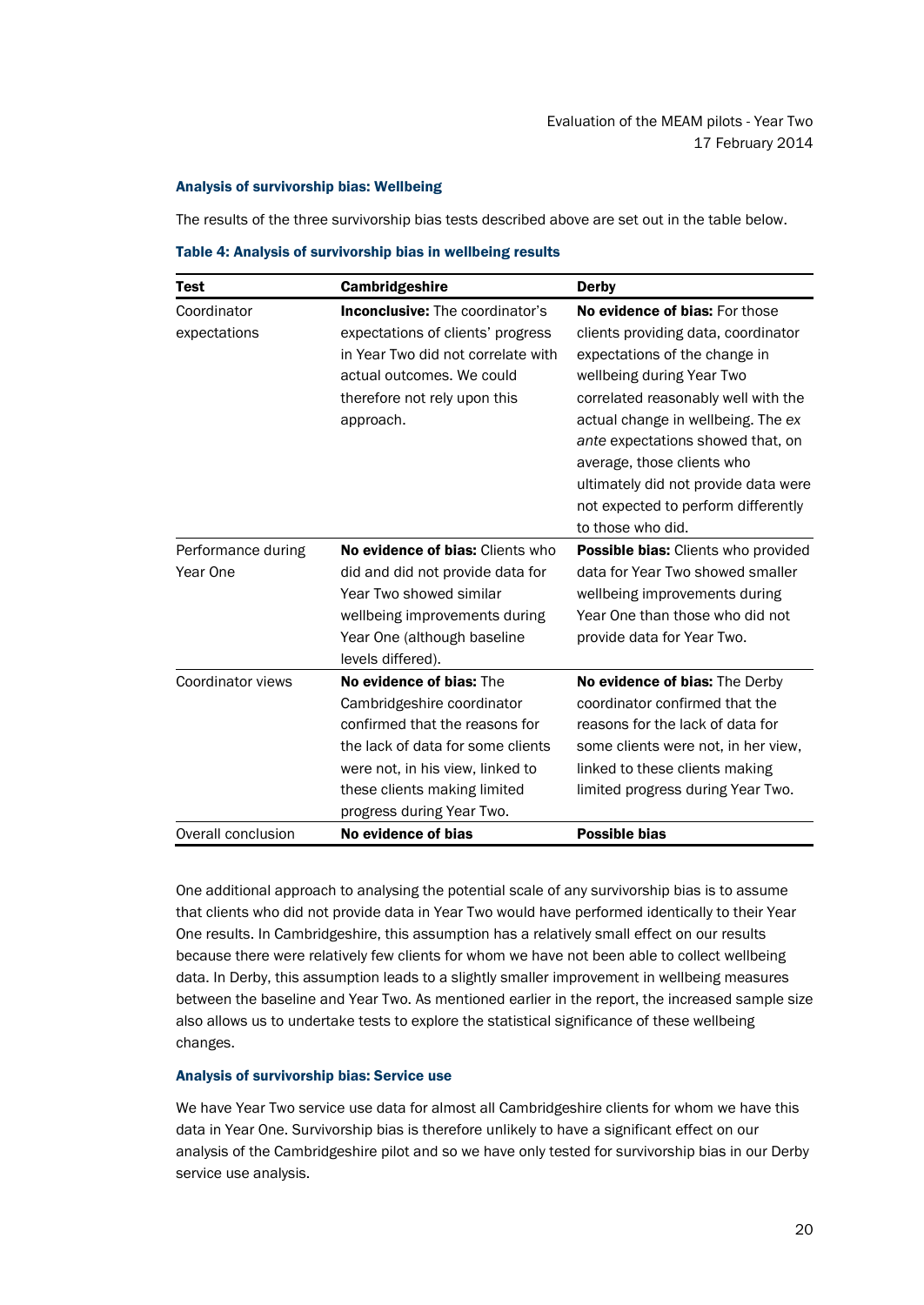The results of the three survivorship bias tests described above are set out in the table below.

| <b>Test</b>        | Cambridgeshire | <b>Derby</b>                                        |
|--------------------|----------------|-----------------------------------------------------|
| Coordinator        | N/A            | <b>Inconclusive:</b> The coordinator's expectations |
| expectations       |                | of clients' progress in Year Two did not            |
|                    |                | correlate with actual outcomes. We could            |
|                    |                | therefore not rely upon this approach.              |
| Performance during | N/A            | Possible bias: Clients from Derby who               |
| Year One           |                | provided data during Year Two showed a              |
|                    |                | significantly greater increase in service use       |
|                    |                | during Year One than those who did not              |
|                    |                | provide this data. It is therefore possible that    |
|                    |                | there is an element of survivorship bias in         |
|                    |                | the Year Two results for Derby.                     |
| Coordinator views  | N/A            | No evidence of bias: The Derby coordinator          |
|                    |                | confirmed that the reasons for the lack of          |
|                    |                | data for some clients were not, in her view,        |
|                    |                | linked to these clients making limited              |
|                    |                | progress during Year Two.                           |
| Overall conclusion | N/A            | Possible bias: Outcomes during Year One             |
|                    |                | indicate a possible bias.                           |
|                    |                | The direction of this bias is unclear.              |
|                    |                | Clients providing data during Year Two              |
|                    |                | tended to show a greater increase in service        |
|                    |                | use costs during Year One that those who did        |
|                    |                | not continue to provide data, suggesting our        |
|                    |                | results might be negatively biased.                 |
|                    |                | However, closer examination of the data             |
|                    |                | reveals that, of the clients who remained in        |
|                    |                | the programme for two years, those who              |
|                    |                | showed comparatively higher levels of cost          |
|                    |                | increase in Year One tended to go on to show        |
|                    |                | larger service use reductions the following         |
|                    |                | year, meaning that the bias may actually act        |
|                    |                | in the opposite direction.                          |

Table 5: Analysis of survivorship bias in service use results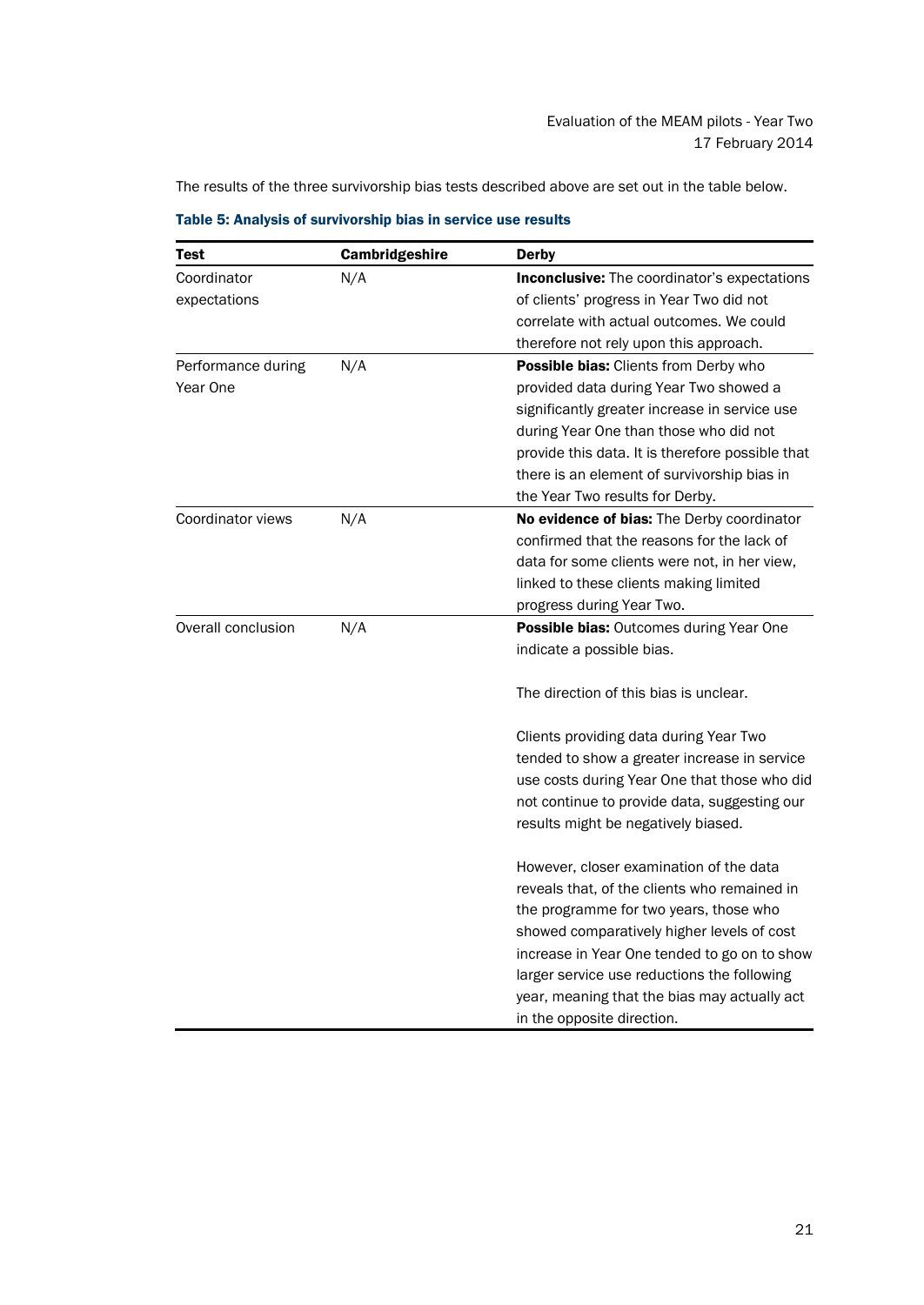One additional approach to analysing the potential scale of any survivorship bias is to assume that clients who did not provide data in Year Two would have continued to make the same use of services as during Year One. In Cambridgeshire, this assumption has relatively little impact on our results because there were few clients for whom we were not able to collect data. In Derby, following this approach we calculate a decrease in service use costs from the baseline to Year Two of 1.6%, rather than the 15.8% reduction we calculate for only those clients providing Year Two data. This shows that the potential effect of survivorship bias on our service use analysis could be significant for the Derby pilot.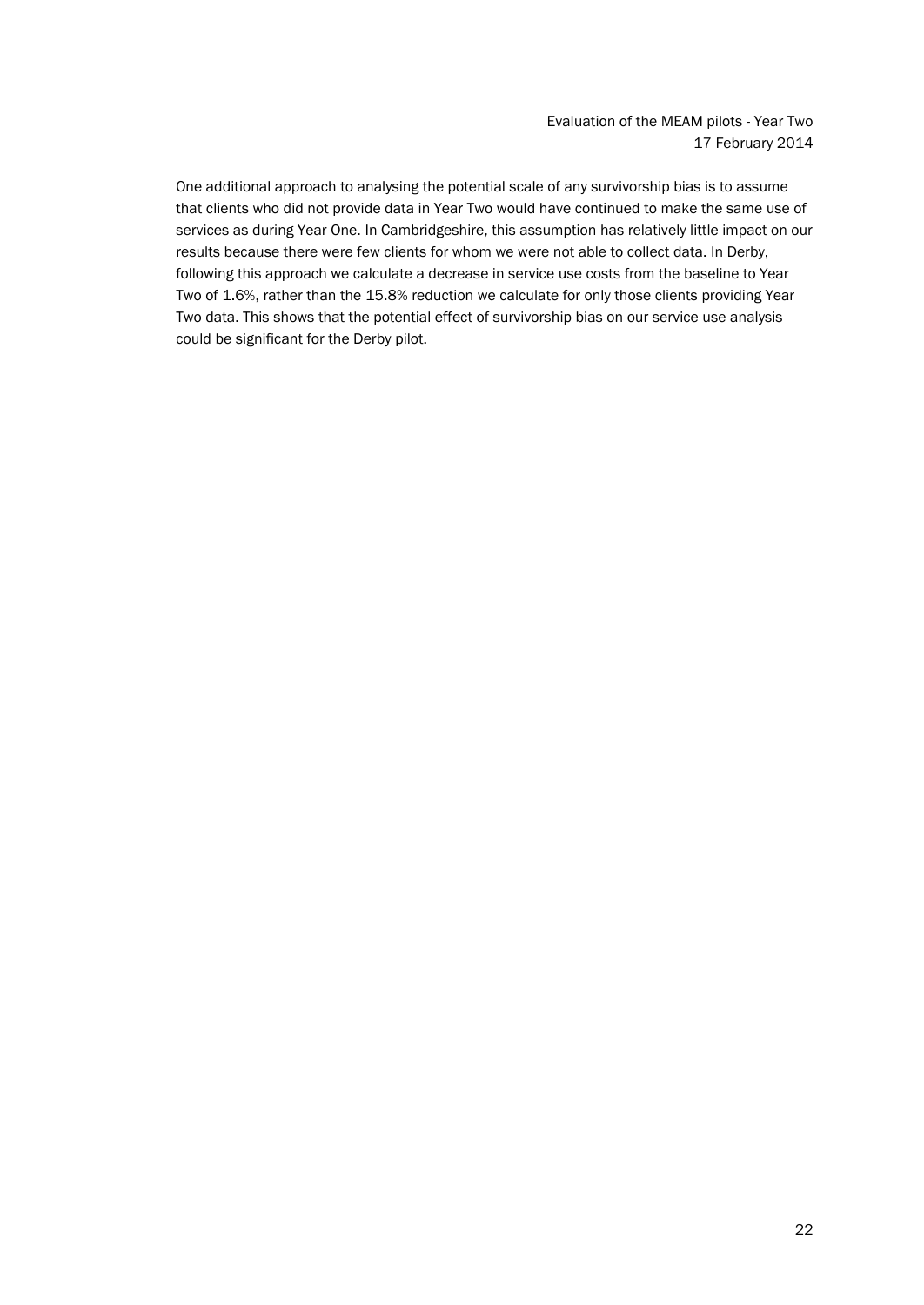# <span id="page-25-0"></span>Appendix 1 – Year One findings

In this appendix we summarise and update our findings for all 39 clients included in our Year One analysis. This contrasts to the remainder of this report where we consider only those clients for whom we have both Year One and Year Two data.

## Wellbeing

The table below summarise our Year One wellbeing findings, including those clients for whom we do and do not have Year Two data. This data is the same as that set out in our previous report.

### Table 6: Improvement in wellbeing by measure

|                             | Outcomes Star™ | <b>NDT</b> | <b>WEMWBS</b> |
|-----------------------------|----------------|------------|---------------|
| Cambridgeshire ( $n = 14$ ) |                |            |               |
| Baseline score              | 43.2           | 33.7       | 37.2          |
| Year One score              | 58.4           | 19.2       | 37.9          |
| Improvement                 | 35%            | 43%        | 2%            |
| Derby $(n = 12)$            |                |            |               |
| Baseline score              | 38.8           | 34.8       | 26.8          |
| Year One score              | 59.9           | 28.1       | 42.1          |
| Improvement                 | 55%            | 19%        | 57%           |
| Somerset ( $n = 10$ )       |                |            |               |
| Baseline score              | 43.6           | 26.7       | 34.4          |
| Year One score              | 63.4           | 17.3       | 44.1          |
| <b>Improvement</b>          | 42%            | 35%        | 28%           |

*Notes: Three clients did not provide Year One wellbeing data. The increases in Outcomes StarTM and WEMWBS scores, and the decrease in NDT scores, all denote an improvement in wellbeing.*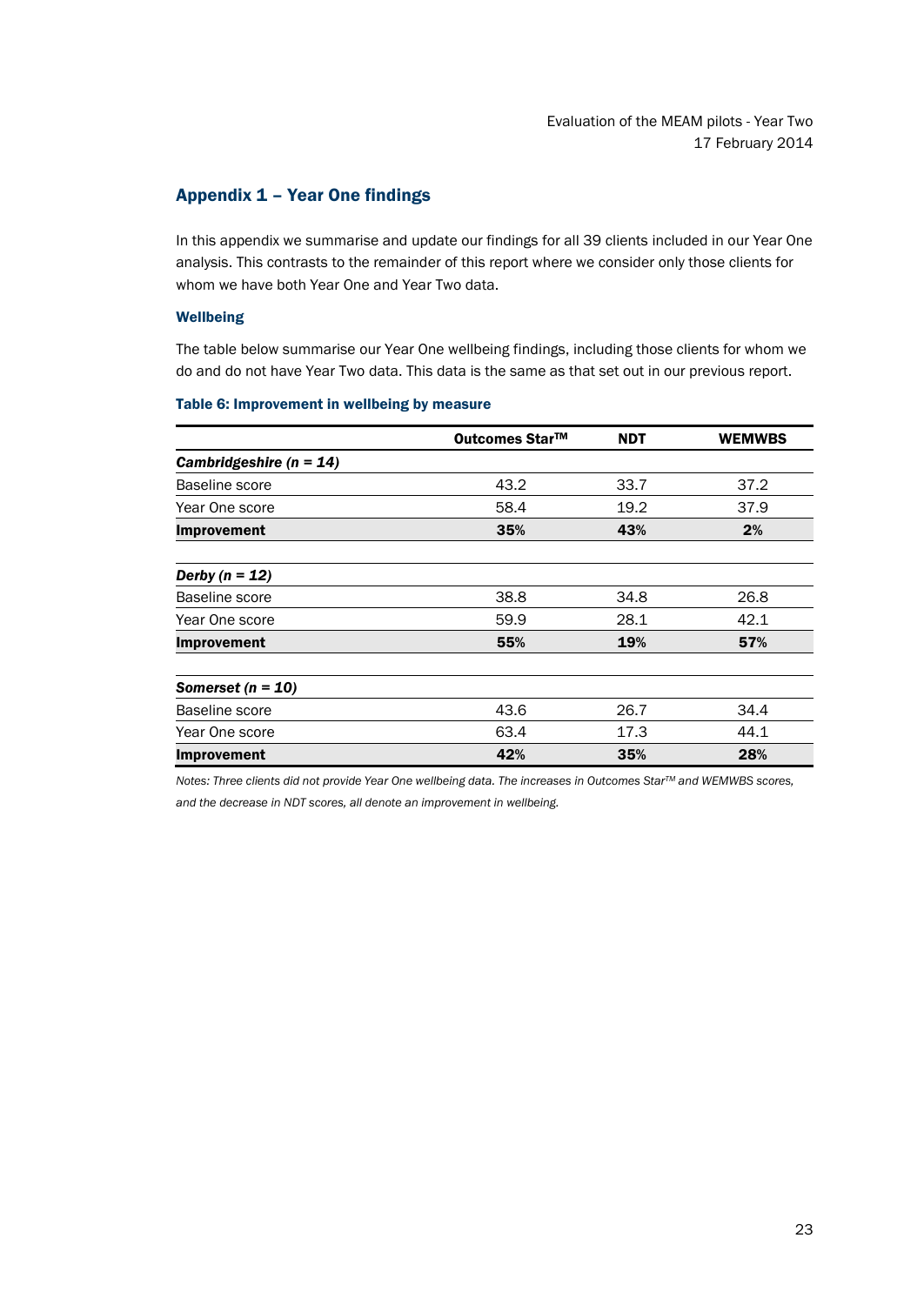### Service use

The table below summarises our Year One service use findings, including those clients for whom we do and do not have Year Two data. This data differs to that set out in our earlier report for two reasons. First, it corrects an error identified in the unit costs for 'own social tenancy' housing used in our earlier analysis where a weekly rate had been used as a nightly figure. Second, it uses updated unit costs at 2012 levels and additional unit cost research now available to us. This data therefore replaces the figures published in our previous report.

### Table 7: Monthly cost of service use

|                                        | <b>Baseline</b> | <b>Year One</b> |
|----------------------------------------|-----------------|-----------------|
| Cambridgeshire ( $n = 15$ )            |                 |                 |
| Crime                                  | £2,250          | £1,554          |
| Drug and alcohol                       | £135            | £172            |
| Health and mental health               | £746            | £1,211          |
| Housing                                | £478            | £432            |
| <b>Total</b>                           | £3,609          | £3,369          |
| Percentage change compared to baseline |                 | (6.7)%          |
| Derby $(n = 13)$                       |                 |                 |
| Crime                                  | £1,508          | £2,783          |
| Drug and alcohol                       | £93             | £76             |
| Health and mental health               | £649            | £1,208          |
| Housing                                | £486            | £655            |
| <b>Total</b>                           | £2,809          | £4,722          |
| Percentage change compared to baseline |                 | 68.1%           |
| Somerset ( $n = 11$ )                  |                 |                 |
| Crime                                  | £868            | £549            |
| Drug and alcohol                       | £0              | £413            |
| Health and mental health               | £146            | £267            |
| Housing                                | £107            | £285            |
| <b>Total</b>                           | £1,120          | £1,514          |
| Percentage change compared to baseline |                 | 35.2%           |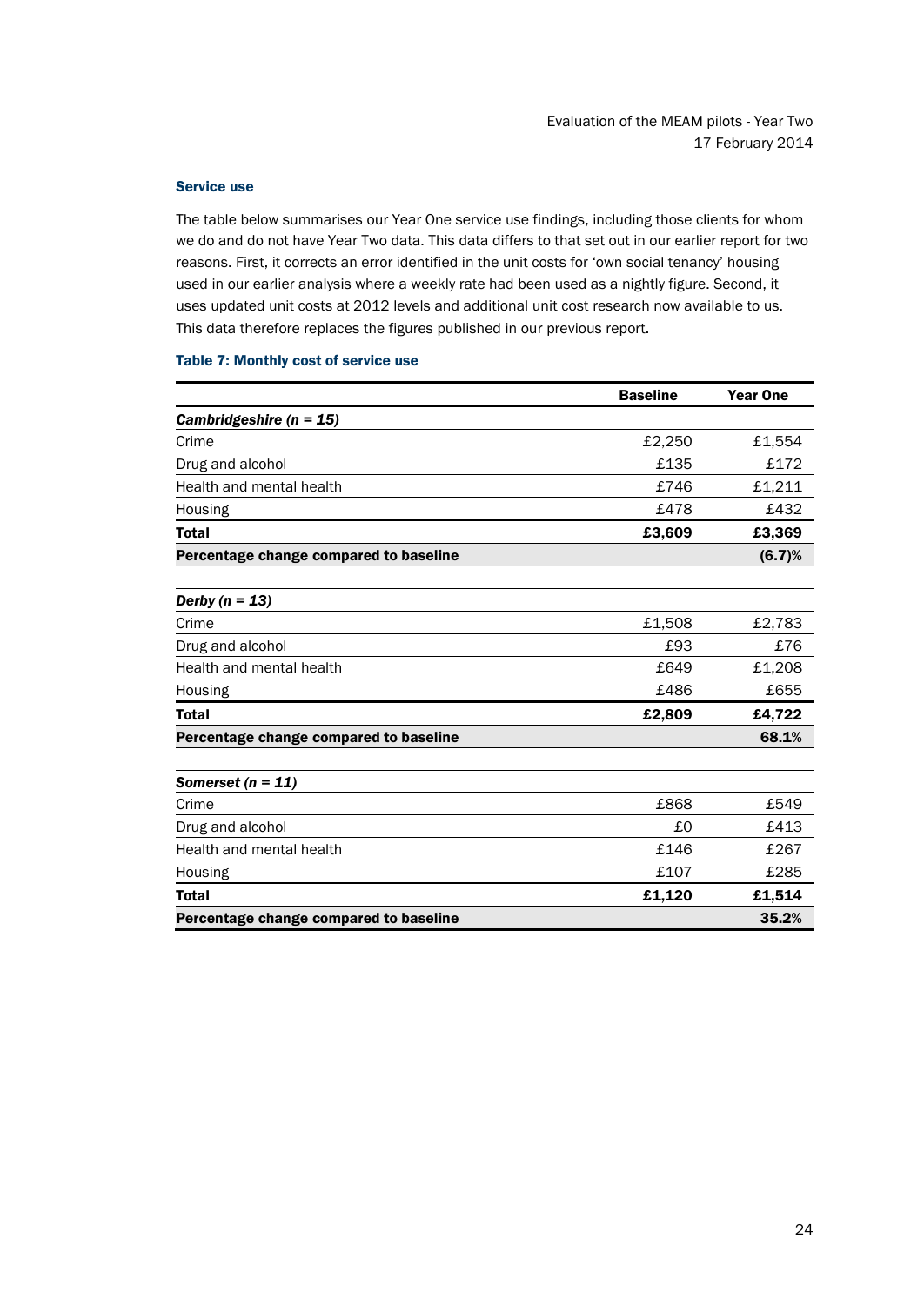# <span id="page-27-0"></span>Appendix 2 – Discussion of two Cambridgeshire clients

In Cambridgeshire, there are two clients who became parents during Year Two. While we have a complete set of data for these clients, becoming a parent is likely to have a significant effect on a client's wellbeing and service use. As a result, it is possible that changes in the wellbeing of these two clients are due to a change in lifestyle caused by having a child, as opposed to participation in the pilot. However, we also note that these clients were still supported by the Cambridgeshire coordinator during Year Two, and that their lives might have been very different without his input.

In the main body of this report we have presented our analysis including these two clients. We consider in this appendix whether excluding these two individuals affects our conclusions. In summary, if the new parents are excluded, an improvement is still seen across all three measures of wellbeing in Cambridgeshire between the baseline and Year Two. However, the measured improvements in wellbeing are lower than if we include the two new parents in the analysis. For service use, excluding these two clients, we calculate a slightly smaller reduction in service use costs compared to when these clients are included.

## **Wellbeing**

If the two new parents are excluded, an improvement is still seen across all three measures of wellbeing. However, the improvements in the wellbeing measures are smaller than those observed when the two new parents are included. The table below shows this analysis.

|                              | Outcomes Star™ | <b>NDT</b> | <b>WEMWBS</b> |
|------------------------------|----------------|------------|---------------|
| Including new parents        |                |            |               |
| Baseline score               | 38.8           | 34.4       | 33.6          |
| Year Two score               | 60.5           | 19.5       | 37.5          |
| Improvement                  | 56%            | 43%        | 12%           |
| <b>Excluding new parents</b> |                |            |               |
| Baseline score               | 39.5           | 33.5       | 34.9          |
| Year Two score               | 56.0           | 20.5       | 35.6          |
| Improvement                  | 42%            | 39%        | 2%            |

## Table 8: Improvement in wellbeing by measure

*Note: The increases in Outcomes StarTM and WEMWBS scores, and the decrease in NDT scores, all denote an improvement in wellbeing.*

The improvement in the NDT measures from the Baseline to Year Two is statistically significant at the 1% level, both including and excluding the new parents. The improvement in Outcomes Star™ scores is statistically significant at the 1% level, including the new parents, and statistically significant at the 5% level, excluding the new parents. The improvement in WEMWBS scores was not statistically significant in either case.

## Service use

If the two clients who became new parents are excluded, then our analysis would show a 25.1% decrease in service use costs from the baseline level to Year Two, as opposed to the 26.4% decrease observed when these parents are included, as shown in the table below.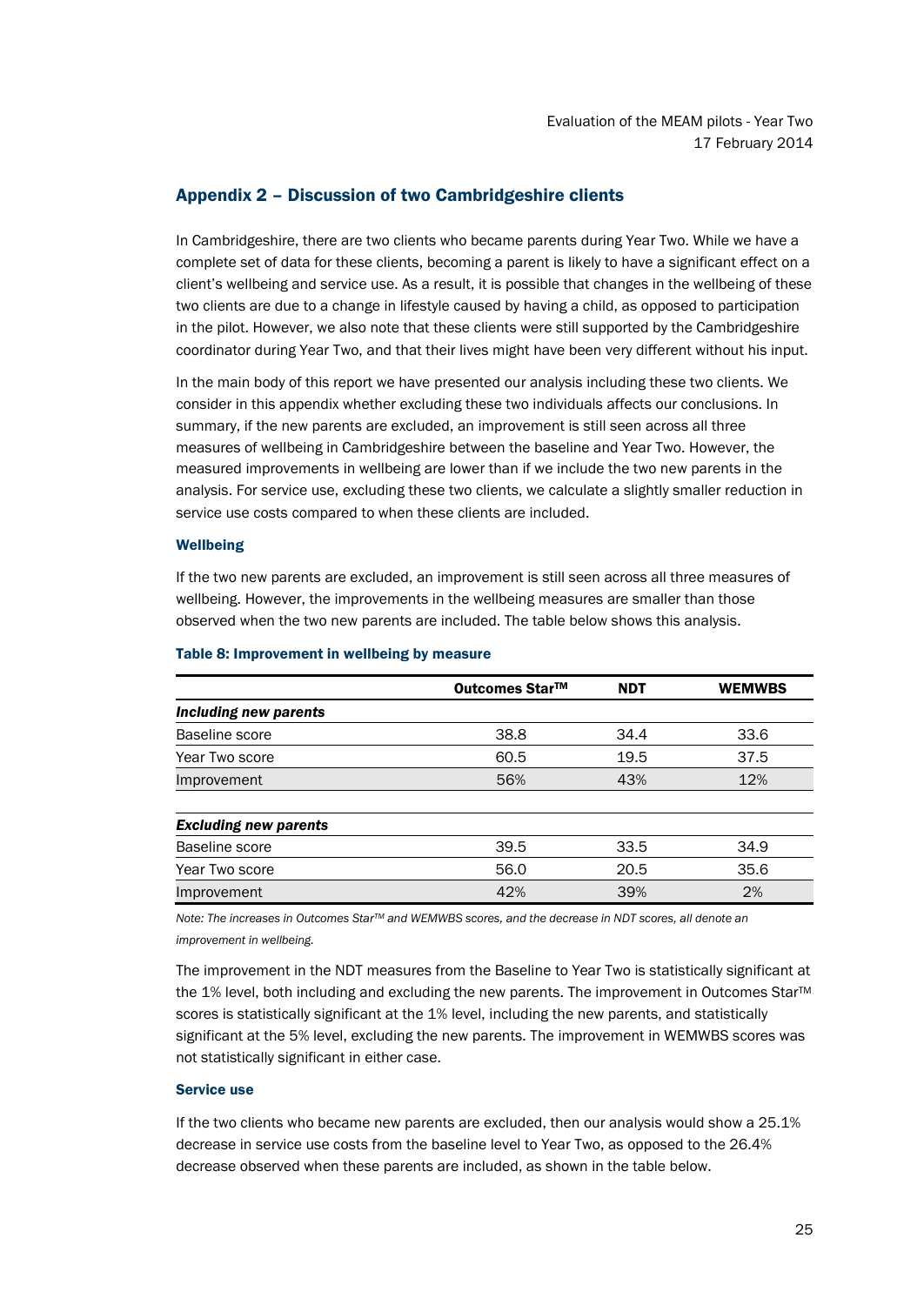|                                        | <b>Baseline</b> | <b>Year One</b> | <b>Year Two</b> |
|----------------------------------------|-----------------|-----------------|-----------------|
| Including new parents                  |                 |                 |                 |
| Crime                                  | £2,103          | £1,501          | £1,231          |
| Drug and alcohol                       | £137            | £189            | £145            |
| Health                                 | £168            | £153            | £164            |
| Mental health                          | £614            | £1,059          | £519            |
| Housing                                | £604            | £438            | £610            |
| Total                                  | £3,625          | £3,342          | £2,668          |
| Percentage change compared to baseline |                 | (7.8)%          | $(26.4)\%$      |
| <b>Excluding new parents</b>           |                 |                 |                 |
| Crime                                  | £2,159          | £1,503          | £1,280          |
| Drug and alcohol                       | £125            | £176            | £157            |
| Health                                 | £167            | £166            | £152            |
| Mental health                          | £669            | £1,251          | £615            |
| Housing                                | £600            | £480            | £582            |
| Total                                  | £3,719          | £3,576          | £2,785          |
| Percentage change compared to baseline |                 | $(3.8)\%$       | $(25.1)\%$      |

Table 9: Monthly cost of service use in Cambridgeshire, with and without new parents  $(n=13, 11)$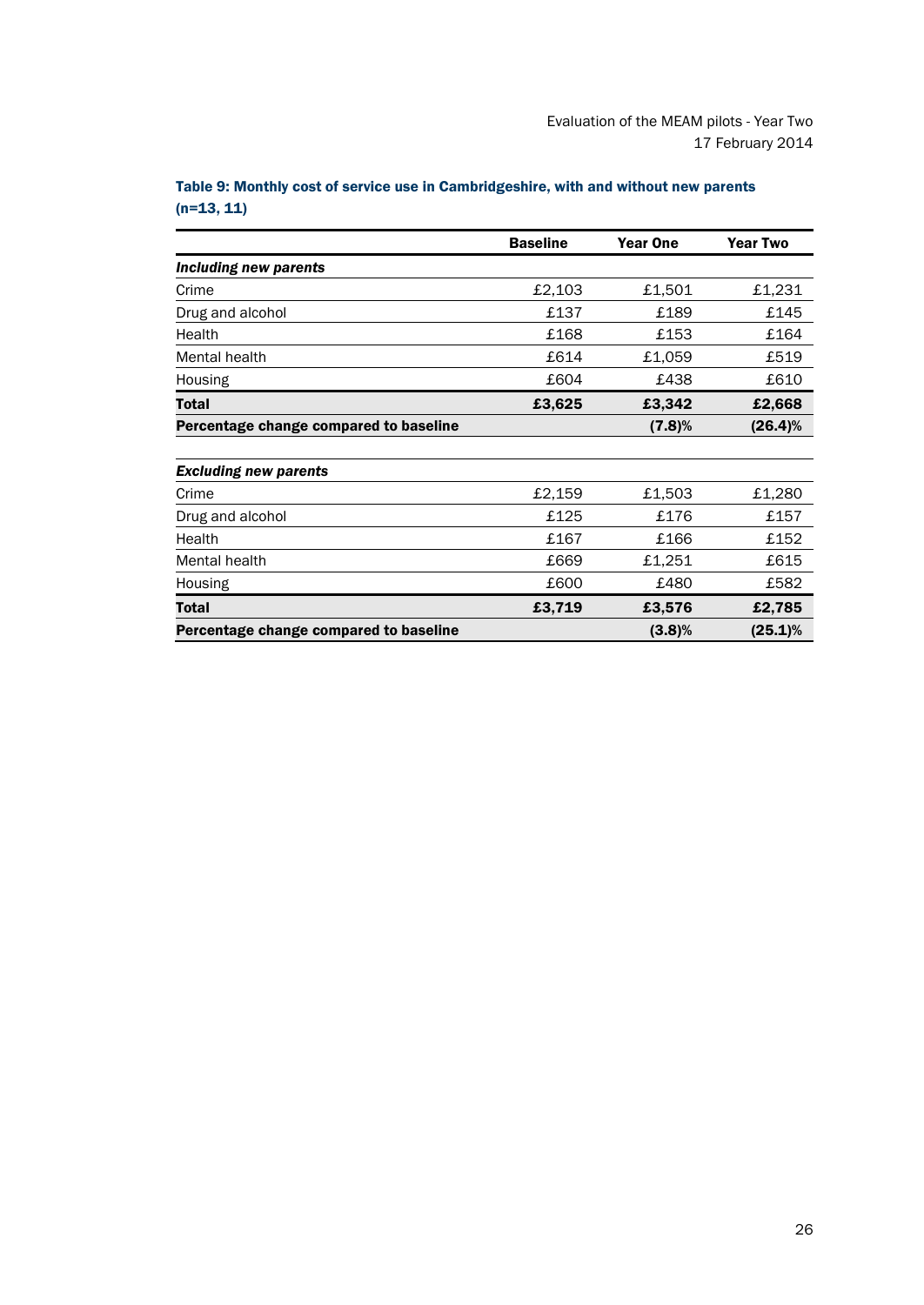# <span id="page-29-0"></span>Appendix 3 – The NDT Assessment

The service coordinator should select one statement that best applies to the person being assessed. All scores should be based on the past one month.

## A: Engagement with frontline services

| Score | <b>Description</b>                                                                  |
|-------|-------------------------------------------------------------------------------------|
| 0     | Rarely misses appointments or routine activities; always complies with reasonable   |
|       | requests; actively engaged in tenancy/treatment.                                    |
|       | Usually keeps appointments and routine activities; usually complies with reasonable |
|       | requests; involved in tenancy/treatment.                                            |
| 2     | Follows through some of the time with daily routines or other activities; usually   |
|       | complies with reasonable requests; is minimally involved in tenancy/treatment.      |
| 3     | Non-compliant with routine activities or reasonable requests; does not follow daily |
|       | routine, though may keep some appointments.                                         |
|       | Does not engage at all or keep appointment.                                         |

# B: Intentional self harm

| Score | <b>Description</b>                                                                        |
|-------|-------------------------------------------------------------------------------------------|
| 0     | No concerns about risk of deliberate self-harm or suicide attempt.                        |
| 1     | Minor concerns about risk of deliberate self-harm or suicide attempt.                     |
| 2     | Definite indicators of risk of deliberate self-harm or suicide attempt.                   |
| 3     | High risk to physical safety as a result of deliberate self-harm or suicide attempt.      |
| 4     | Immediate risk to physical safety as a result of deliberate self-harm or suicide attempt. |

# C: Unintentional self harm

| Score | Description                                                                                |
|-------|--------------------------------------------------------------------------------------------|
| 0     | No concerns about unintentional risk to physical safety.                                   |
| 1     | Minor concerns about unintentional risk to physical safety.                                |
| 2     | Definite indicators of unintentional risk to physical safety.                              |
| 3     | High risk to physical safety as a result of self-neglect, unsafe behaviour or inability to |
|       | maintain a safe environment.                                                               |
| 4     | Immediate risk to physical safety as a result of self-neglect, unsafe behaviour or         |
|       | inability to maintain a safe environment.                                                  |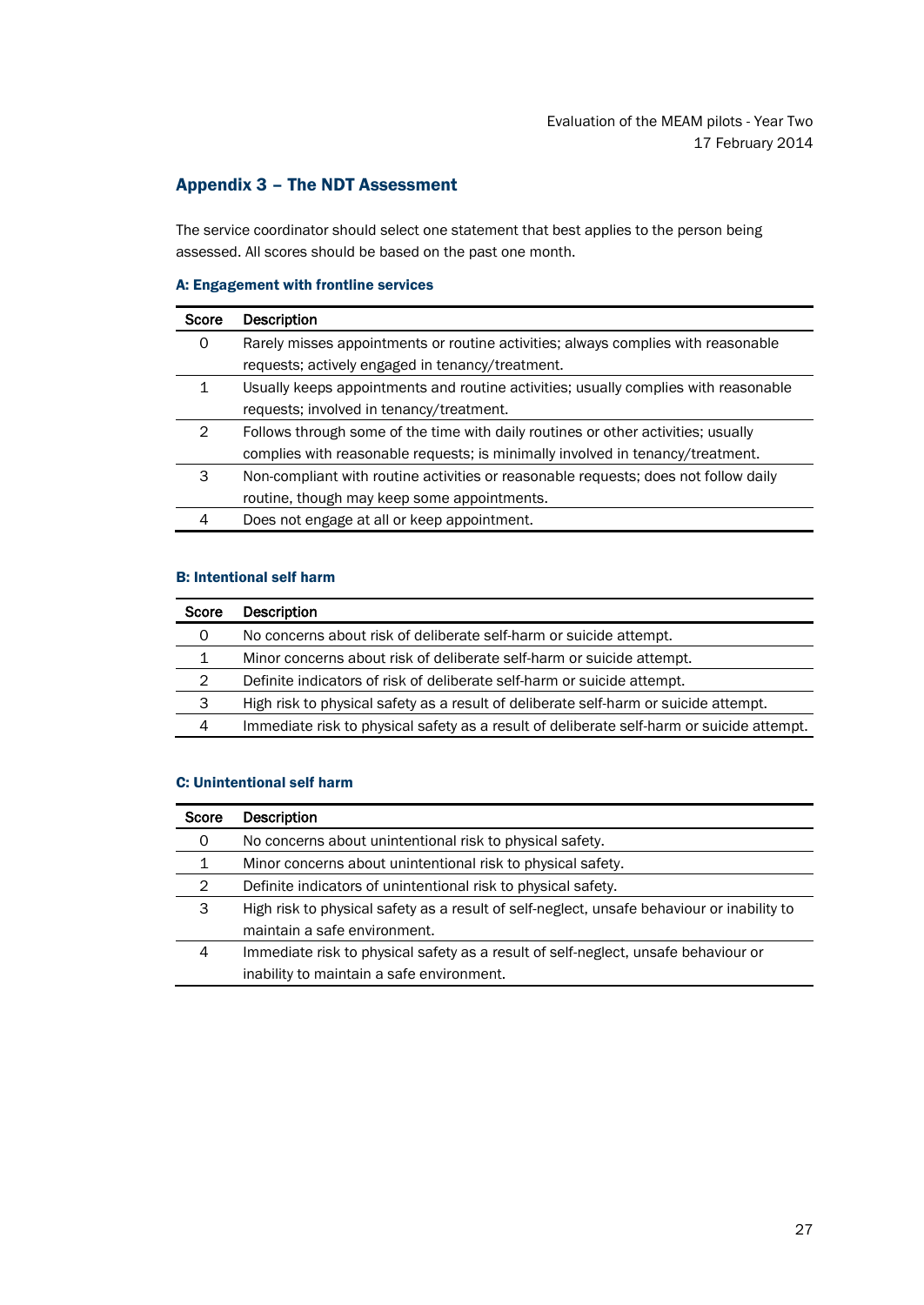# D10: Risk to others

| Score | <b>Description</b>                                                                |
|-------|-----------------------------------------------------------------------------------|
| 0     | No concerns about risk to physical safety or property of others.                  |
| 2     | Minor antisocial behaviour.                                                       |
| 4     | Risk to property and/or minor risk to physical safety of others.                  |
| 6     | High risk to physical safety of others as a result of dangerous behaviour or      |
|       | offending/criminal behaviour.                                                     |
| 8     | Immediate risk to physical safety of others as a result of dangerous behaviour or |
|       | offending/criminal behaviour.                                                     |

# E: Risk from others

| Score          | <b>Description</b>                                                                    |
|----------------|---------------------------------------------------------------------------------------|
| 0              | No concerns about risk of abuse or exploitation from other individuals or society.    |
| $\overline{2}$ | Minor concerns about risk of abuse or exploitation from other individuals or society. |
| 4              | Definite risk of abuse or exploitation from other individuals or society.             |
| 6              | Probably occurrence of abuse or exploitation from other individuals or society.       |
| 8              | Evidence of abuse or exploitation from other individuals or society.                  |

# F: Stress and anxiety

| Score | <b>Description</b>                                                                       |
|-------|------------------------------------------------------------------------------------------|
| 0     | Normal response to stressors.                                                            |
| 1     | Somewhat reactive to stress, has some coping skills, responsive to limited intervention. |
| 2     | Moderately reactive to stress; needs support in order to cope.                           |
| 3     | Obvious reactiveness; very limited problem solving in response to stress; becomes        |
|       | hostile and aggressive to others.                                                        |
| 4     | Severe reactiveness to stressors, self-destructive, antisocial, or have other outward    |
|       | manifestations.                                                                          |

## G: Social effectiveness

| <b>Score</b> | Description                                                                             |
|--------------|-----------------------------------------------------------------------------------------|
| 0            | Social skills are within the normal range.                                              |
| 1            | Is generally able to carry out social interactions with minor deficits, can generally   |
|              | engage in give-and-take conversation with only minor disruption.                        |
| 2            | Marginal social skills, sometimes creates interpersonal friction; sometimes             |
|              | inappropriate.                                                                          |
| 3            | Uses only minimal social skills, cannot engage in give-and-take of instrumental or      |
|              | social conversations; limited response to social cues; inappropriate.                   |
|              | Lacking in almost any social skills; inappropriate response to social cues; aggressive. |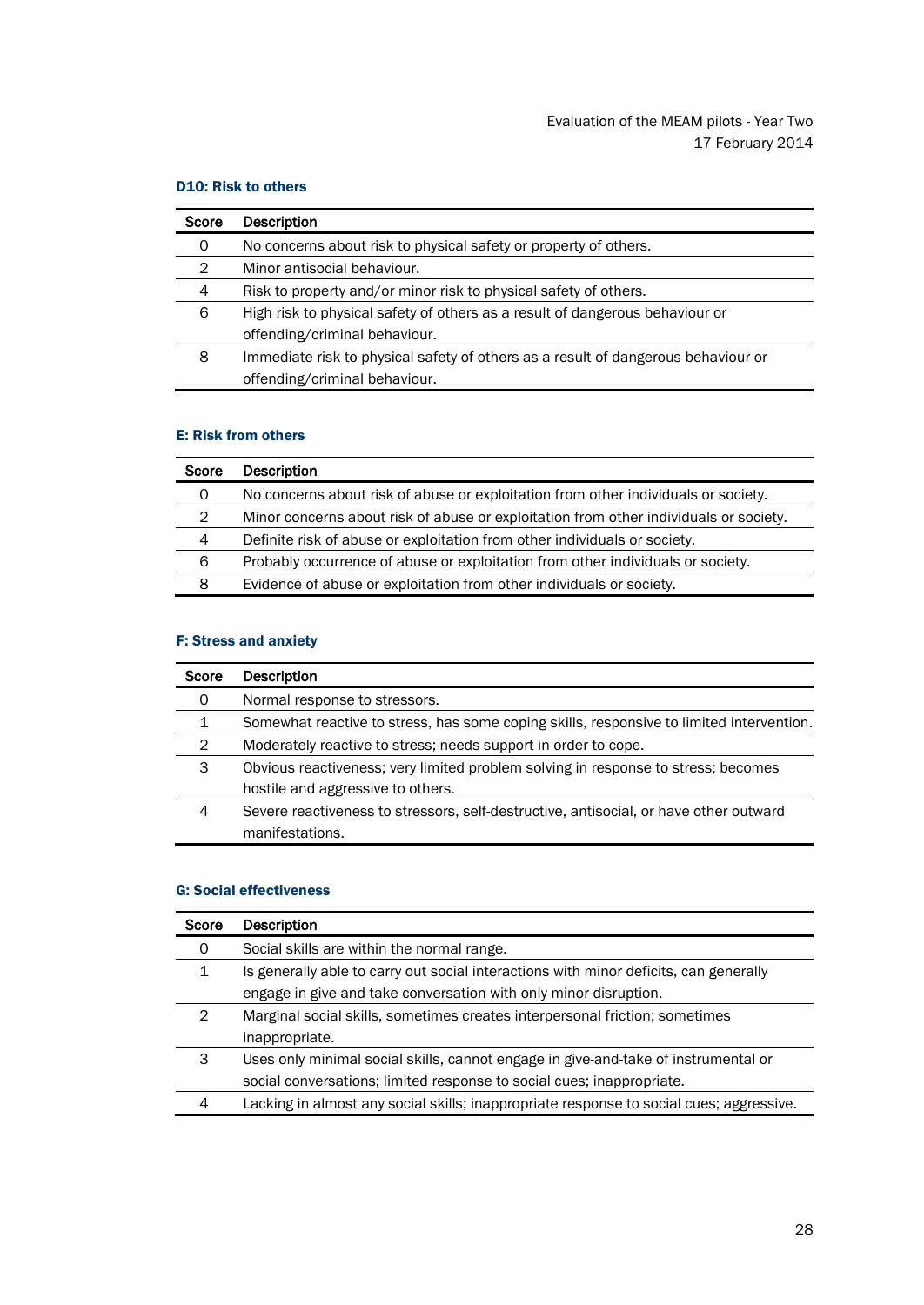## H: Alcohol and drug abuse<sup>[9](#page-31-0)</sup>

| Score | <b>Description</b>                                                                       |
|-------|------------------------------------------------------------------------------------------|
| 0     | Abstinence; no use of alcohol or drugs during rating period.                             |
|       | Occasional use of alcohol or abuse of drugs without impairment.                          |
| 2     | Some use of alcohol or abuse of drugs with some effect on functioning; sometimes         |
|       | inappropriate to others.                                                                 |
| 3     | Recurrent use of alcohol or abuse of drugs which causes significant effect on            |
|       | functioning; aggressive behaviour to others.                                             |
| 4     | Drug/alcohol dependence; daily abuse of alcohol or drugs which causes severe             |
|       | impairment of functioning; inability to function in community secondary to alcohol/drug  |
|       | abuse; aggressive behaviour to others; criminal activity to support alcohol or drug use. |

### I: Impulse control

| Score        | Description                                                                         |
|--------------|-------------------------------------------------------------------------------------|
| 0            | No noteworthy incidents.                                                            |
| $\mathbf{1}$ | Maybe one or two lapses of impulse control; minor temper outbursts/aggressive       |
|              | actions, such as attention-seeking behaviour which is not threatening or dangerous. |
| 2            | Some temper outbursts/aggressive behaviour; moderate severity; at least one episode |
|              | of behaviour that is dangerous or threatening.                                      |
| 3            | Impulsive acts which are fairly often and/or of moderate severity.                  |
| 4            | Frequent and/or severe outbursts/aggressive behaviour, e.g., behaviours which could |
|              | lead to criminal charges / Anti Social Behaviour Orders / risk to or from others /  |
|              | property.                                                                           |

## J: Housing

| Score | <b>Description</b>                                                             |
|-------|--------------------------------------------------------------------------------|
| 0     | Settled accommodation; very low housing support needs.                         |
| 1     | Settled accommodation; low to medium housing support needs.                    |
| 2     | Living in short-term / temporary accommodation; medium to high housing support |
|       | needs.                                                                         |
| 3     | Immediate risk of loss of accommodation; living in short-term / temporary      |
|       | accommodation; high housing support needs.                                     |
|       | Rough sleeping / "sofa surfing".                                               |

The NDT Assessment framework was developed by South West London and St George's Mental Health Trust and its partners as part of the Merton Adults Facing Chronic Exclusion pilot and uses a set of behavioural indicators to define individuals facing multiple needs and exclusions. Any area using the NDT Assessment framework in full or in part must acknowledge copyright to the South West London and St George's Mental Health Trust.

<span id="page-31-0"></span><sup>9</sup> Drugs include illegal street drugs as well as abuse of over-the-counter and prescribed medications.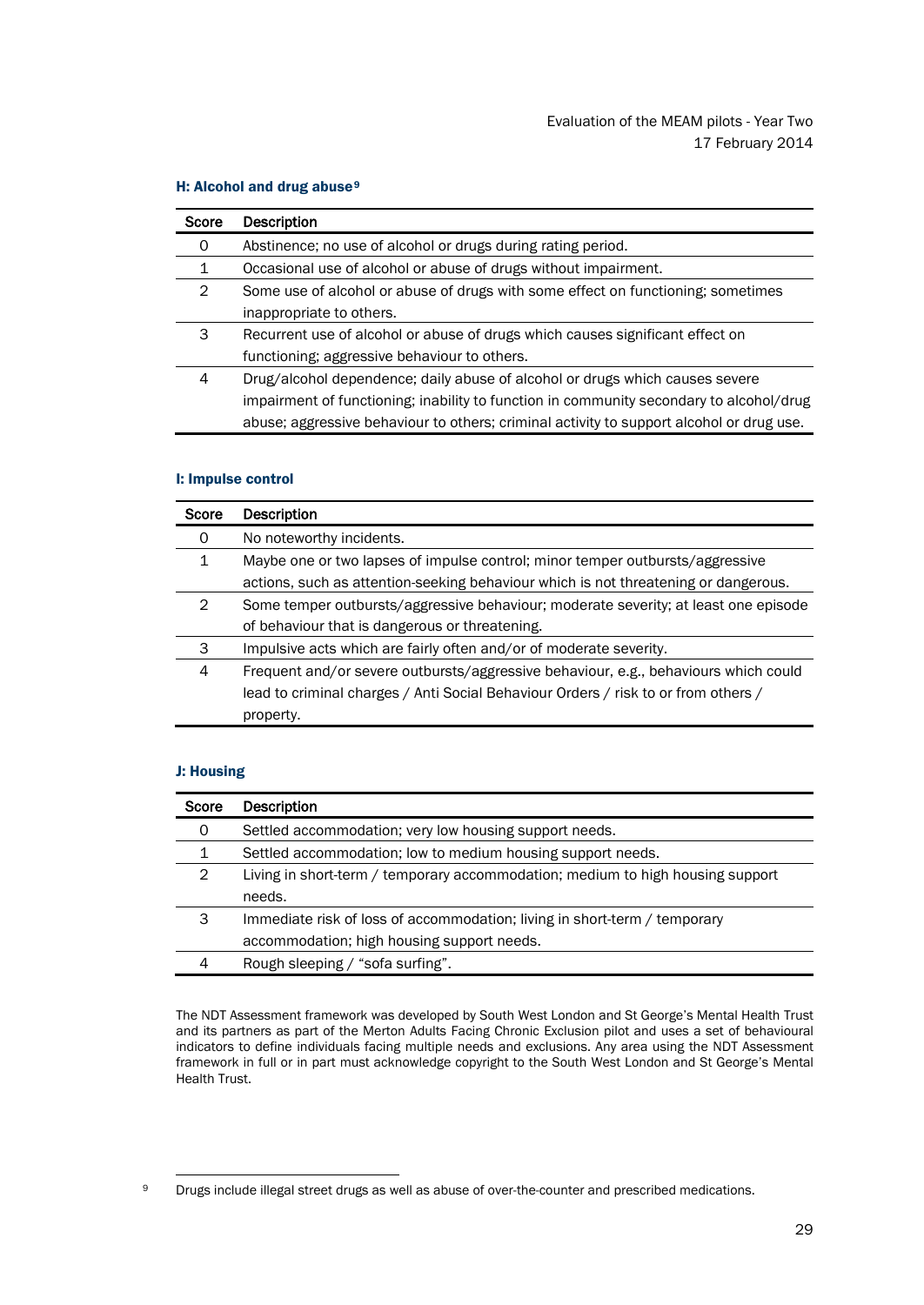# <span id="page-32-0"></span>Appendix 4 - The Warwick-Edinburgh Mental Well-being Scale

This question is to be completed by the client.

## Questionnaire content

Below are some statements about feelings and thoughts. Please tick the box that best describes your experience of each over the last 2 weeks

| <b>STATEMENTS</b>                                     | None of<br>the time | Rarely         | Some of<br>the time | Often    | All of the<br>time |
|-------------------------------------------------------|---------------------|----------------|---------------------|----------|--------------------|
| I've been feeling optimistic<br>about the future      | 1                   | $\overline{2}$ | 3                   | 4        | 5                  |
| I've been feeling useful                              | 1                   | $\overline{2}$ | 3                   | 4.       | 5                  |
| I've been feeling relaxed                             | 1                   | $\overline{2}$ | 3                   | 4        | 5                  |
| I've been feeling interested in<br>other people       | 1                   | $\overline{2}$ | 3                   | 4        | 5                  |
| I've had energy to spare                              | 1                   | $\overline{2}$ | 3                   | 4        | 5                  |
| I've been dealing with problems<br>well               | $\mathbf 1$         | $\overline{2}$ | 3                   | $\Delta$ | 5                  |
| I've been thinking clearly                            | 1                   | $\overline{2}$ | 3                   | 4        | 5                  |
| I've been feeling good about<br>myself                | 1                   | $\overline{2}$ | 3                   | 4        | 5                  |
| I've been feeling close to other<br>people            | 1                   | $\overline{2}$ | 3                   | 4        | 5                  |
| I've been feeling confident                           | 1                   | $\overline{2}$ | 3                   | 4.       | 5                  |
| I've been able to make up my<br>own mind about things | 1                   | $\overline{2}$ | 3                   | 4        | 5                  |
| I've been feeling loved                               | 1                   | $\overline{2}$ | 3                   | 4        | 5                  |
| I've been interested in new<br>things                 | 1                   | $\overline{2}$ | 3                   | 4        | 5                  |
| I've been feeling cheerful                            | 1                   | $\overline{2}$ | 3                   | $\Delta$ | 5                  |

Warwick-Edinburgh Mental Well-Being Scale (WEMWBS)

© NHS Health Scotland, University of Warwick and University of Edinburgh, 2006, all rights reserved.

The Warwick-Edinburgh Mental Well-Being Scale was funded by the Scottish Executive National Programme for improving mental health and well-being, commissioned by NHS Health Scotland, developed by the University of Warwick and the University of Edinburgh, and is jointly owned by NHS Health Scotland, the University of Warwick and the University of Edinburgh.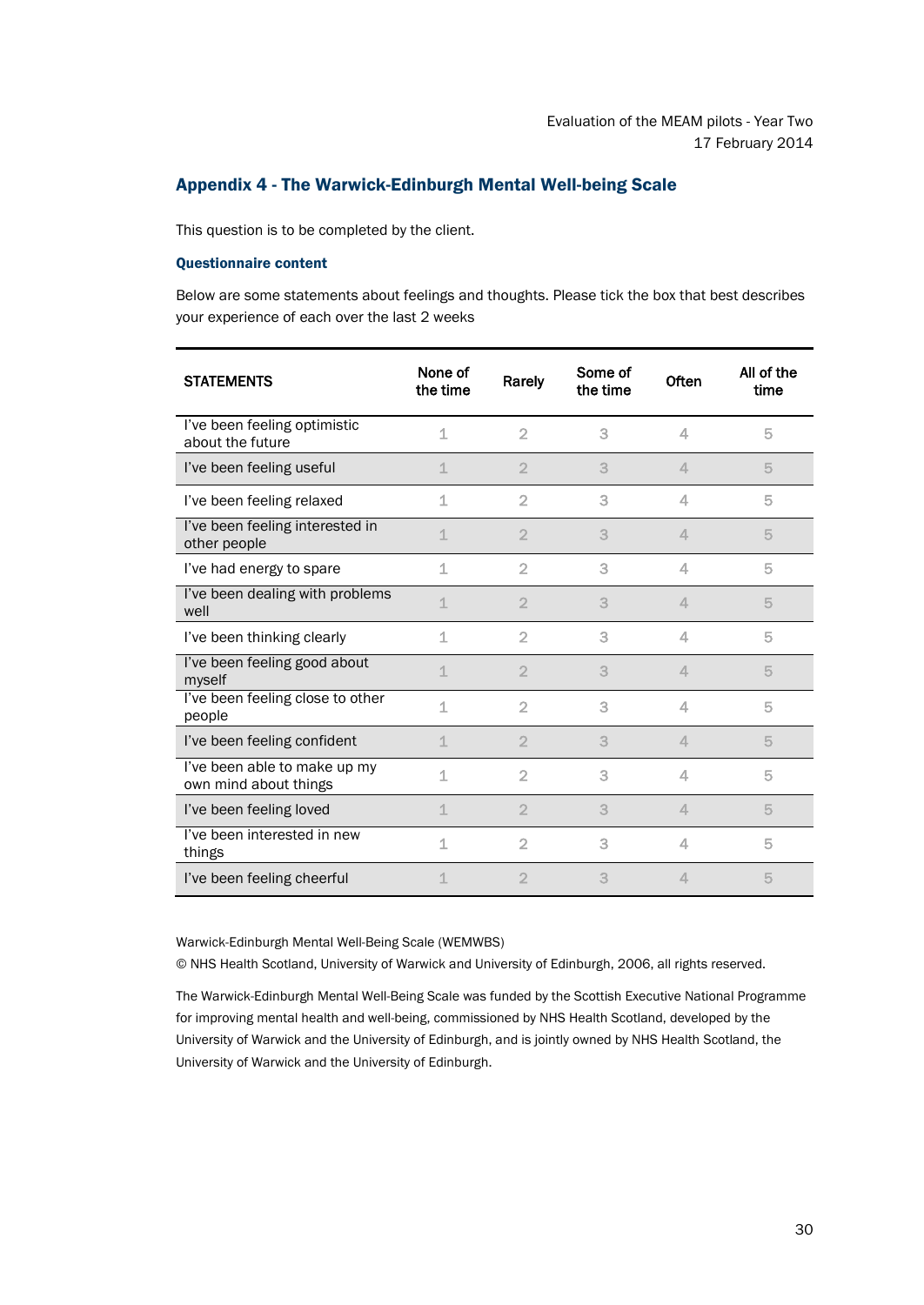# <span id="page-33-0"></span>Appendix 5 - The Outcomes Star™ assessment

The diagram below illustrates the components of the Outcomes Star™ assessment. For further information, please see the user guide to the Homelessness Outcomes Star™, available online at: www.outcomesstar.org.uk/homelessness



The Outcomes Star™ is a suite of tools for supporting and measuring change when working with vulnerable people. There are 14 versions of the tool, including the homelessness star used in MEAM pilots. The Outcomes Star™ was developed by Triangle Consulting Social Enterprise Limited. Further information is available at http://www.outcomesstar.org.uk.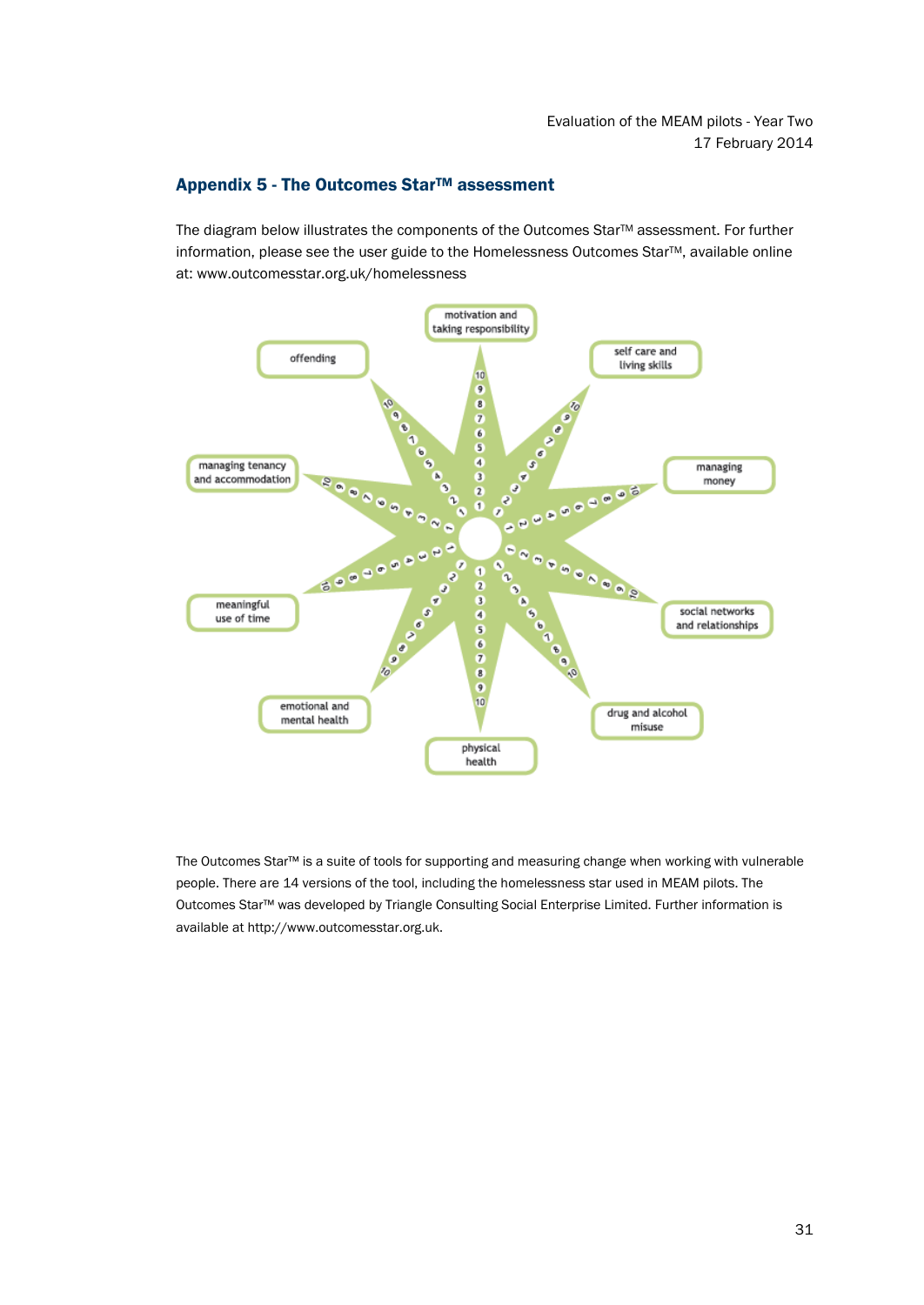# Appendix 6 – Detailed service use data

# Table 11: Average monthly service use costs in Cambridgeshire ( $n = 13$ )

<span id="page-34-0"></span>

|                                           |                  | Average monthly cost per client $(E)$ |                 |                           |
|-------------------------------------------|------------------|---------------------------------------|-----------------|---------------------------|
|                                           | <b>Baseline</b>  | <b>Year One</b>                       | <b>Year Two</b> | Increase / (reduction)    |
|                                           |                  |                                       |                 | from baseline to Year Two |
| Arrests                                   | 1,463            | 934                                   | 423             | (1,039)                   |
| Attended magistrates court                | 334              | 239                                   | 285             | (49)                      |
| Attended crown court                      | 79               | 87                                    | 79              | 0                         |
| Other crime costs                         | 227              | 241                                   | 443             | 216                       |
| <b>Recorded offending</b>                 | 2,103            | 1,501                                 | 1,231           | (872)                     |
| Drug and alcohol treatment                | 30               | 43                                    | $\overline{21}$ | (9)                       |
| <b>Rehab and Detox</b>                    | $\Omega$         | 0                                     | 124             | 124                       |
| Other drug and alcohol costs              | 107              | 147                                   | 0               | (107)                     |
| <b>Drugs and alcohol</b>                  | $\overline{137}$ | 189                                   | 145             | 8                         |
| Visit to GP                               | $\overline{34}$  | 29                                    | 44              | 10                        |
| Nights in hospital                        | 47               | $\overline{28}$                       | $\overline{32}$ | (15)                      |
| Visited A&E                               | 69               | 81                                    | 65              | (4)                       |
| Nights in mental health hospitals         | 514              | 946                                   | 439             | (76)                      |
| Other health and mental health costs      | 118              | $\overline{128}$                      | 103             | (15)                      |
| <b>Health and mental health</b>           | 782              | 1,213                                 | 683             | (99)                      |
| Nights sleeping in a direct access hostel | $\Omega$         | 113                                   | 58              | 58                        |
| Nights sleeping in second stage           | 395              | 236                                   | 87              | (308)                     |
| supported accommodation                   |                  |                                       |                 |                           |
| Own social tenancy                        | 200              | $\overline{48}$                       | 298             | $\overline{98}$           |
| Other housing costs                       | 8                | 41                                    | 167             | 159                       |
| <b>Housing</b>                            | 604              | 438                                   | 610             | 6                         |
| <b>Total</b>                              | 3,625            | 3,342                                 | 2,668           | (958)                     |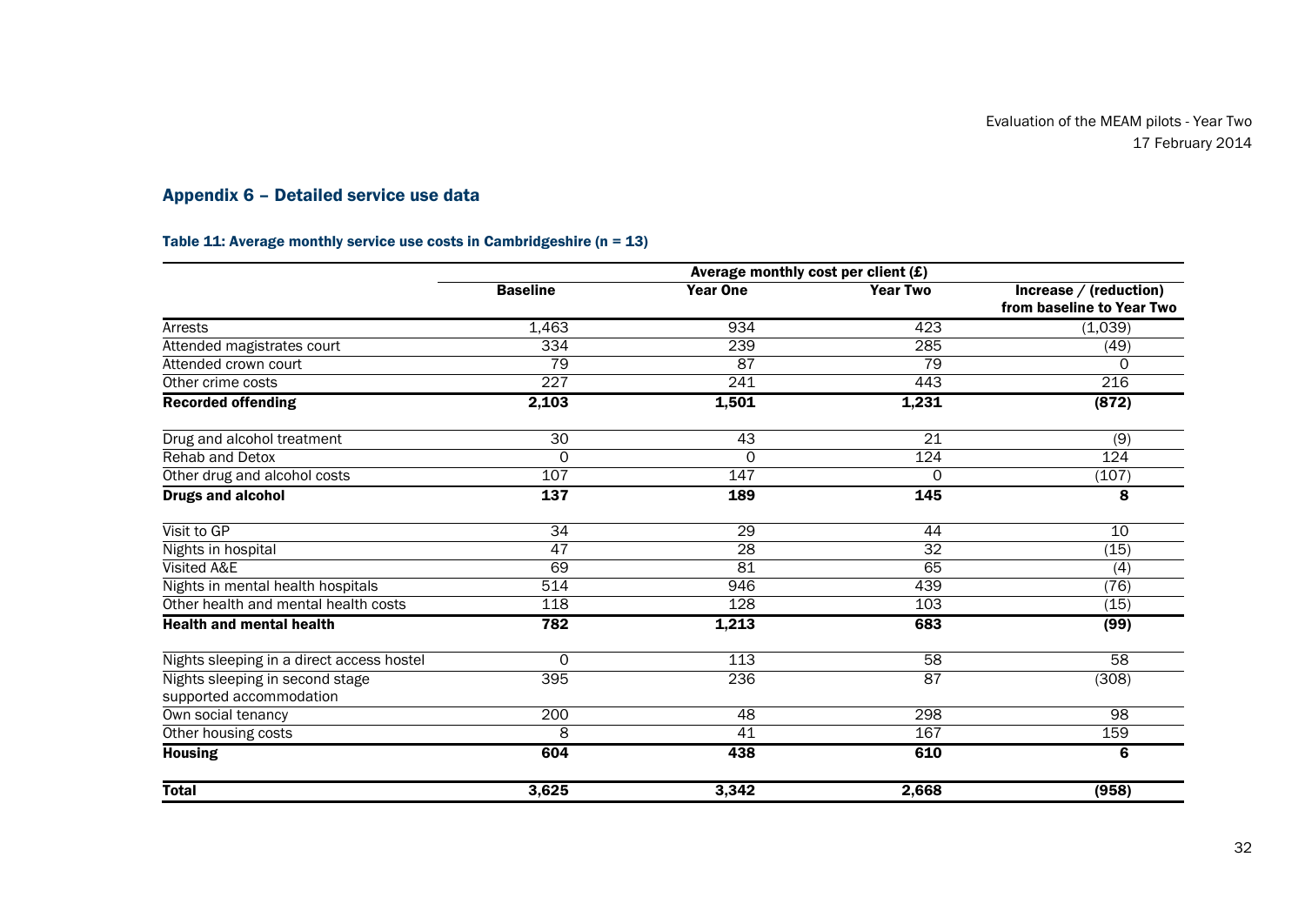|                                                            |                  | Average monthly cost per client $(E)$ |                     |                                                     |
|------------------------------------------------------------|------------------|---------------------------------------|---------------------|-----------------------------------------------------|
|                                                            | <b>Baseline</b>  | <b>Year One</b>                       | <b>Year Two</b>     | Increase / (reduction)<br>from baseline to Year Two |
| Arrests                                                    | 761              | 1,276                                 | 358                 | (402)                                               |
| Attended magistrates court                                 | $\overline{208}$ | 232                                   | 95                  | (113)                                               |
| Attended crown court                                       | $\Omega$         | $\Omega$                              | 270                 | $\overline{270}$                                    |
| Other crime costs                                          | 176              | 463                                   | 189                 | 13                                                  |
| <b>Recorded offending</b>                                  | 1,145            | 1,971                                 | 913                 | (232)                                               |
| Drug and alcohol treatment                                 | 85               | 108                                   | 45                  | (40)                                                |
| <b>Rehab and Detox</b>                                     | $\Omega$         | $\Omega$                              | 0                   | $\Omega$                                            |
| Other drug and alcohol costs                               | 106              | 74                                    | 30                  | (76)                                                |
| <b>Drugs and alcohol</b>                                   | 191              | 182                                   | 75                  | (116)                                               |
| Visit to GP                                                | 0                | $\Omega$                              | 0                   | 0                                                   |
| Nights in hospital                                         | 171              | 410                                   | $\mathsf{O}\xspace$ | (171)                                               |
| Visited A&E                                                | 129              | 131                                   | $\Omega$            | (129)                                               |
| Nights in mental health hospitals                          | 151              | 394                                   | 439                 | 287                                                 |
| Other health and mental health costs                       | 52               | 194                                   | 366                 | 314                                                 |
| <b>Health and mental health</b>                            | 504              | 1,129                                 | 805                 | 301                                                 |
| Nights sleeping in a direct access hostel                  | 549              | 389                                   | $\overline{308}$    | (241)                                               |
| Nights sleeping in second stage<br>supported accommodation | $\Omega$         | 220                                   | 163                 | 163                                                 |
| Own social tenancy                                         | 58               | 414                                   | $\overline{224}$    | 166                                                 |
| Other housing costs                                        | 610              | 8                                     | 85                  | (525)                                               |
| <b>Housing</b>                                             | 1,217            | 1,031                                 | 781                 | (436)                                               |
| <b>Total</b>                                               | 3,058            | 4,313                                 | 2,574               | (484)                                               |

# Table 12: Average monthly service use costs in Derby  $(n = 7)$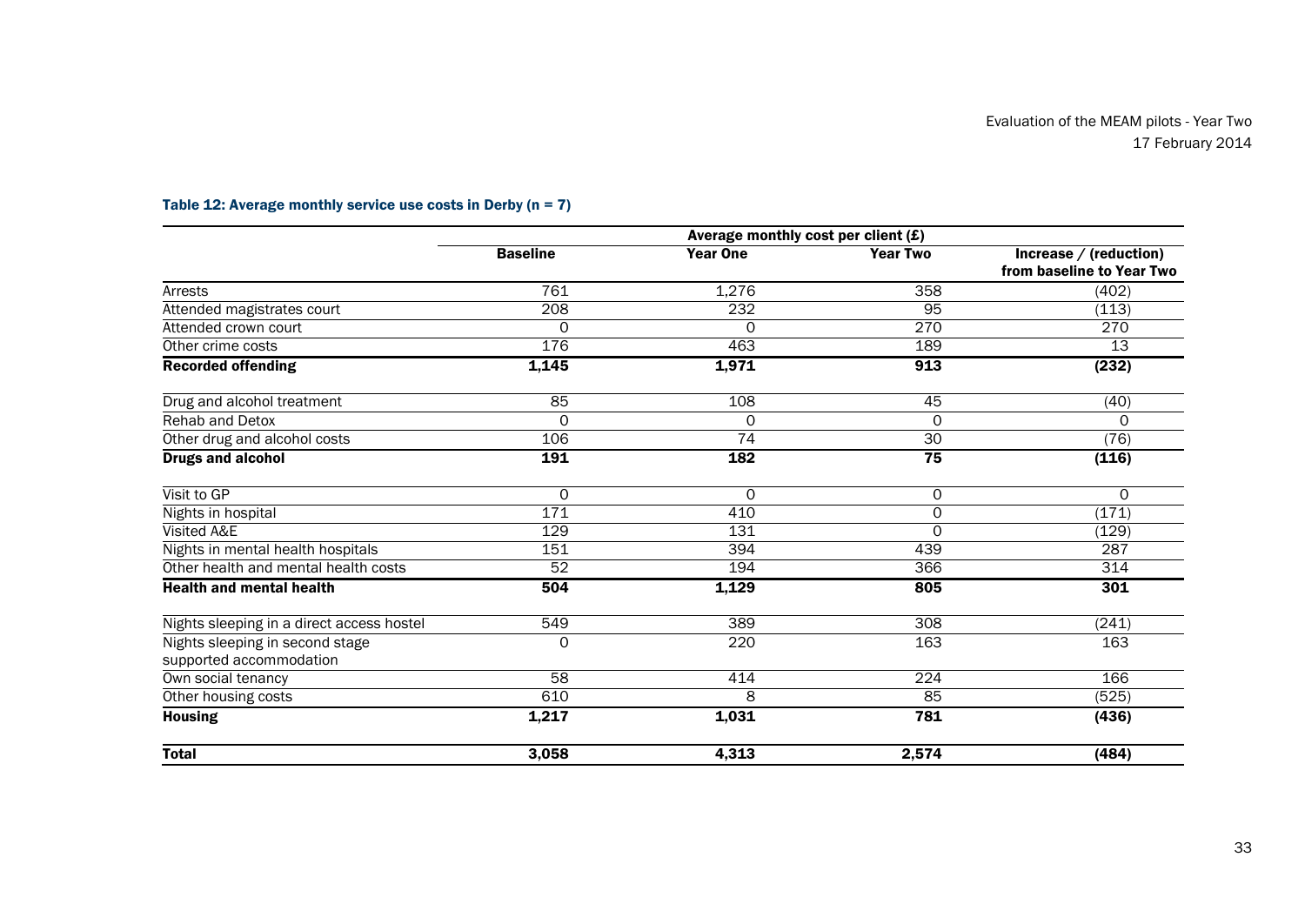# <span id="page-36-0"></span>Appendix 7 – Unit costs

We have calculated the cost of providing services to the client group based upon publicly available unit cost data from a range of sources. In the tables below we set out the unit costs we use in our analysis.

Some of the unit costs we rely upon were published in 2012. Other costs were published in earlier years. Where this is the case, we have adjusted for inflation using the GDP deflator. For further discussion of this adjustment, please see the Technical Appendix to our First Report.

Due to differences in service provision and wage rates, unit costs vary across the country. We assume national average values in the majority of cases.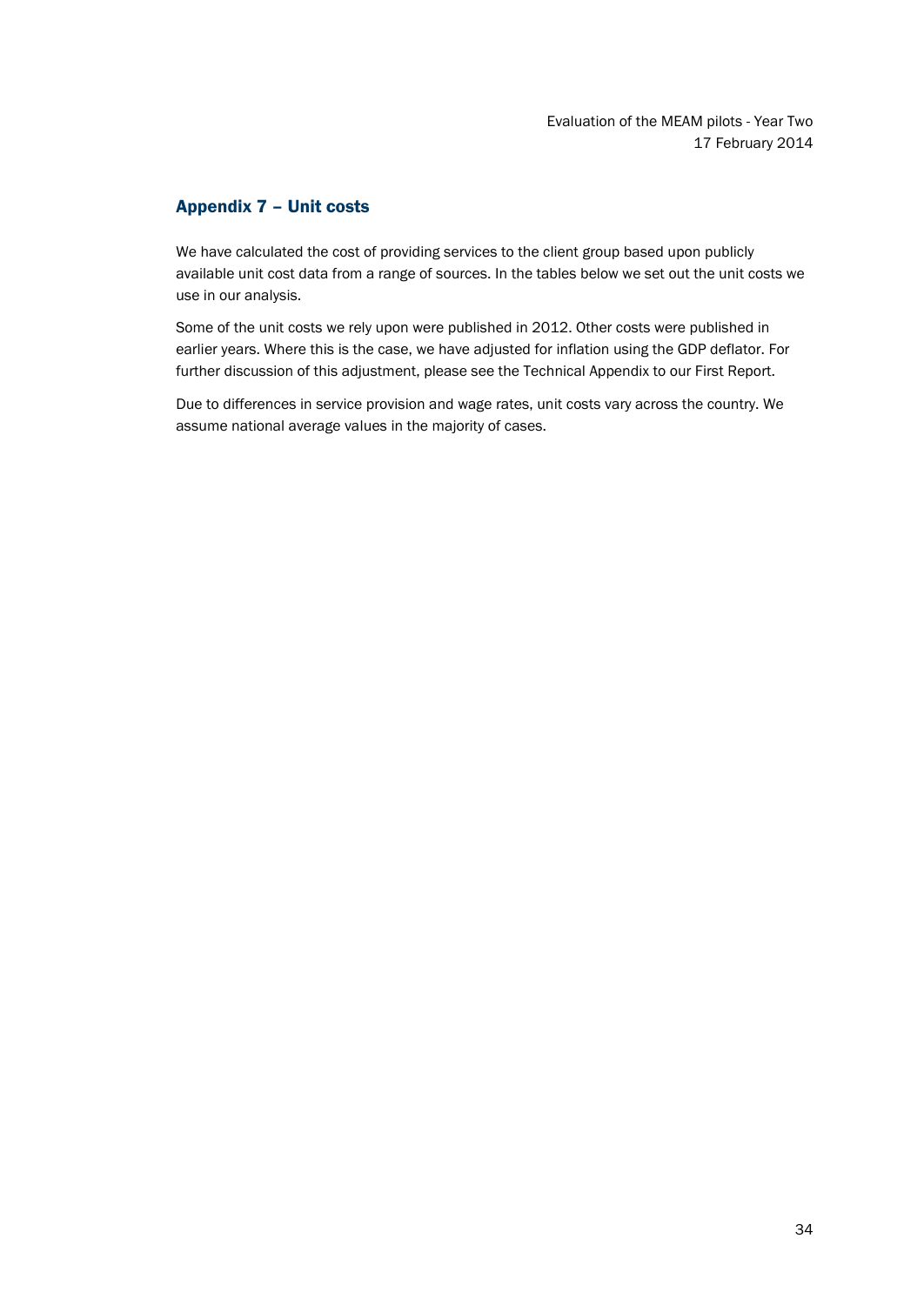| <b>Service</b>                          | <b>Unit cost</b> | <b>Basis</b>                                                                                                                                                                                                                                                                                                                                                   | <b>Source</b>                           |
|-----------------------------------------|------------------|----------------------------------------------------------------------------------------------------------------------------------------------------------------------------------------------------------------------------------------------------------------------------------------------------------------------------------------------------------------|-----------------------------------------|
| Arrest                                  | £2,149           | £1,930 plus inflation.                                                                                                                                                                                                                                                                                                                                         | Think Family<br>(2010), page<br>10.     |
| Other police<br>contact                 | £17              | We use this category for police cautions, contact with the<br>police as a victim of crime, contact with probation<br>officers and any other police contact.                                                                                                                                                                                                    | Winsor<br>(2011). Table<br>1.1.         |
|                                         |                  | We assume that other police contact comprises one hour<br>of a police constable's time. The average police<br>constable's salary is £31,032 (pay band 5). We assume<br>that the average constable works for 40 hours a week,<br>47 weeks a year. One hour of a police constable's time<br>therefore costs approximately £17.                                   |                                         |
| Magistrates<br>court                    | £1,003           | £760 plus inflation.                                                                                                                                                                                                                                                                                                                                           | Home Office<br>(1999), page             |
| attendance<br>Crown court<br>attendance | £11,344          | This compares to £746 stated in Think Family (2010).<br>£8,600 plus inflation. This is an average cost for both<br>guilty and not guilty pleas across all indictable offenses.<br>This compares to £10,858 stated in Think Family (2010).                                                                                                                      | 2.<br>Home Office<br>(1999), page<br>2. |
| Nights in<br>prison                     | £74              | We calculate this figure from an annual figure of<br>£26,978, which is an average cost across a prison<br>population of 84,753 individuals.                                                                                                                                                                                                                    | <b>NOMS</b><br>(2011), page<br>4.       |
|                                         |                  | This estimate includes direct resource expenditure only.<br>It excludes overheads met centrally by the National<br>offender Management System, for example property<br>costs (including depreciation), major maintenance,<br>prisoner escort and custody service and central HQ<br>overheads.                                                                  |                                         |
|                                         |                  | Our estimate compares to costs of:<br>$(1)$ £113 stated in Think Family (2010);<br>(2) £65 (£23,700 per annum) for a male local prison<br>stated in SEU (2002);<br>(3) £102 (£27,343 per annum) stated in the HMPS<br>annual report and accounts 2007-2008, Appendix 5 -<br>Statistical Information; and<br>(4) £99 (£36,268 per annum) in Home Office (2002). |                                         |
|                                         |                  | Some of these comparable figures may include indirect<br>costs.                                                                                                                                                                                                                                                                                                |                                         |
| Nights in<br>police<br>custody          | £74              | We assume the same unit cost for a night in police<br>custody as for a night in prison.                                                                                                                                                                                                                                                                        | N/A                                     |

# Table 13: Criminal justice system unit costs assumed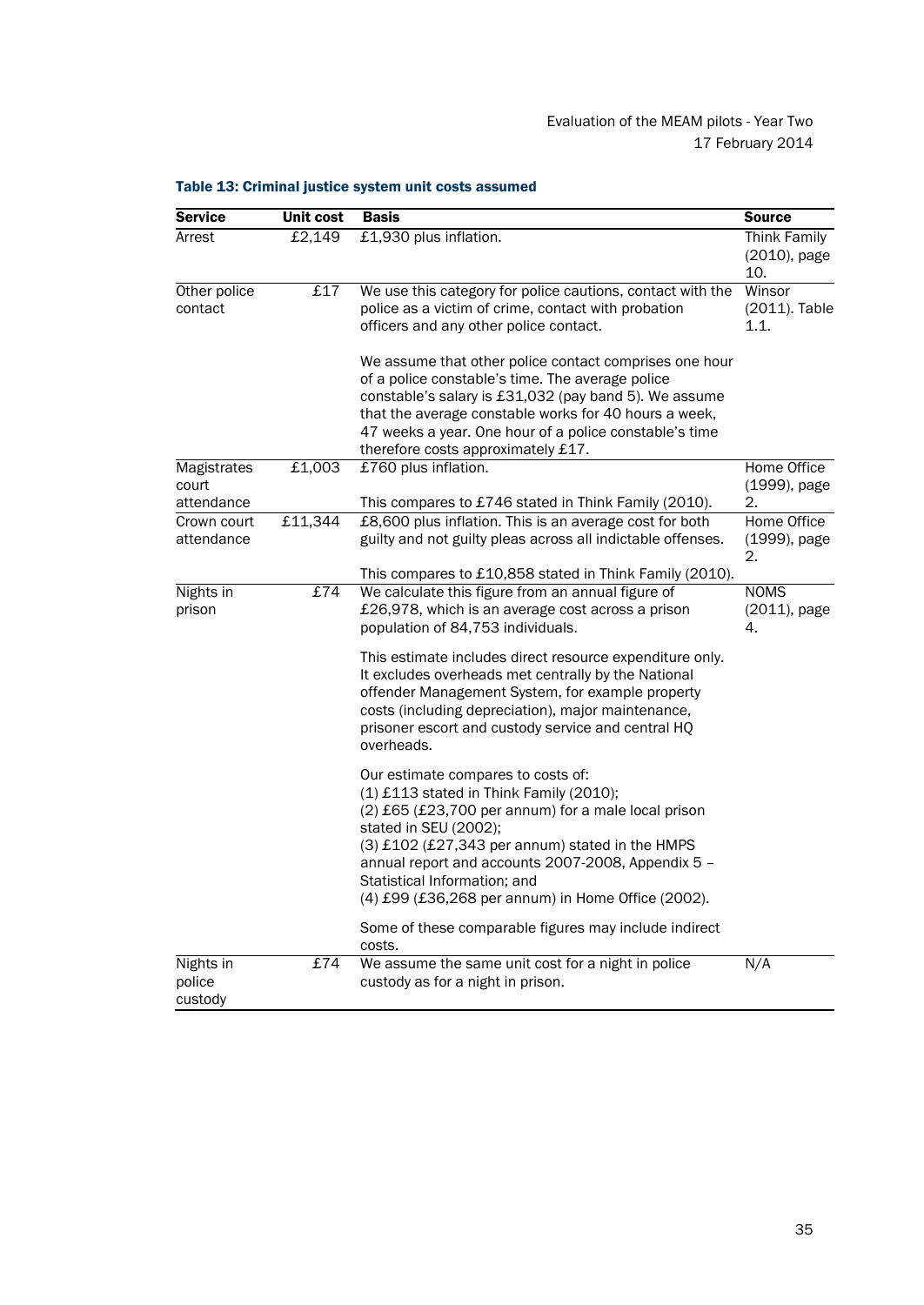| <b>Service</b>                                              | Unit cost | <b>Basis</b>                                                                                                                                                                                                                                                                                                                                                                                                                                                               | <b>Source</b>                                                            |
|-------------------------------------------------------------|-----------|----------------------------------------------------------------------------------------------------------------------------------------------------------------------------------------------------------------------------------------------------------------------------------------------------------------------------------------------------------------------------------------------------------------------------------------------------------------------------|--------------------------------------------------------------------------|
| Visit to GP                                                 | £36       | The average cost of an 11.7 minute surgery<br>consultation. This figure excludes<br>qualification costs of £6.                                                                                                                                                                                                                                                                                                                                                             | Curtis (2012),<br>page 183.                                              |
| Visit to A&E                                                | £269      | We have assumed that 50% of A&E visits<br>require an ambulance. The national average<br>cost of an accident and emergency treatment<br>not leading to admission. We have therefore<br>added 50% of the cost of an ambulance call<br>out.                                                                                                                                                                                                                                   | Curtis (2012),<br>page 109.                                              |
| Outpatient                                                  | £163      | The national weighted average of all                                                                                                                                                                                                                                                                                                                                                                                                                                       | Curtis (2012),                                                           |
| appointment                                                 |           | outpatient procedures.                                                                                                                                                                                                                                                                                                                                                                                                                                                     | page 109.                                                                |
| General contact with<br>the community<br>mental health team | £39       | NHS reference costs figure.                                                                                                                                                                                                                                                                                                                                                                                                                                                | Curtis (2011),<br>page 200.                                              |
| Intervention from<br><b>CMHT</b> (therapy<br>session)       | £104      | We use the cost of a CBT session.                                                                                                                                                                                                                                                                                                                                                                                                                                          | Curtis (2011),<br>page 94.                                               |
| Nights in hospital                                          | £294      | The NHS Institute for Innovation and<br>Improvement website states that the bed day<br>cost used by health organisations and the<br>Department of Health is generally between<br>£250 and £300 (in 2009 terms). This<br>estimate includes fixed overhead costs of<br>heating, lighting, laundry and provision of<br>food for the patient occupying the bed, and<br>an average cost for medicines and staff. We<br>adopt the midpoint of this range and apply<br>inflation. | <b>NHS Institute</b><br>for Innovation<br>and<br>Improvement<br>website. |
|                                                             |           | This compares to an excess bed day tariff of<br>£308 (NHS 2011).                                                                                                                                                                                                                                                                                                                                                                                                           |                                                                          |
| Nights in mental<br>health hospitals                        | £376      | The weighted average of all adult mental<br>health inpatient bed day costs.                                                                                                                                                                                                                                                                                                                                                                                                | Curtis (2012),<br>page 47.                                               |

# Table 14: Health unit costs assumed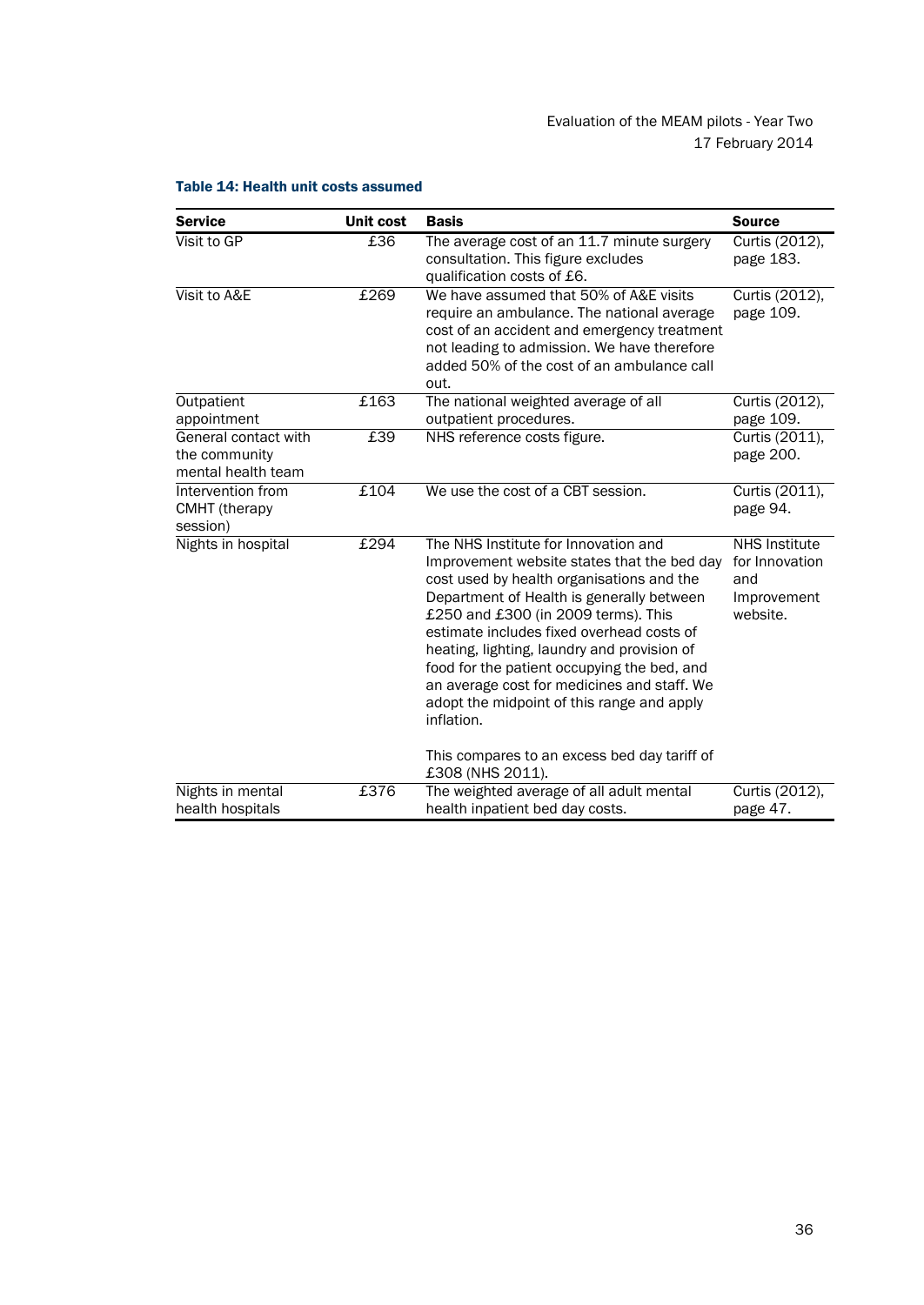| <b>Service</b>                                               | Unit cost | <b>Basis</b>                                                                                                                                                                                                                                                                                                                                                             | <b>Source</b>                         |
|--------------------------------------------------------------|-----------|--------------------------------------------------------------------------------------------------------------------------------------------------------------------------------------------------------------------------------------------------------------------------------------------------------------------------------------------------------------------------|---------------------------------------|
| One-to-one contact<br>with drug /alcohol<br>team             | £49       | We use the cost of a 55 minute clinic<br>consultation with an alcohol case worker in<br>A&E (excluding qualification costs of $£7$ ) as a<br>proxy.                                                                                                                                                                                                                      | Curtis (2012),<br>page 69.            |
| Group contact with<br>drug/alcohol team                      | £14       | We use the cost of a group CBT session of<br>two hours with twelve participants as a proxy.                                                                                                                                                                                                                                                                              | Curtis (2012),<br>page 57.            |
| Week on substitute<br>prescriptions                          | £53       | Total cost of substitute prescriptions for one<br>week.                                                                                                                                                                                                                                                                                                                  | Curtis (2012),<br>page 68.            |
| Nights in inpatient<br>detox and rehab<br>(drugs or alcohol) | £122      | Curtis (2012) provides two possible<br>reference points for the cost of a night in a<br>detox or rehab centre:<br>(1) The average cost of a detox unit across<br>both NHS and voluntary organisations.<br>(2) The average cost across 34 residential<br>rehabilitation centres.<br>We did not distinguish between detox and<br>rehabilitation in our data collection and | Curtis (2012),<br>pages 66 and<br>67. |
|                                                              |           | therefore we use the average value in our<br>analysis.                                                                                                                                                                                                                                                                                                                   |                                       |

# Table 15: Drug and alcohol treatment unit costs assumed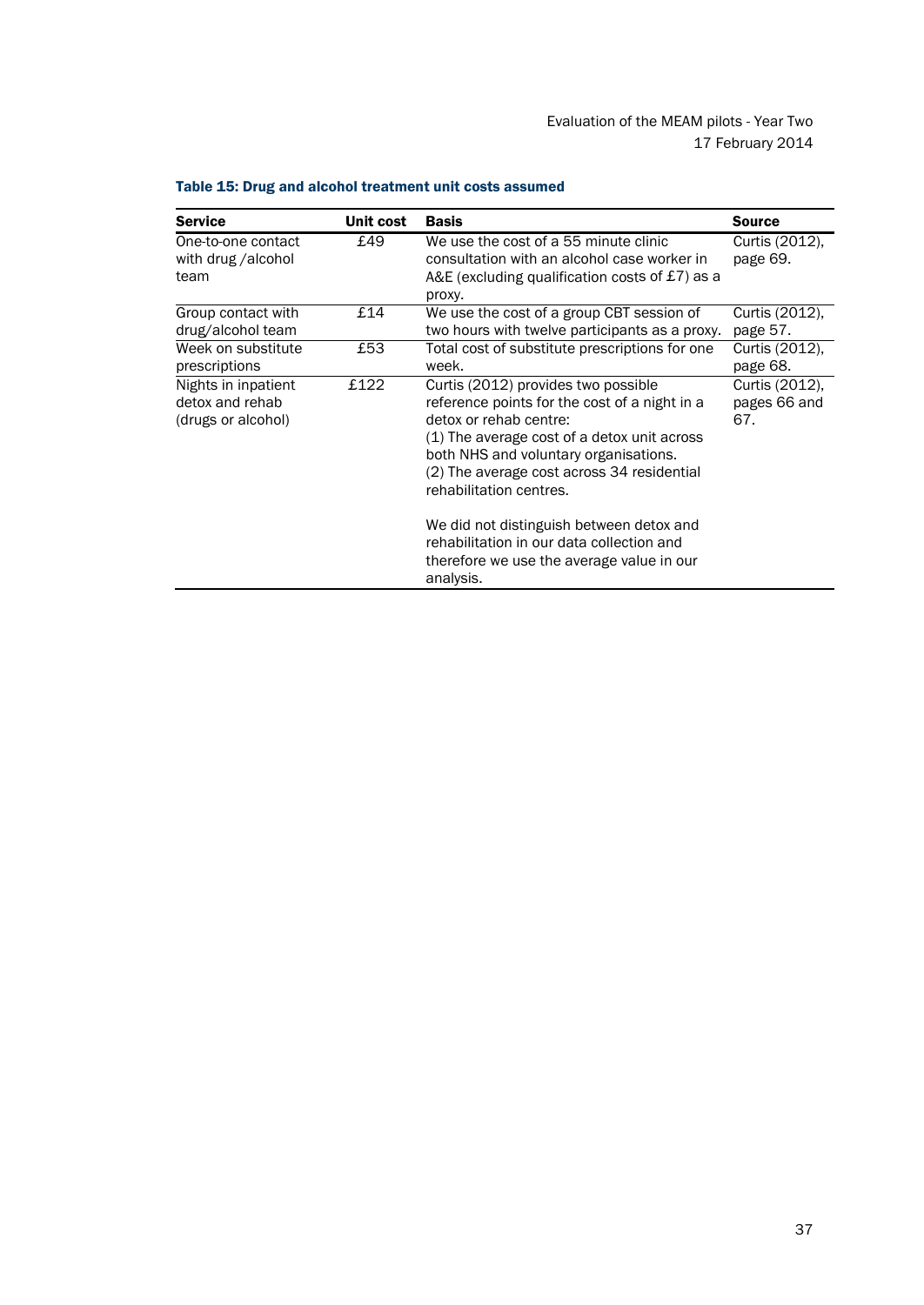| <b>Service</b>                                               | <b>Unit cost</b> | <b>Basis</b>                                                                                                                                                                                                                                                                                                      | <b>Source</b>                                                  |
|--------------------------------------------------------------|------------------|-------------------------------------------------------------------------------------------------------------------------------------------------------------------------------------------------------------------------------------------------------------------------------------------------------------------|----------------------------------------------------------------|
| Rough<br>sleeping                                            | £0               | We assume that there is zero cost associated with rough<br>sleeping. In reality, lack of accommodation might result in<br>health and crime costs to society possibly not captured in<br>the data we have collected (for example if they do not result<br>in a hospital appearance or police intervention).        | N/A                                                            |
| Direct<br>access<br>hostel<br>(night)                        | £48              | We use the figure for 'homeless single people in temporary<br>accommodation' from the Capgemini evaluation of the<br>Supporting People Programme. This category includes<br>people in "homeless refuge, homeless hostel, B&B or other<br>temporary accommodation".                                                | Ashton and<br>Hempensta<br>II (2009),<br>pages 144<br>and 151. |
|                                                              |                  | We calculate a daily unit cost from an annual figure of<br>£16,085 (including £8,283 support costs and £7,802<br>housing costs).                                                                                                                                                                                  |                                                                |
| Second<br>stage<br>supported<br>accommod<br>ation<br>(night) | £27              | We use the figure for "homeless single people in settled<br>accommodation" from the Capgemini evaluation of the<br>Supporting People Programme. This category includes<br>people in "supported lodgings, supported housing, floating<br>support, accommodation based-service or teenage parent<br>accommodation". | Ashton and<br>Hempensta<br>II (2009),<br>pages 144<br>and 150. |
|                                                              |                  | We calculate a daily unit cost from an annual figure of<br>£9,019 (which includes £4,973 support costs and £4,046<br>housing costs).                                                                                                                                                                              |                                                                |
| Own social<br>tenancy<br>(week)                              | See right        | We use the average 'eligible' rent as at February 2012 for a Local<br>one bedroom property with a Local Authority landlord,<br>adjusted for inflation.                                                                                                                                                            | Authority<br>figures.                                          |
|                                                              |                  | Cambridgeshire: £72.59<br>Derby: £61.49                                                                                                                                                                                                                                                                           |                                                                |
| Own<br>private<br>rented                                     | See right        | We use Local Housing Allowance rates for one bedroom<br>properties as at February 2012, adjusted for inflation.                                                                                                                                                                                                   | <b>DirectGov</b><br>and the<br>Valuation                       |
| sector<br>tenancy<br>(week)                                  |                  | Cambridgeshire: £115.38 per week<br>Derby: £84.23 per week                                                                                                                                                                                                                                                        | Office<br>Agency.                                              |
| Room in<br>shared<br>private                                 | See right        | We use Local Housing Allowance rates at the single room<br>rate as at February 2012, adjusted for inflation.                                                                                                                                                                                                      | <b>DirectGov</b><br>and the<br>Valuation                       |
| rented<br>sector<br>property<br>(week)                       |                  | Cambridgeshire: £76.19 per week<br>Derby: £53.00 per week                                                                                                                                                                                                                                                         | Office<br>Agency.                                              |

# Table 16: Housing unit costs assumed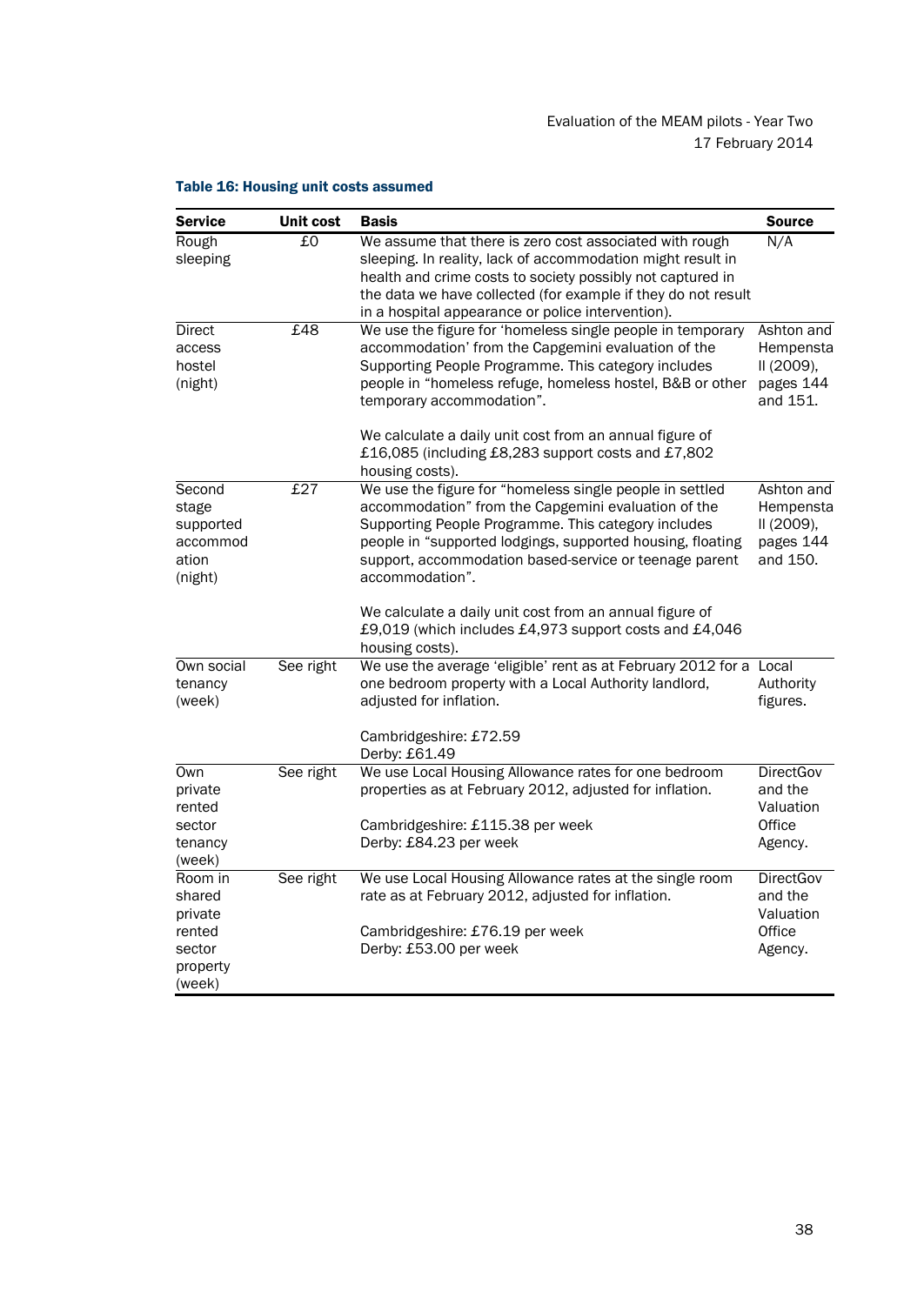# <span id="page-41-0"></span>Appendix 8 - List of sources

Ashton and Hempenstall (2009), Research into the financial benefits of the Supporting People programme 2009, Capgemini, for Communities and Local Government, London. [https://www.gov.uk/government/uploads/system/uploads/attachment\\_data/file/16136/12744](https://www.gov.uk/government/uploads/system/uploads/attachment_data/file/16136/1274439.pdf) [39.pdf](https://www.gov.uk/government/uploads/system/uploads/attachment_data/file/16136/1274439.pdf)

Curtis (2012), Unit costs of health and social care 2012, University of Kent. <http://www.pssru.ac.uk/project-pages/unit-costs/2012/index.php>

DirectGov and the Valuation Office Agency website. [http://webarchive.nationalarchives.gov.uk/20110302190514/https://lha](http://webarchive.nationalarchives.gov.uk/20110302190514/https:/lha-direct.voa.gov.uk/secure/default.aspx)[direct.voa.gov.uk/secure/default.aspx](http://webarchive.nationalarchives.gov.uk/20110302190514/https:/lha-direct.voa.gov.uk/secure/default.aspx)

Battrick, Edwards, Moselle and Watts (2012), An interim report by FTI Consulting and Compass Lexecon for Making Every Adult Matter (MEAM), 18 June 2012. <http://www.meam.org.uk/wp-content/uploads/2012/06/MEAM-Pilots-Evaluation-June2012.pdf> [http://www.meam.org.uk/wp-content/uploads/2012/06/Evaluation-of-the-MEAM-pilots-](http://www.meam.org.uk/wp-content/uploads/2012/06/Evaluation-of-the-MEAM-pilots-Technical-Appendix-June2012.pdf)[Technical-Appendix-June2012.pdf](http://www.meam.org.uk/wp-content/uploads/2012/06/Evaluation-of-the-MEAM-pilots-Technical-Appendix-June2012.pdf)

Home Office (1999), Harries, R., The cost of criminal justice, Home Office Research, Development and Statistics Directorate, Research Findings No. 103. <https://www.ncjrs.gov/App/publications/abstract.aspx?ID=181469>

Home Office (2002), Prison Statistics England and Wales 2002. <http://www.archive2.official-documents.co.uk/document/cm59/5996/5996.pdf>

Making Every Adult Matter (2009), A Four-Point Manifesto for Tackling Multiple Needs and Exclusions, MEAM, London.

<http://meam.org.uk/wp-content/uploads/2009/09/MEAM-report.pdf>

NHS (2011), National Schedule of Reference Costs 2009-10 for NHS Trusts and PCTs Combined: Appendix NSRC04.

<https://www.gov.uk/government/publications/nhs-reference-costs-2009-2010>

NHS Institute for Innovation and Improvement website (which closed on 31 March 2013 but remains available via the National Archives website).

http://webarchive.nationalarchive[shttp://webarchive.nationalarchives.gov.uk/\\*/http://institute.](http://webarchive.nationalarchives.gov.uk/*/http:/institute.nhs.uk) [nhs.uk.](http://webarchive.nationalarchives.gov.uk/*/http:/institute.nhs.uk)gov.uk/\*/http://institute.nhs.uk

NOMS (2011), NOMS annual report and accounts 2010-11: Management Information Addendum.

[https://www.gov.uk/government/uploads/system/uploads/attachment\\_data/file/218346/noms](https://www.gov.uk/government/uploads/system/uploads/attachment_data/file/218346/noms-annual-report-2010-11-addendum.pdf) [-annual-report-2010-11-addendum.pdf](https://www.gov.uk/government/uploads/system/uploads/attachment_data/file/218346/noms-annual-report-2010-11-addendum.pdf)

Page, A. and Hilbery, O.J. (2011), Turning the Tide: A Vision Paper for Multiple Needs and Exclusions, MEAM and Revolving Doors Agency, London. <http://www.meam.org.uk/wp-content/uploads/2011/09/turning-the-tide.pdf>

SEU (2002), Reducing reoffending by ex-prisoners, Social Exclusion Unit, July 2002. [http://www.thelearningjourney.co.uk/file.2007-10-01.1714894439/file\\_view](http://www.thelearningjourney.co.uk/file.2007-10-01.1714894439/file_view)